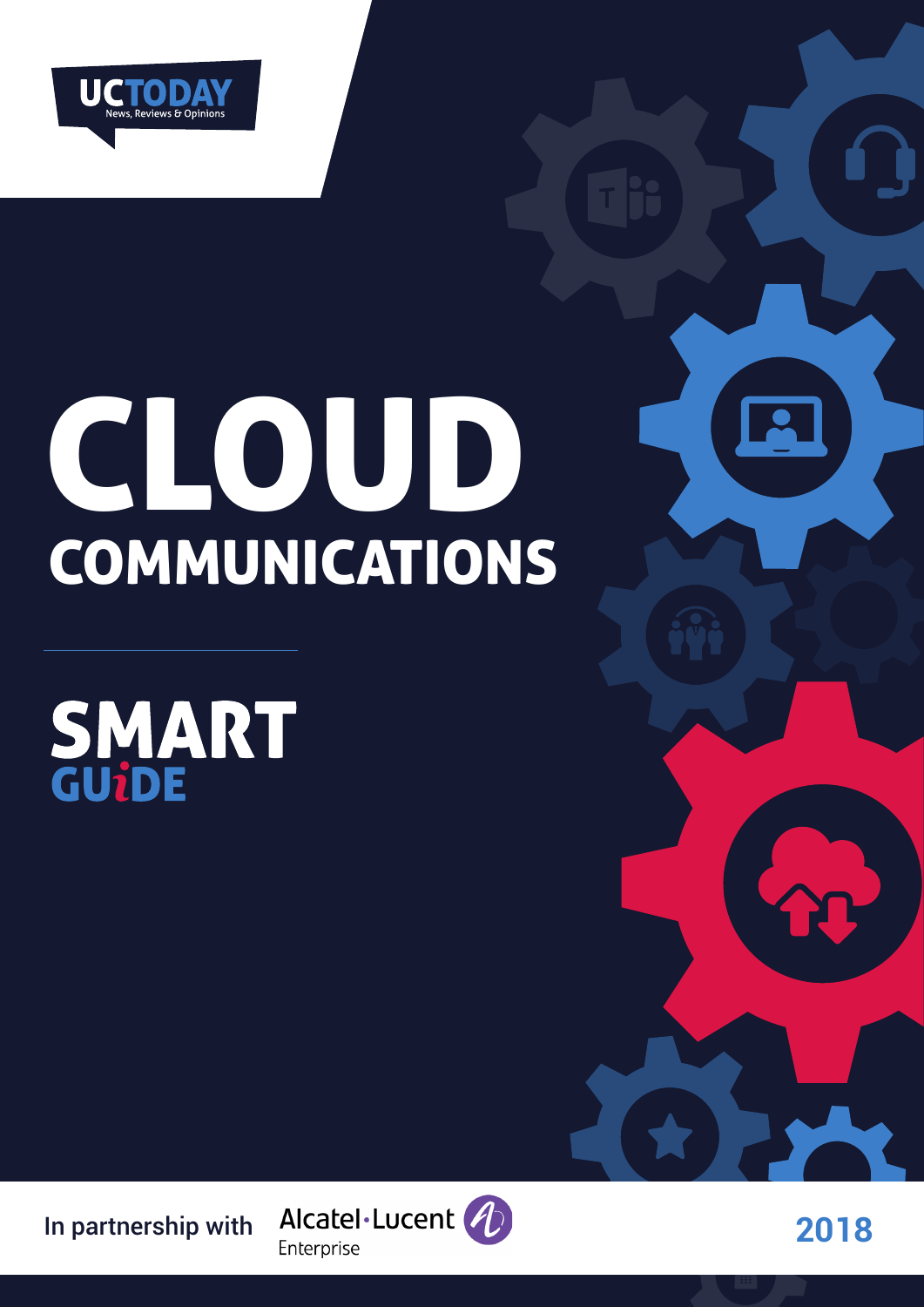

# **CONTENTS**

- **[Foreword by ALE: Everything Connects with Cloud Communications](#page-2-0)** 3
- **[What is Cloud Communications?](#page-3-0)** 4
- **[Buyer's Checklist](#page-34-0)** 35
- **[FAQs](#page-46-0)** 47





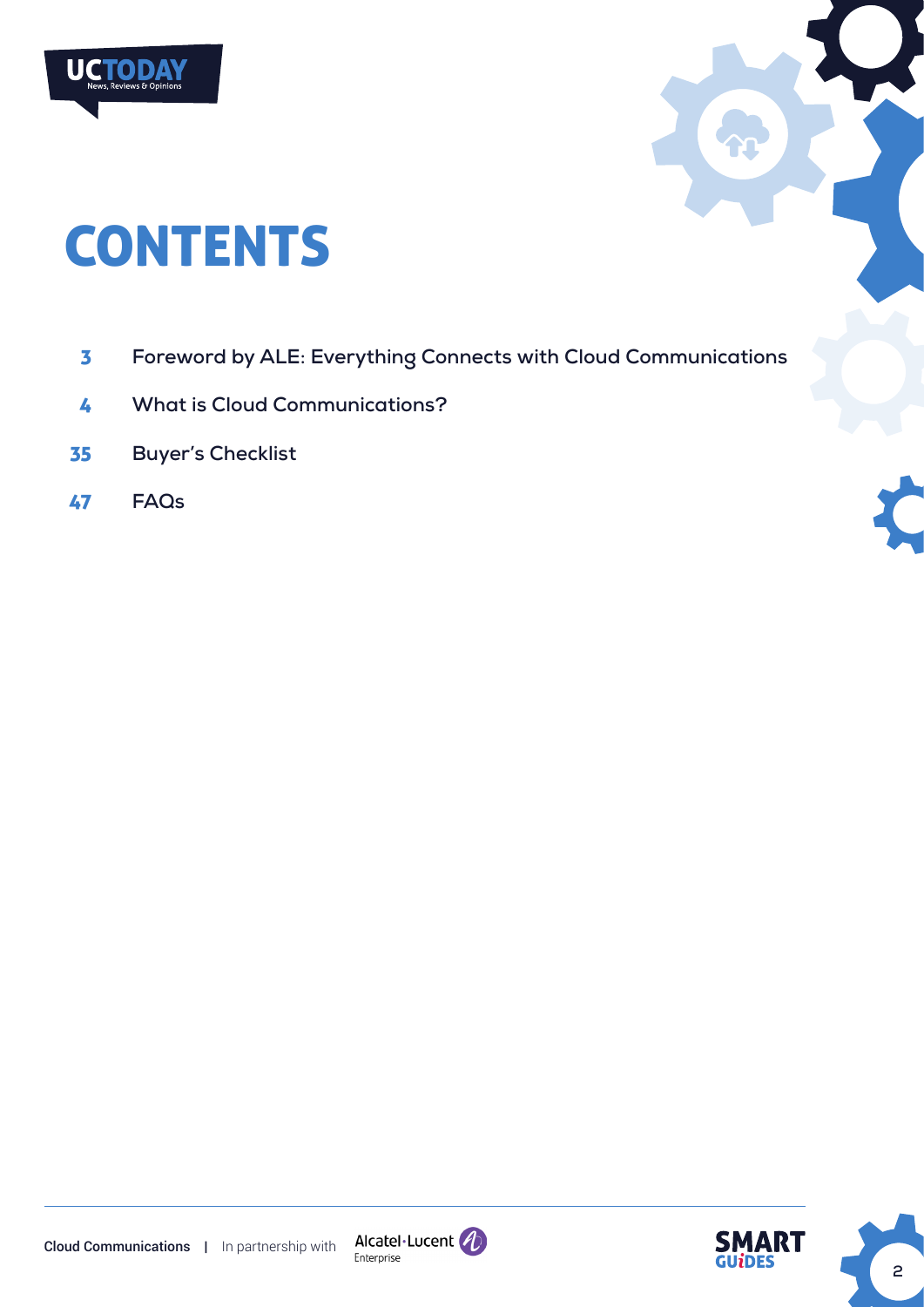<span id="page-2-0"></span>

# Everything Connects with Cloud Communications.

**For a growing number of enterprises of any size, the question is no longer to decide whether they will shift communications services to the cloud, but when it will happen.**

Urged by customer and employee demand, organisations are initiating their digital transformation, looking forward to harnessing the power of social, big data and cloud to reinvent the way they are engaging in business situations. Putting communications services at its centre.

# **Embracing the cloud to enter a world of untapped opportunities**

Cloud is far more than an architecture: it has to be understood as a completely new business model which enables organisations to rethink the way they communicate with their customers, how they equip their employees with borderless and ubiquitous collaboration services, and ultimately how they adopt an outcome-based strategy for lasting, trusted and profitable relations.

While on-premises communications are generally limited to person-to-person interactions due to the limits imposed by the integration of technologies, Communication Platform as a Service (CPaaS) coupled with Unified Communications as a Service (UCaaS) expands the possibilities far beyond collaboration, making people, objects and processes communicate together. All this topped with a financial model which limits risk for enterprises, as they pay as they go, for what they consume.

This smart guide is aimed at helping you understand what benefits you can grab from the myriad of opportunities that cloud-based communications can offer to your organisation. It also details how it is possible to leverage your past investments while enjoying the power of the cloud with hybrid communications.

Finally, it will help you choose where to start and to then securely move forward. Digital transformation is a journey and cloud-based communications are its vehicle. You're in the driver seat.



**Xavier Martin VP Market Development** for ALE Communications Business Division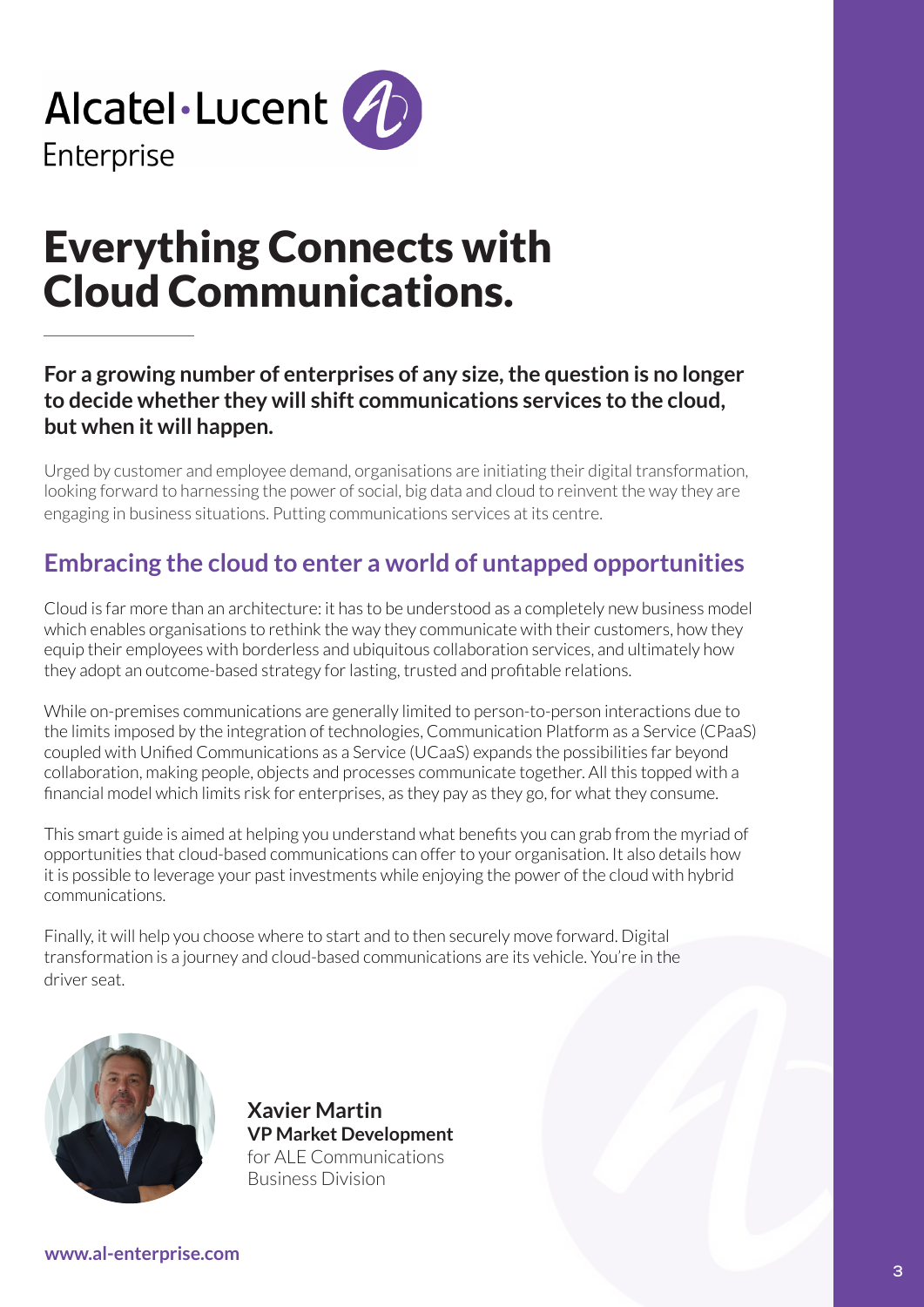<span id="page-3-0"></span>

# WHAT IS CLOUD COMMUNICATIONS?

**Cloud communications is a method of contact that uses internet connections instead of a standard PTSN.** 



With a cloud communications strategy, **every message** you send, **conversation** you have, and **video conference** you host works on **cloud-hosted technology.**

That means that there's no hardware to install, no physical lines to place in your building, and more opportunities for enhanced scalability and diversity in your communication strategy.

Cloud communications is more than just a hosted PBX or IP telephone. We're talking about a brand-new way to build, deploy and manage communication systems. Used correctly, the cloud reduces costs, provide high-definition services and offer platforms filled with advanced features perfect for empowering your team.

To help you understand the cloud a little better, let's take a look at some of the applications and services cloud vendors provide.



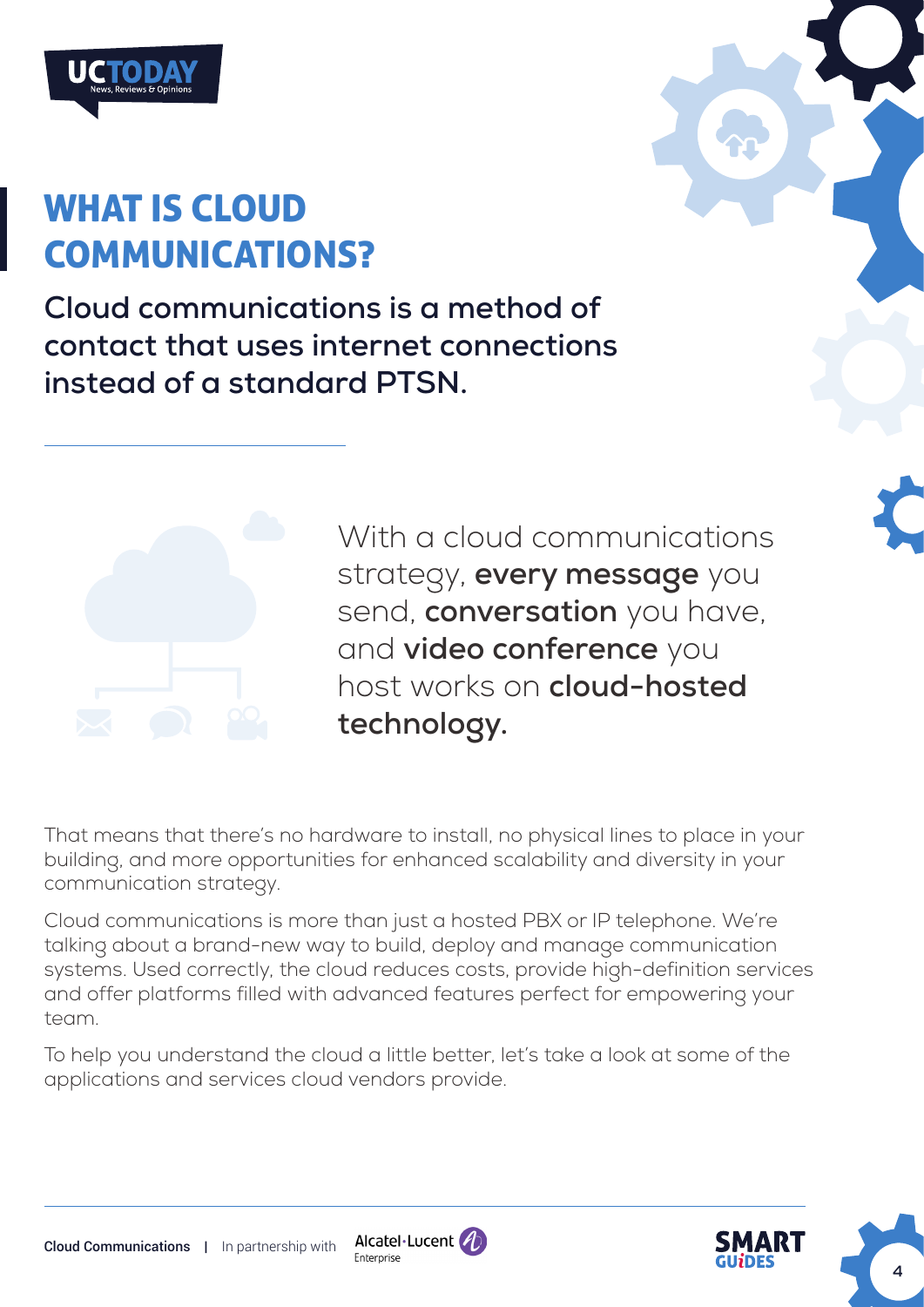

# **UC&C**

As the modern workforce grows increasingly mobile, cloud communications break the chains between employees and their desks. In 2018, more than half of the employers **[in an Upwork](https://www.upwork.com/press/2018/02/28/future-workforce-report-2018/)  [study](https://www.upwork.com/press/2018/02/28/future-workforce-report-2018/)** revealed that they didn't have the policies in place to support remote working, despite the fact that half of the workforce will be mobile by 2020.

Cloud communications solve this problem by providing staff with a rich selection of essential tools and applications, all available on the same platform, regardless of your location or the device you use. The cloud transforms the work environment from a traditional "place" into a series of empowering tools and ideals.

## **Businesses can provide their employees with instant access to:**





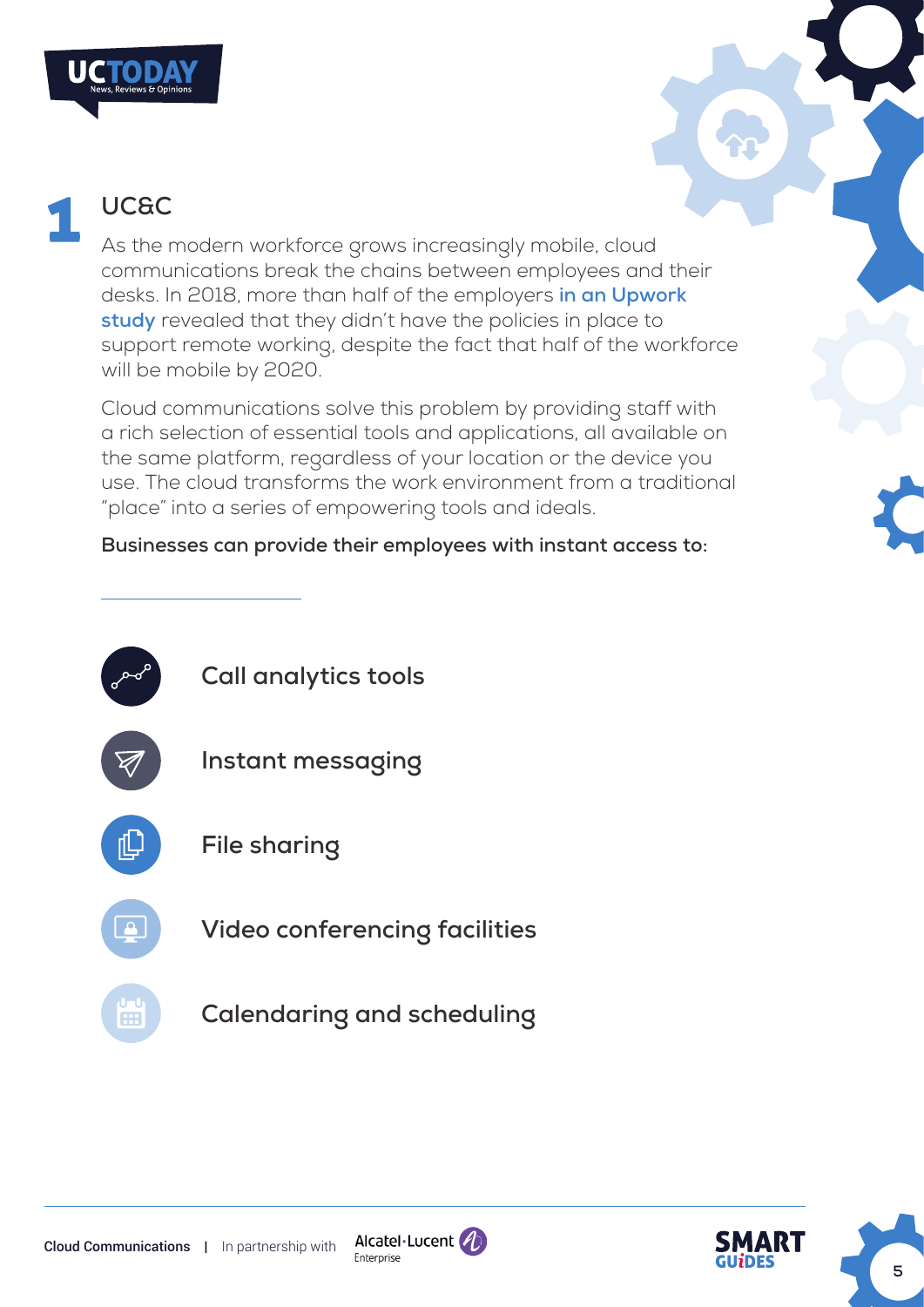

Because the cloud can hold huge amounts of information from a variety of backgrounds, it's also ideal for analytics and business growth. With the cloud, companies can tap into analytical solutions from top-tier vendors and discover the benefits of everything from predictive analysis to natural language processing and sentiment analysis.

In a world where customer experience is the key to success, cloud communications makes it easier to improve the impact you're having on your clients through a broad selection of channels. Real-time communications play a significant role in core business processes of many industries and can, when integrated in applications, provide tangible outcomes for both organisations and their customers. You can integrate CRM software with your cloud communication services to get deeper insights. Many modern cloud communication services integrate with everything from machine learning, smart bots and AI services, to CRM solutions like Salesforce to improve digital and team engagement.

## **Contact Centre Features**

The scalability and versatility of the cloud is perfect for the contact centre. Since an average call centre generally sees high levels of turnover, the presence of a cloud-based portfolio of tools in your organisation ensures that you don't have to spend too much time setting new employees up with the right tools. You can onboard new staff and scale your workforce up and down according to spikes in demand, all without additional CapEx costs.

The cloud also allows companies with contact centres to expand their offerings to customers, by giving them access to multiple channels for communication. You can offer your customers the answers they want, through the platforms they like best. This is another important way for today's brands to stand out in an experience-powered world.



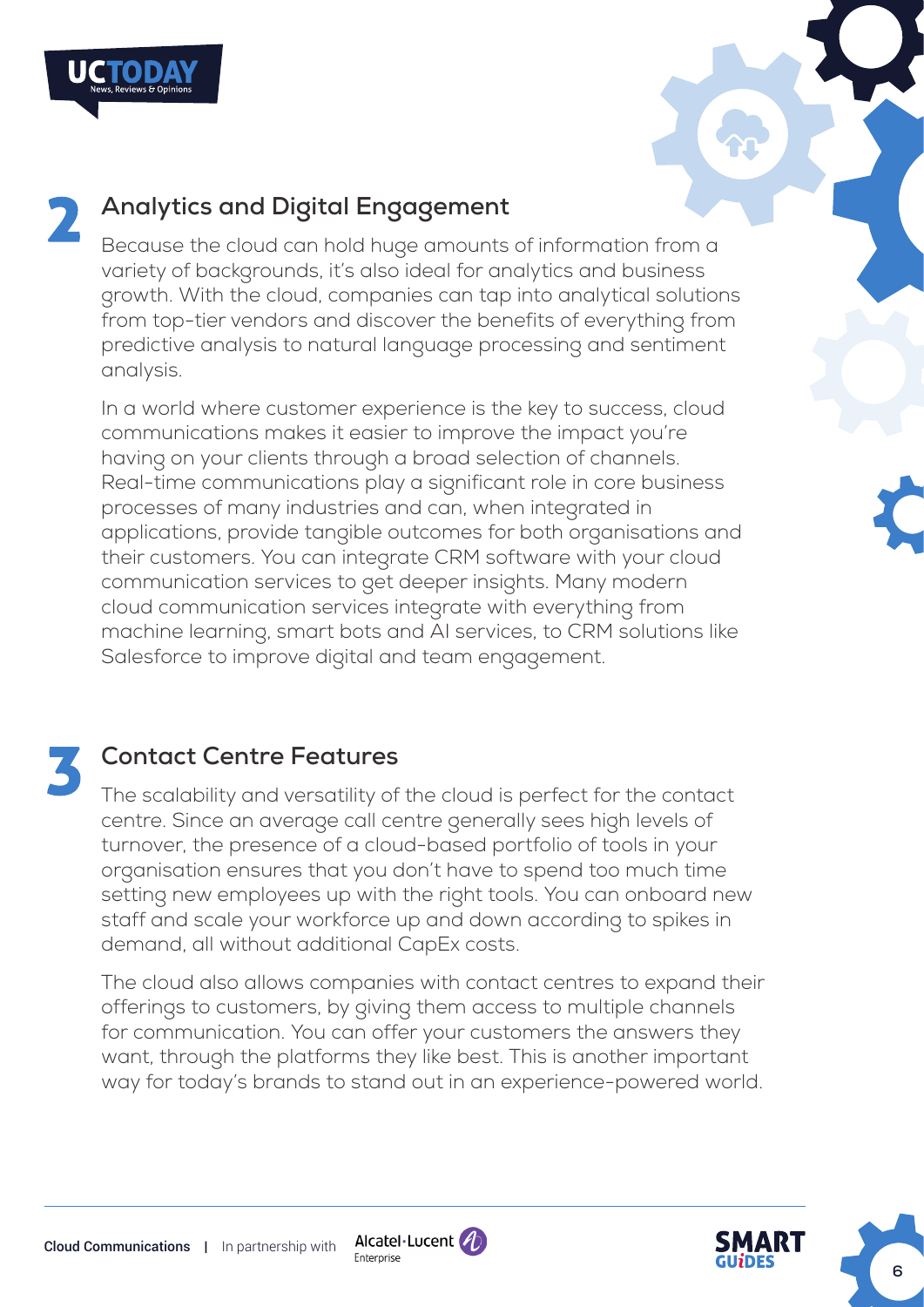

# NAVIGATING CLOUD COMMUNICATIONS SERVICE PROVIDERS

**For most companies, the path to cloud communications starts with finding the right service provider.** 

Cloud communications service providers or "CSPs" are your organisation's path to the cloud. CSPs are responsible for hosting your cloud platform and offering you the perfect "unified" solution for your cloud experience, so you don't have to worry about collecting different cloud features from multiple vendors.



As the cloud continues to rise in popularity, with a predicted **[growth](https://www.broadviewnet.com/uploads/Frost-and-Sullivan-Buyers-Guide-2016-Broadview.pdf)  [of 27% through 2021](https://www.broadviewnet.com/uploads/Frost-and-Sullivan-Buyers-Guide-2016-Broadview.pdf)**, we're seeing an increasing number of CSPs on the market.

**The question is, how do you choose the right service provider in such a cluttered space?**



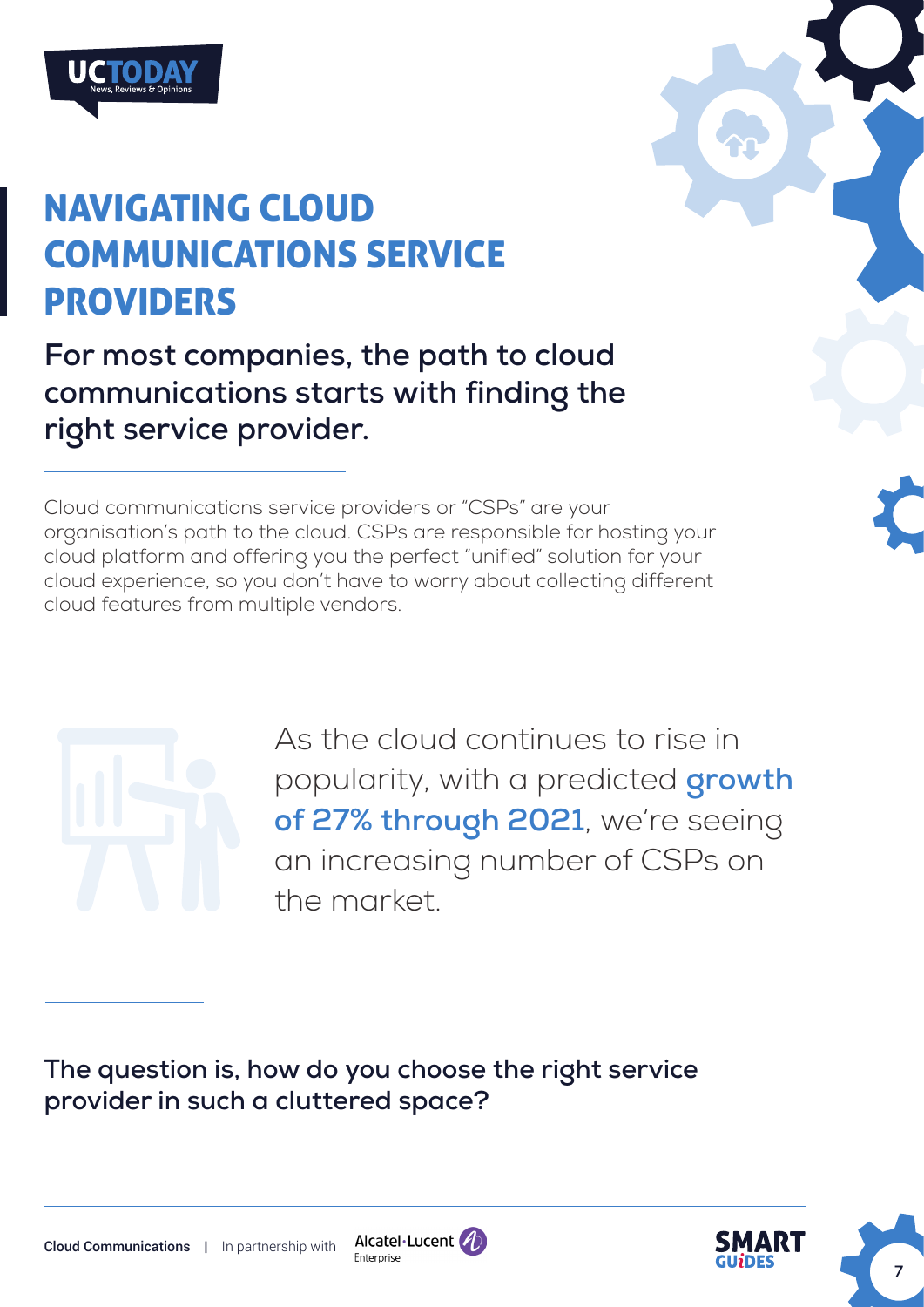



## **Examine Certifications and Standards**

Choosing the right cloud communications provider in a vast market isn't easy. There are many players in this market so it's all about finding the solution that works best for you. To start with, make sure that you pick a provider that complies with recognised standards and quality frameworks.

For instance, look for a CSP with security certifications like 27001. Your cloud service provider should be able to provide a comprehensive list of their certifications.



## **Look at the Innovation Roadmap**

Once you're sure your CSP is certified, make sure that the R&D roadmap for the cloud provider meets with your cloud objectives. It's important to choose a company that's devoted to constantly innovating and delivering new solutions for their customers.

One of the biggest benefits of the cloud is that it comes with the flexibility and scalability to help you maintain an agile business. However, you can only be truly agile with a provider that stays ahead of the curve and offers tangible outcomes for both your teams and your customers.



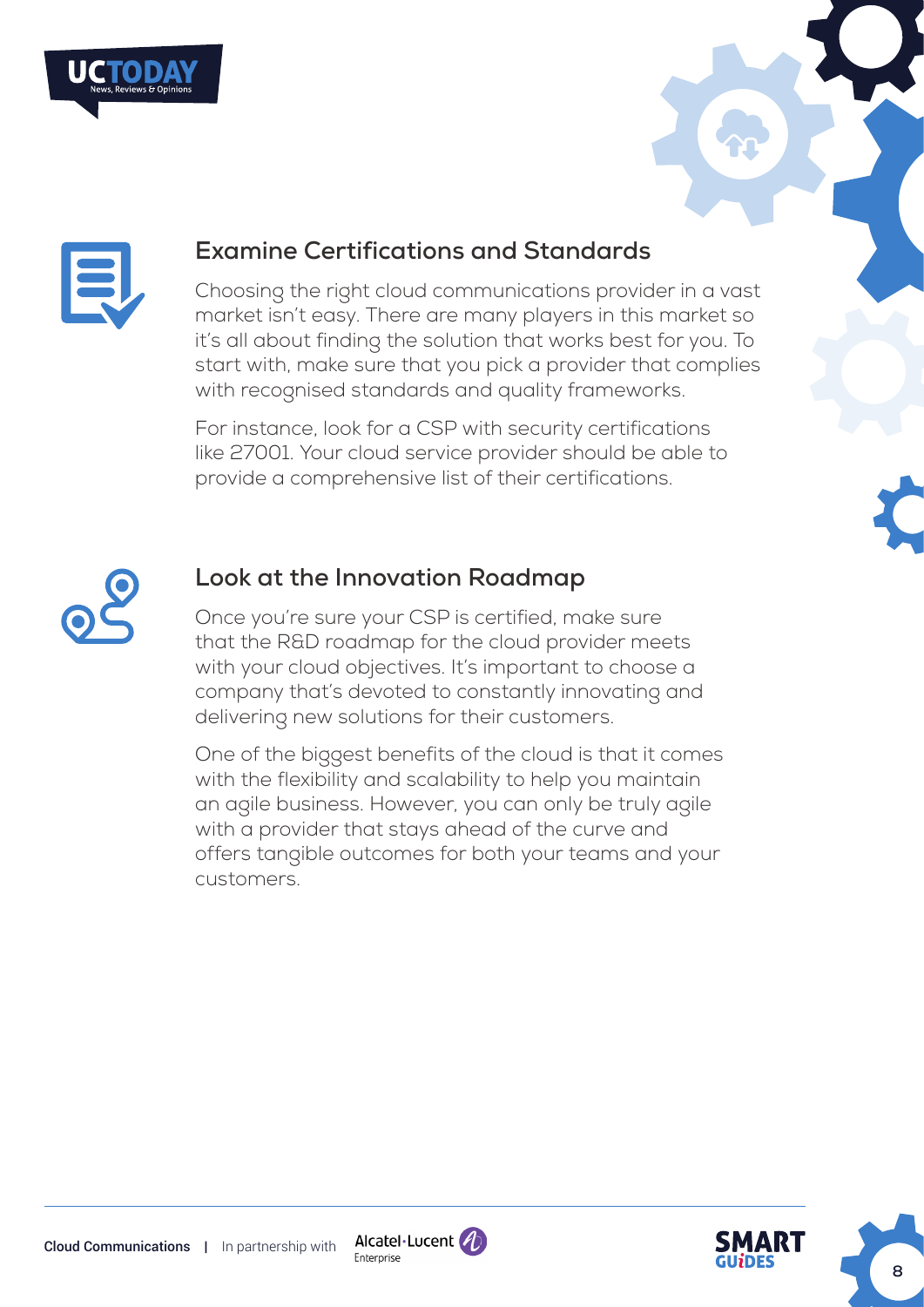



# **Consider Security and Data Governance**

Data management is more important than ever these days. According to **[The Economist](https://www.economist.com/leaders/2017/05/06/the-worlds-most-valuable-resource-is-no-longer-oil-but-data)**, the world's most valuable resource isn't oil anymore - it's data. Since your cloud communications strategy will involve uploading, storing and managing huge amounts of data in the cloud each day, it's important to ensure that data is safe.

Look at your opportunities for managing your data with each service provider, and how they can help you to comply with regulatory standards like GDPR. If you have specific requirements for your vertical, like healthcare and the Health Insurance Portability and Accountability Act (HIPAA), it's worth exploring your options there too.



# **Simplicity and Ease of Use**

Whenever you're implementing a new communications strategy, the most important factor in success is ensuring that you're able to drive adoption. Even the most feature-rich and reliable solution will struggle to deliver benefits if you can't use it.

The right cloud communications service provider will be able to offer a rich and robust selection of cloud-based features that are easy to use and explore.

Some providers offer you free accounts for your teams to test before production. If you're looking for integrating cloud communications into CRM and business processes, have a look at the integration capabilities and references.



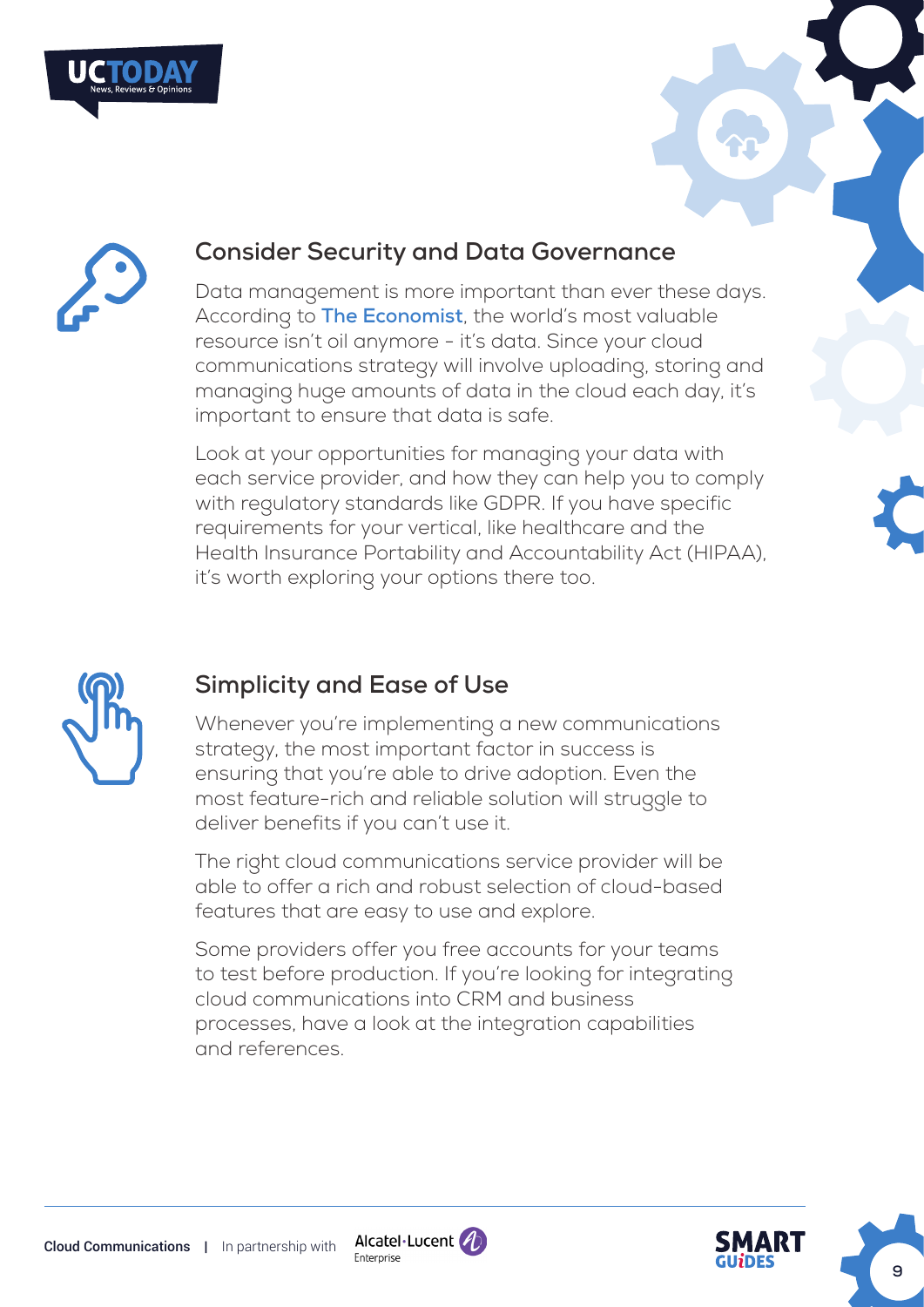





## **Reliability and Serviced Quality**

Finally, reliability and service quality are two essential components in choosing any service provider. Your cloud solutions are critical to helping you achieve your goals, so you can't afford for an outage or a problem to disrupt your performance.

Check out the service availability track record of your cloud service provider from previous years and months and look at any information they have about redundancy options.

In most cases, the cloud can be much more reliable than on-premise equipment. However, it's important that your service provider has the right solutions in place to deal with issues as and when they arise.



# **Plans and Pricing**

From a time that used to be ruled by capital expenditure, we are now in a world where more and more organisations are asking for consumption-based or subscription-based models.

You should pay attention to whether the plan includes domestic and long distance call traffic (local, national and international calls). Some providers will allow you to take advantage of your existing telephony infrastructure and SIP trunking services. This is especially cost efficient if you have multiple branch locations.



**10**

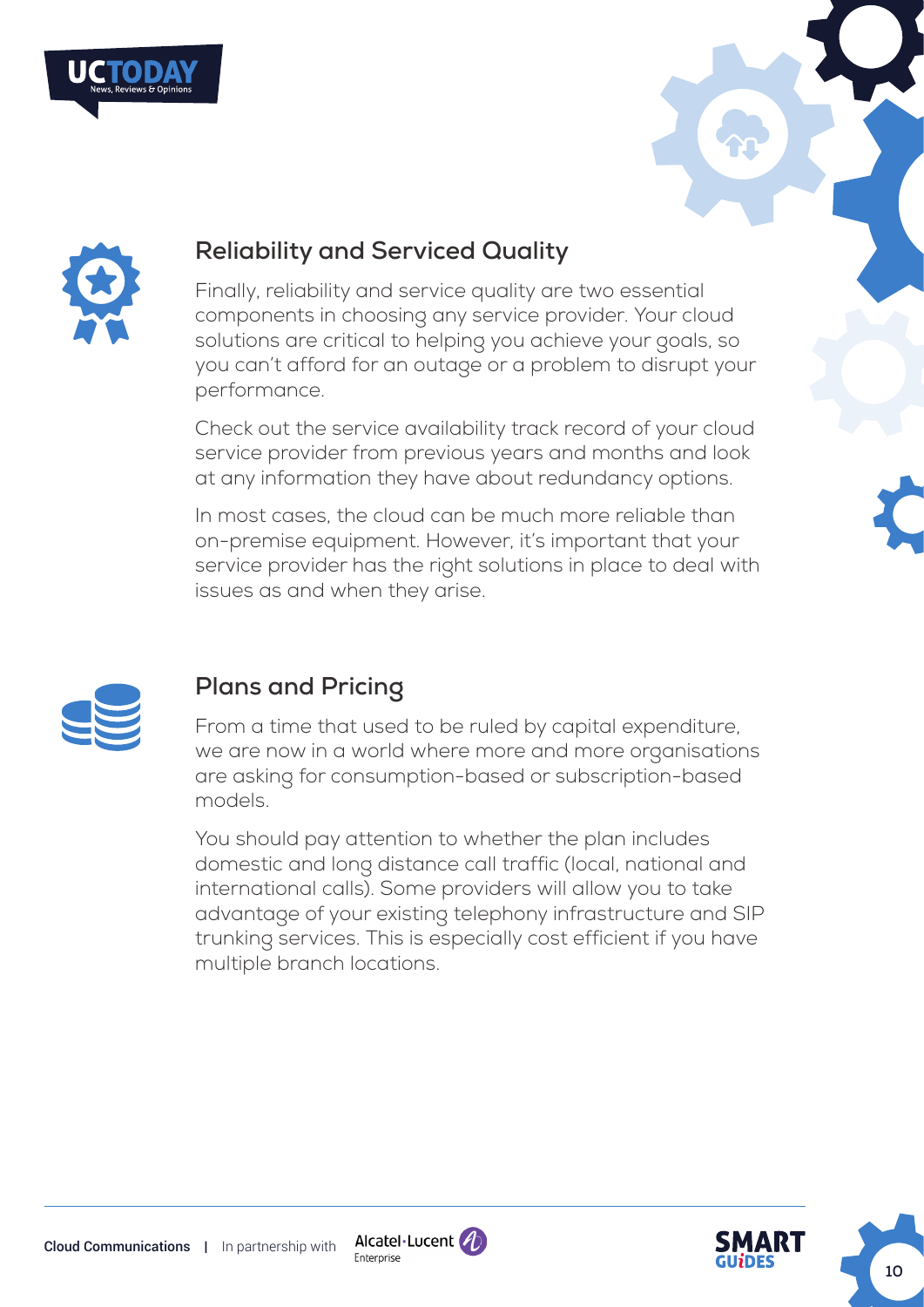# PBX vs. CLOUD

# **In business spaces across the world today, the communications environment is changing.**

Rooms previously filled with black boxes and blinking lights are suddenly empty. Tethered desk phones are quickly being replaced with headsets and softphone setups. We're finally making the move to the cloud.

However, just because the cloud is more popular and accessible today than ever before, doesn't mean that it's the perfect solution for every business. While some companies are actively migrating towards the cloud as part of their digital transformation strategies, others are sticking with an on-premise PBX, either through choice or necessity.

**So, how do you choose between a traditional PBX and the cloud? Can your cloud communications provider offer you Hybrid models to connect PBX and cloud?**



## **One of the most important components to consider in any communication strategy is the features you'll be able to access.**

While many on-premise PBX phone systems come with a range of fantastic features like high-level security, data governance and more, the cloud tends to offer a broader range of features that make it much easier to connect mobile workers and geo-dispersed teams. Cloud based solutions enable integration to 3rd party solutions for data analytics, AI, bots, IoT and other modern technologies.

Because cloud service providers can constantly upgrade their offerings with the latest solutions without the need to install any extra hardware, the cloud does offer an easier way for companies to stay ahead of the technology curve.

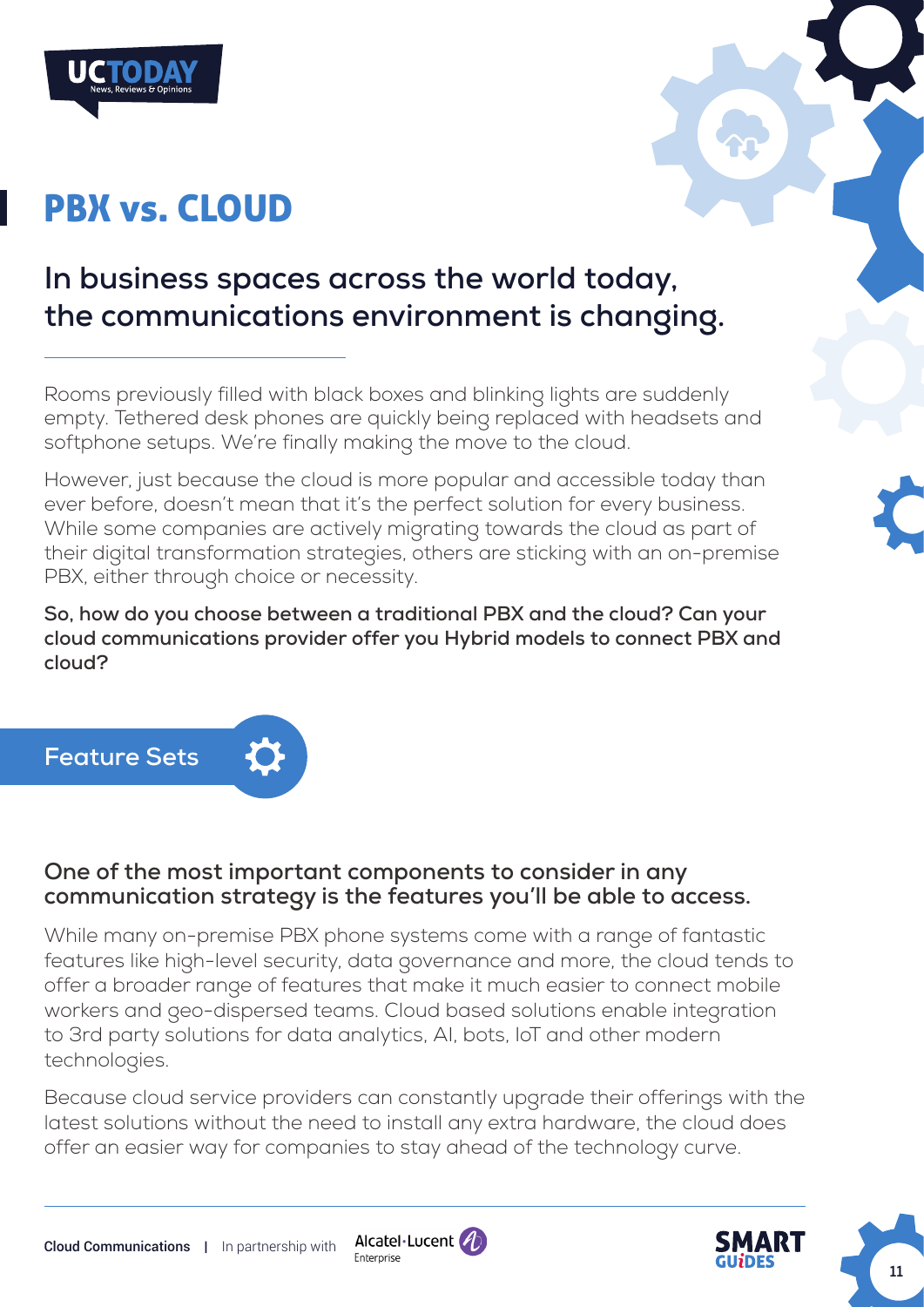



**Capital Expenditure**

## **Capital expenditure or "CapEx" costs are another area where cloud services have a significant advantage.**

Any on-premise solution for communications requires a business to shell out for hardware or virtualisation software. On the other hand, with cloud solutions, you only need to shell out for desktop phones, headsets, or softphones.

Instead of the standard upfront costs of traditional PBX solutions, cloud communications offer a switch to an "OpEx" operating model. You pay for what you use, and nothing else. However, this also means that if you're a large enterprise that's already paid out for an on-premise offering, you won't be ready to move to the cloud until you've recouped the costs of your initial investment.

You may also choose a hybrid model where cloud communications connect to your phone system: This allows you to take advantage of the latest cloud features and benefits, whilst mitigating the cost of a full phone system replacement.

"For most organisations the cloud has become a no-brainer, but there are still a lot of questions from our customers on how they should start. Really only a few people know that they can continue to leverage their past investments by complementing their existing communication systems connecting those to cloud-based services such as Rainbow UCaaS. Doing so mitigates the risk while offering new enhanced services to their users without any massive investment nor rip-and-replace approach."

**Nicolas Brunel, Executive Vice-President, Head of Communications Business Division, ALE** 



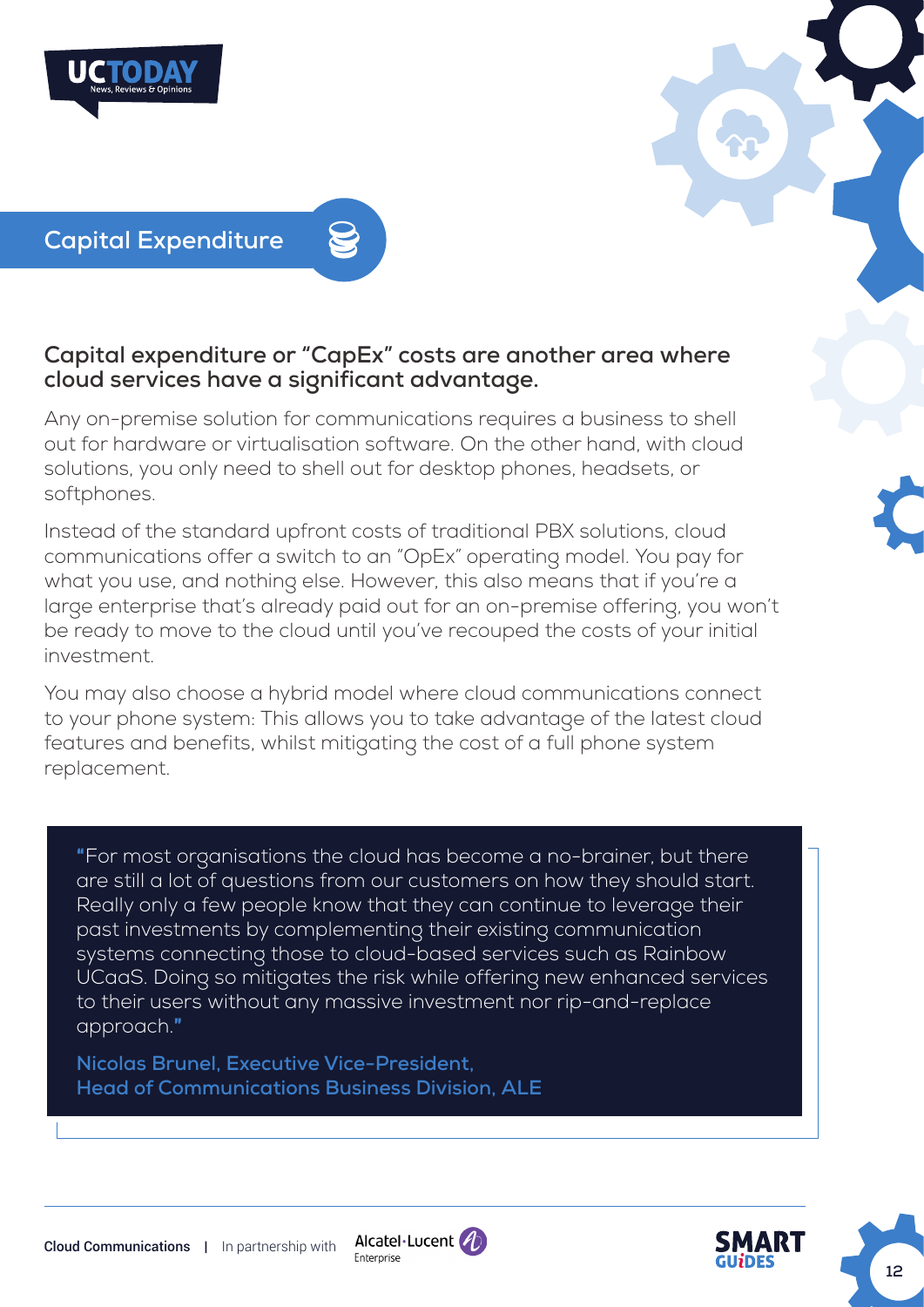



## **Another advantage in the cloud technology court comes with scalability and versatility.**

When it comes to creating a communication stack for your business, an on-premise PBX requires you to make estimations about what you expect to accomplish as a company. You need to know how many phones you need to have in the office at any given time, and what kind of software you plan on using with them.

Upgrading, scaling, or adjusting your communication strategy with a PBX system takes time. However, cloud based deployments are much faster and can be set up alongside your current system, ready for a seamless changeover. With cloud communications, the freedom is there to scale and upgrade as you see fit.

If you need more tools for your team, then you can implement them instantly, with very little downtime. If you need to scale back due to a drop in traffic, you can do that too.

> "Cloud Communications is a key ingredient for business agility. Never before have platforms been so simple to scale up and down – pay-as-you-grow beats investing your company's cash in unutilised capacity, any day of the week."

**Rob Scott, UC Today**



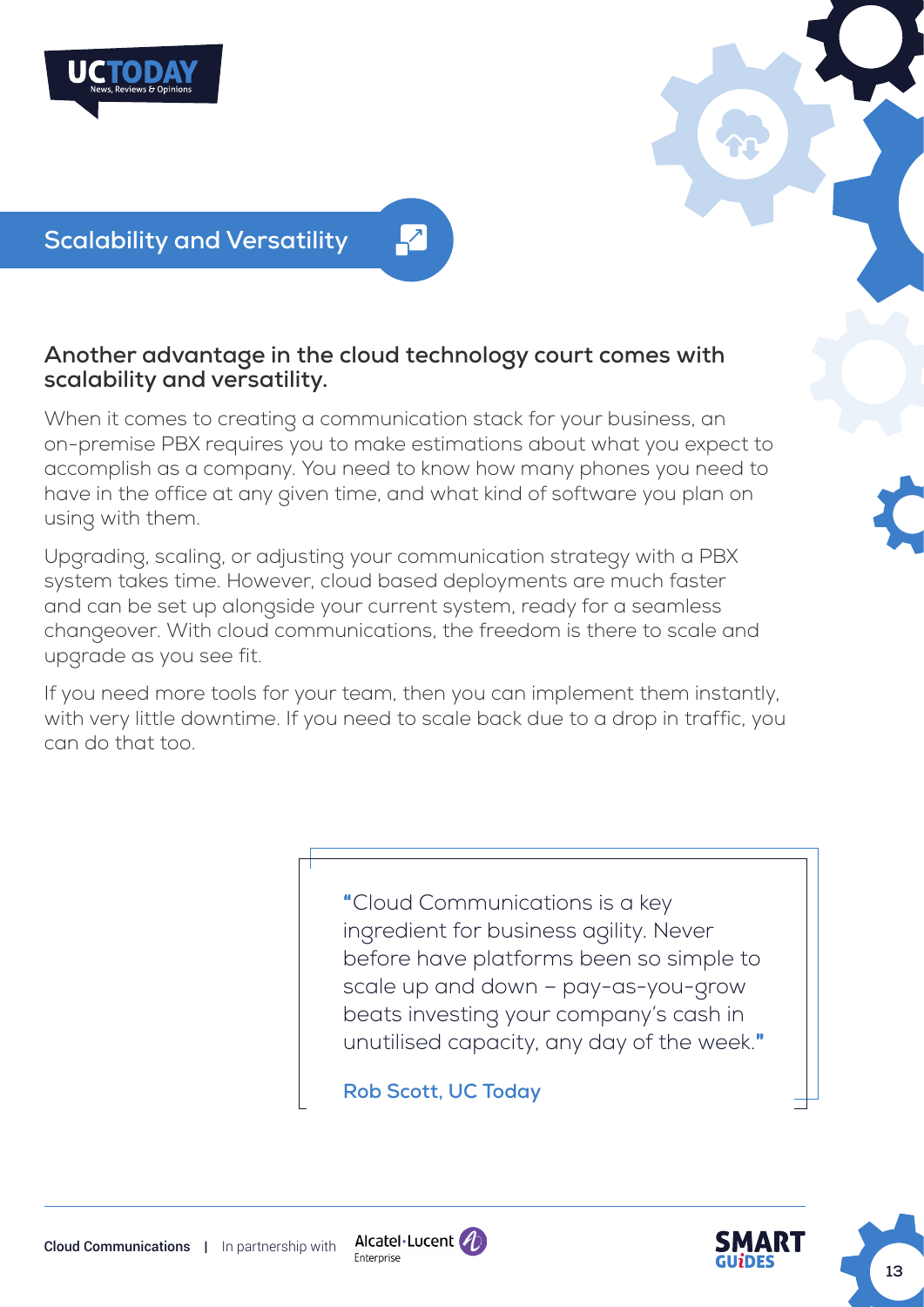

# MOVING TO THE CLOUD: IS IT AS SIMPLE AS IT SEEMS?

**When you consider all the benefits of the cloud, switching away from an on-premise solution seems like an obvious choice.** 

However, larger enterprises with strict regulatory requirements, stringent security concerns, and existing investments may still find it easier and more cost-effective to host their own PBX on-site.

> While the cloud is becoming more popular, it's far from the only option for today's communication-driven companies. PBX still has its part to play.



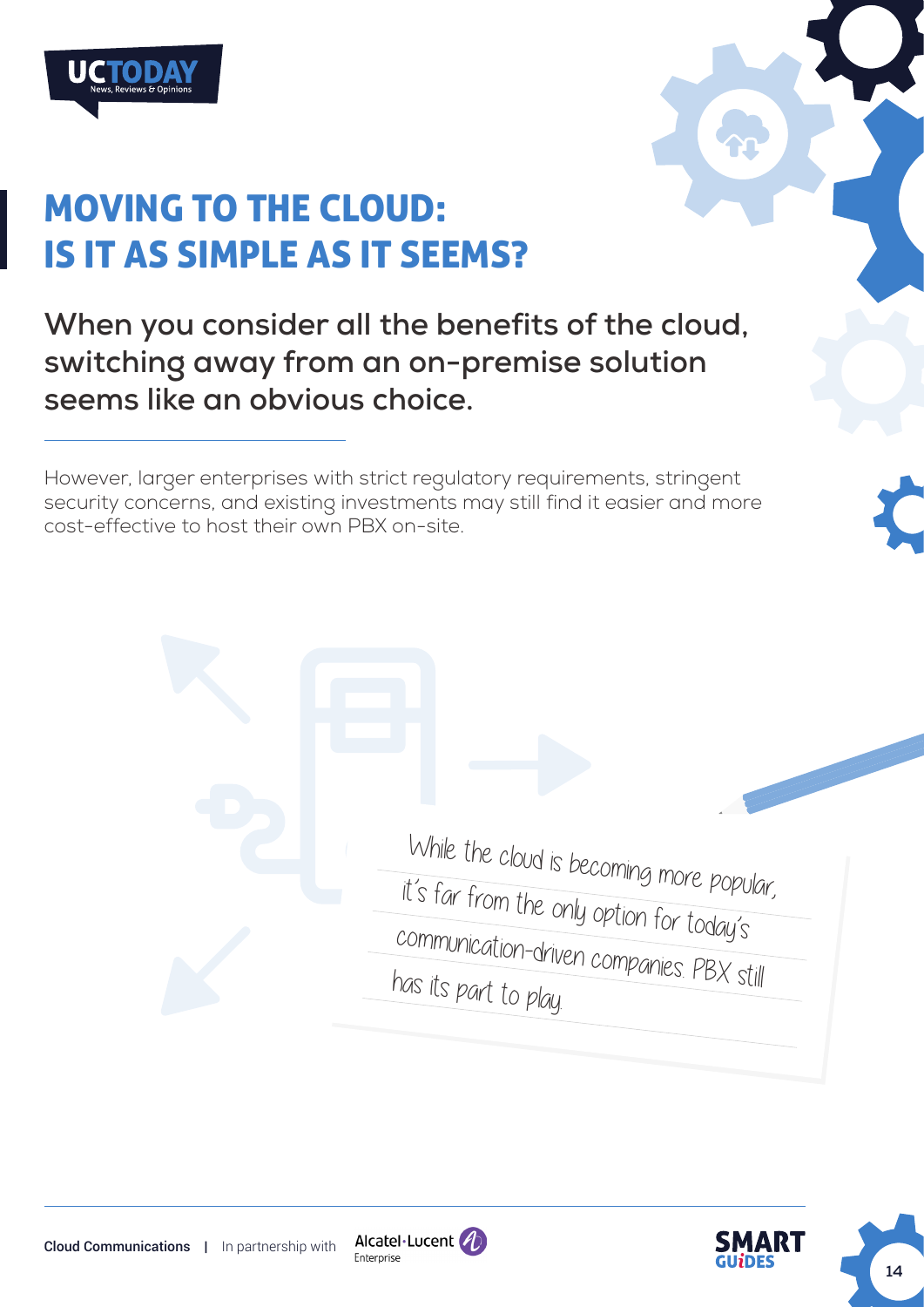



# **Communication comes in many different forms.**

Not so long ago, the only real options businesses had when it came to internal and external communication, were email and phone calls. Today, we've got everything from video conferencing, to Web Real Time Communication (WebRTC), instant messaging, and more.

Moving your communications to the cloud is one way to make sure that you build your communications around your methods of work, rather than approaching growth from the other way around.

**The question is, how do you successfully deploy your new cloud-based strategy?**



# **Deployment Options for Cloud Communications**

Up until recently, there weren't many options available for deploying a business communications stack. The traditional model included a strong investment in PBX, and a lot of exhausting, and time-consuming hardware installations.

Unfortunately, while PBX systems have their advantages, they lack the scalability, agility, and mobility that many modern companies need. The cloud solves this problem, along with the issue of limited deployment models.

**There are three primary methods of cloud deployment:**



 **Public cloud Private cloud Hybrid cloud** 



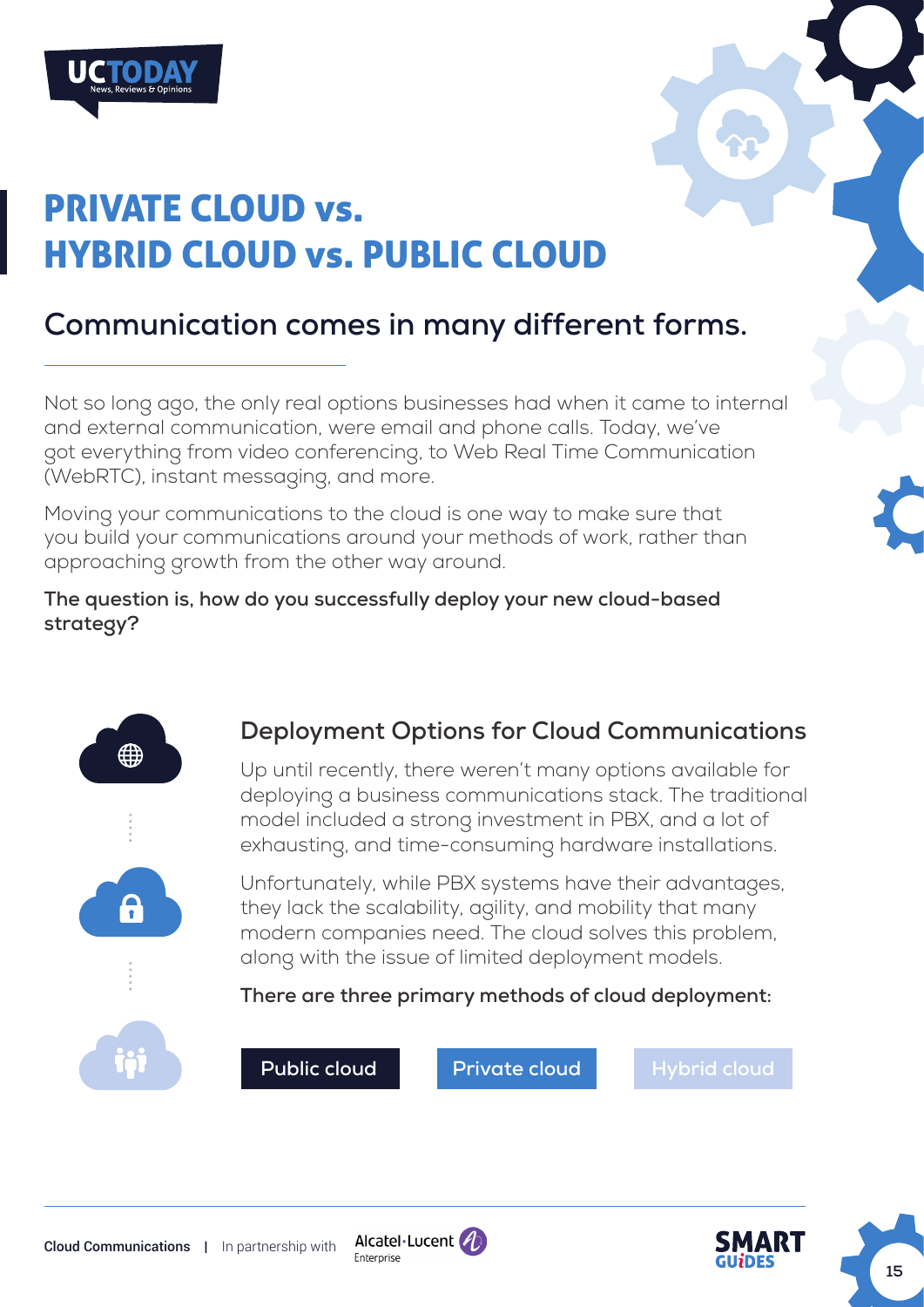



# **Public Cloud Communications**

Deploying your cloud communications strategy in the public cloud doesn't mean that anyone can access your conversation data. The public cloud is the most common communications deployment model for small to mid-sized businesses, and it simply means that you access the same cloud resources as a selection of other businesses.

Public cloud is available on a per-user, per-month basis, and it's often one of the cheapest models. However, your section of the cloud remains encrypted and secure for you, so you don't have to worry about losing access to information. Most public cloud services run on an "over the top" or "OTT" service.



# **Private Cloud Communications**

Private cloud deployment models are most popular with larger companies, verticals with strict privacy policies (like healthcare) and government agencies. Private cloud communications access all the benefits of the cloud, along with a higher degree of security.

A private cloud communications service is managed by a solution provider and can also be offered on an "as a service" basis.

Private clouds are ideal for strength and security and can come with either a CapEx, or perpetual license model, or an OpEx model with recurring revenue features.

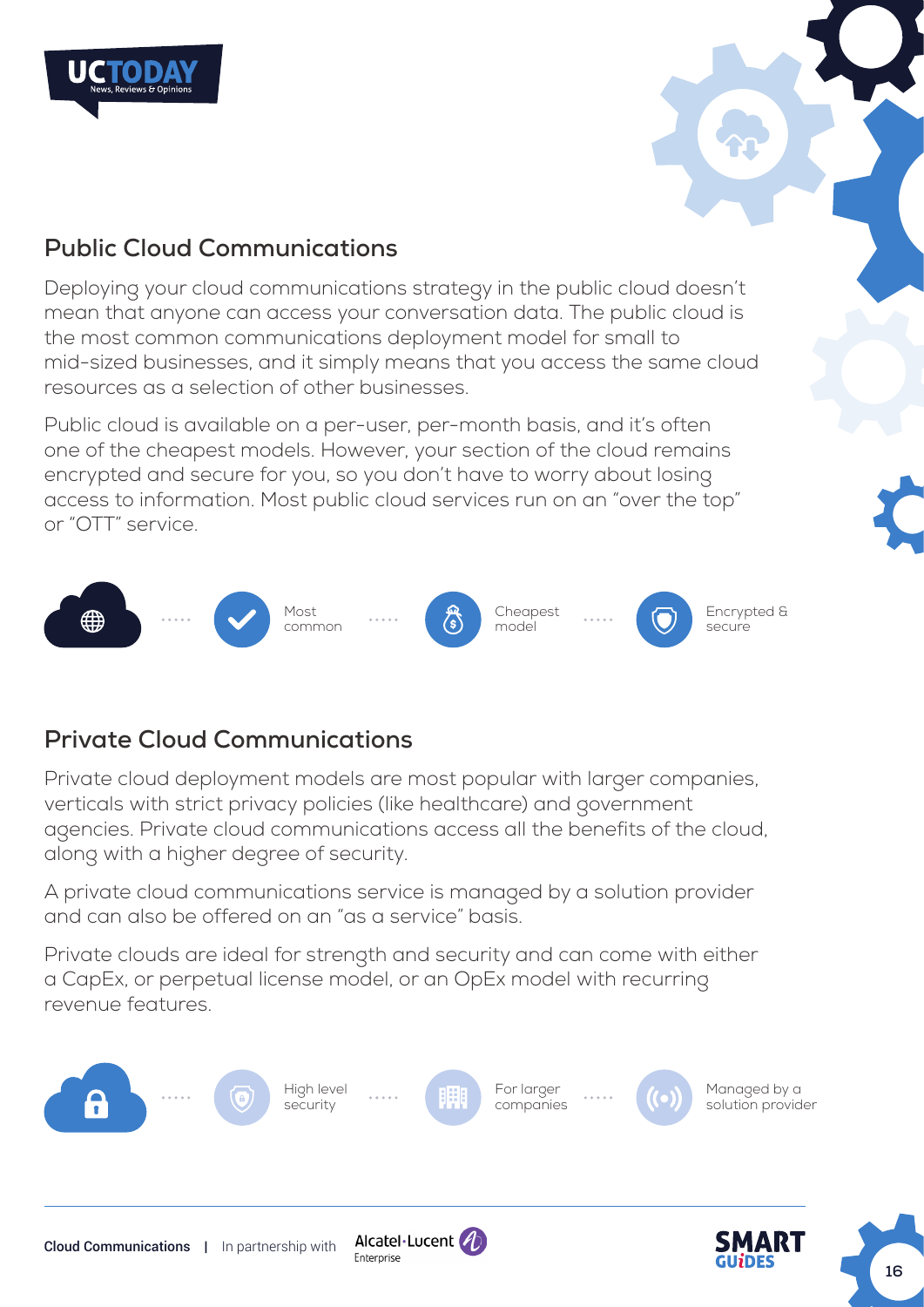



# **Hybrid Cloud Communications**

This brings us to the most popular cloud communications deployment model: the hybrid cloud. The hybrid cloud is particularly popular today because it allows companies to access the "best of both worlds" for their communications stack. With a hybrid cloud, you can leverage your existing on-premise investments, while enjoying the flexibility and scalability of the cloud environment.

Some organisations use the hybrid cloud model as a transition strategy, helping them to move permanently from on-premise PBX to the cloud. However, the hybrid cloud model can also be an end strategy too. Some companies prefer the flexibility and security provided by the hybrid model. After all, it ensures that you can maintain absolute control over certain parts of your communication infrastructure, without having to give up on cloud resiliency and flexibility.

Hybrid cloud deployments are particularly popular among businesses who don't want to abandon their existing high-cost investments, but they do want to take advantage of the latest cloud capabilities on offer.



"Hybrid communications enable organisations to connect the ground – their on-premises equipment – to the cloud from where new services are made available on demand. Technology contingencies become transparent, wiping out all previous Unified Communications show-stoppers such as deployment, upgrade and maintenance costs."

**Jean-François Rey, Director, Product Marketing, Communications Business Division, ALE**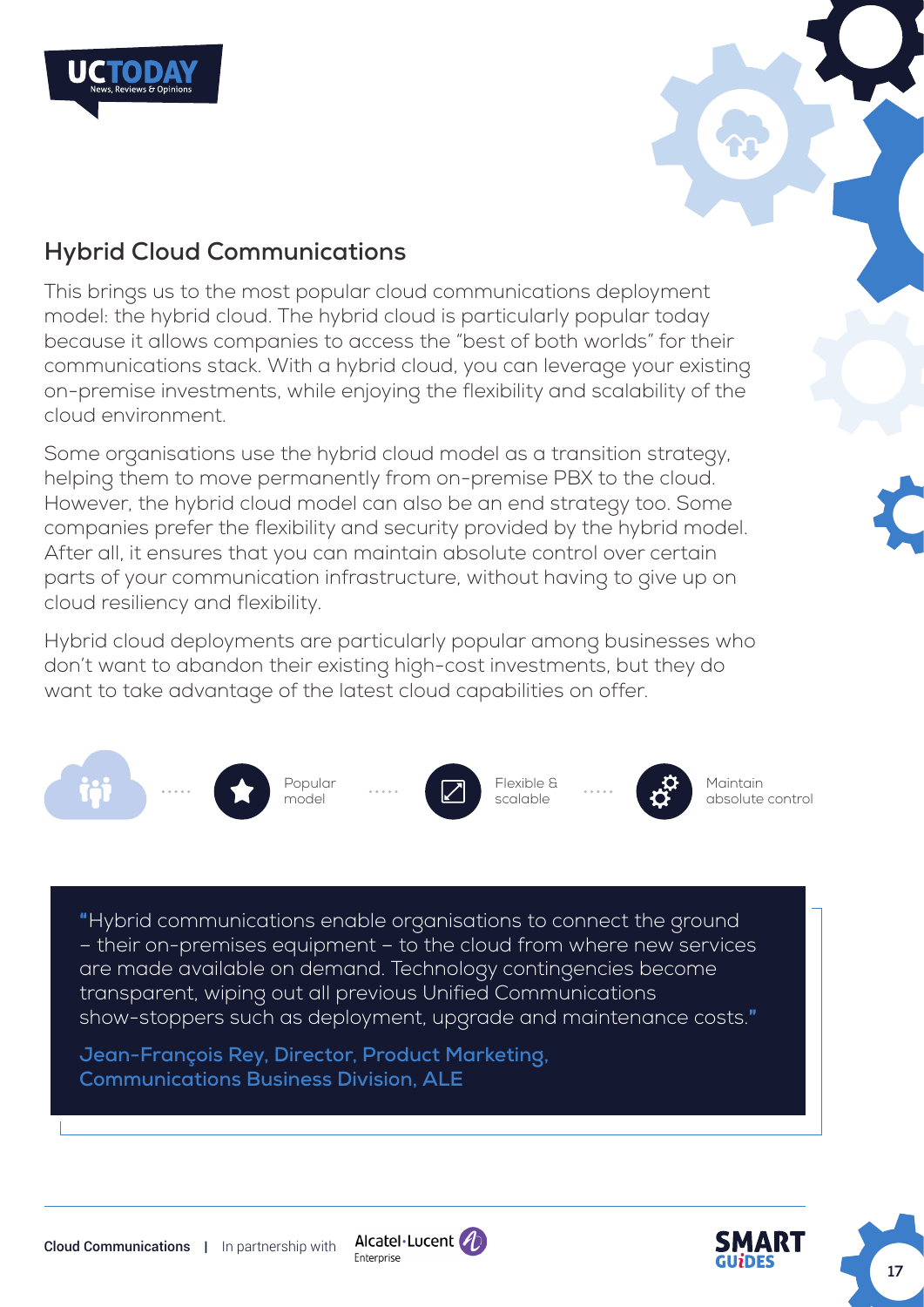

# UCaaS vs. CPaaS

**As the communication landscape continues to change, the methods companies can use to access new trends and techniques are transforming with it.** 

Notably, the "as a service" model for communication deployments has grown increasingly popular in the modern world. In fact, there are so many "as a service" abbreviations in circulation, that it's hard to know for sure what these terms really mean.

If you want to make sure that you're taking the right steps with your cloud communications strategy, then it's important to know the difference between "CPaaS" and "UCaaS."





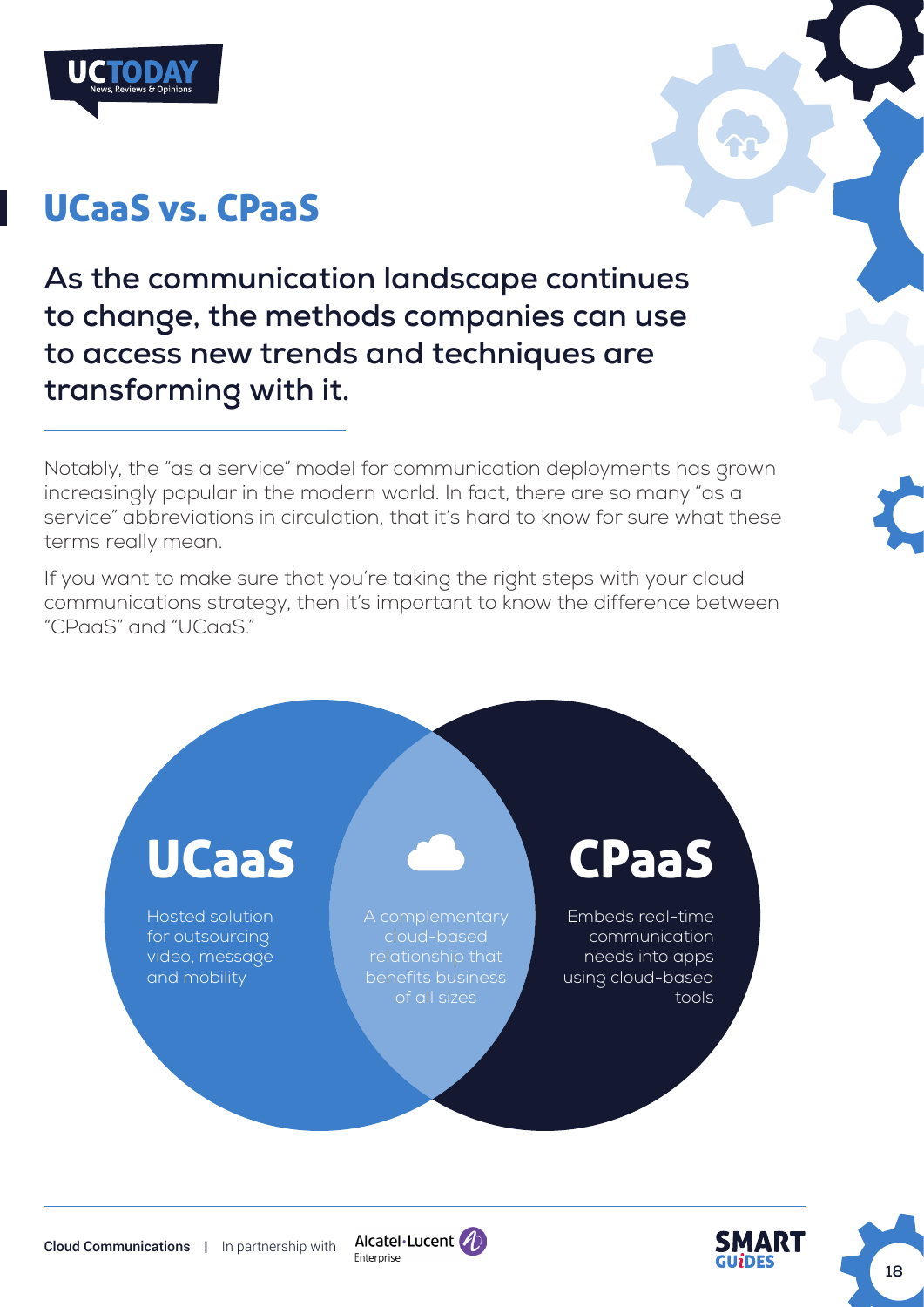



## What is **UCaaS?**

Unified Communications as a Service or "UCaaS" is a fantastic hosted solution that allows companies to outsource their needs for video, messaging, and mobility to reliable third-party providers. UCaaS delivers the communication services you want most to you through an internet connection, ensuring that you get all the flexibility and scalability of the cloud.

However, while UC brings ready-to-go tools together on the same interface, the solutions you can access typically exist on a carefully designed platform, designed to give you the tools you need.

## What is **CPaaS?**

CPaaS stands for "Communication Platform as a service," and it's designed to address the common integration issues presented by UCaaS. Essentially, you get access to a hosted platform that allows you to embed your real-time communication needs into applications using cloud-based tools. You can deploy apps that have already been built by someone else, or make your own services based on your specific needs.

Perhaps the biggest difference between UCaaS and CPaaS is the fact that the latter allows you to seamlessly integrate new communication needs into business applications that teams use to perform their tasks and into websites or mobile apps that your organisation provides to your customers.

CPaaS comes with support for various next-gen technologies like Artificial Intelligence (AI), Internet of Things (IoT), and WebRTC too, with no need to build out additional back-end infrastructure.



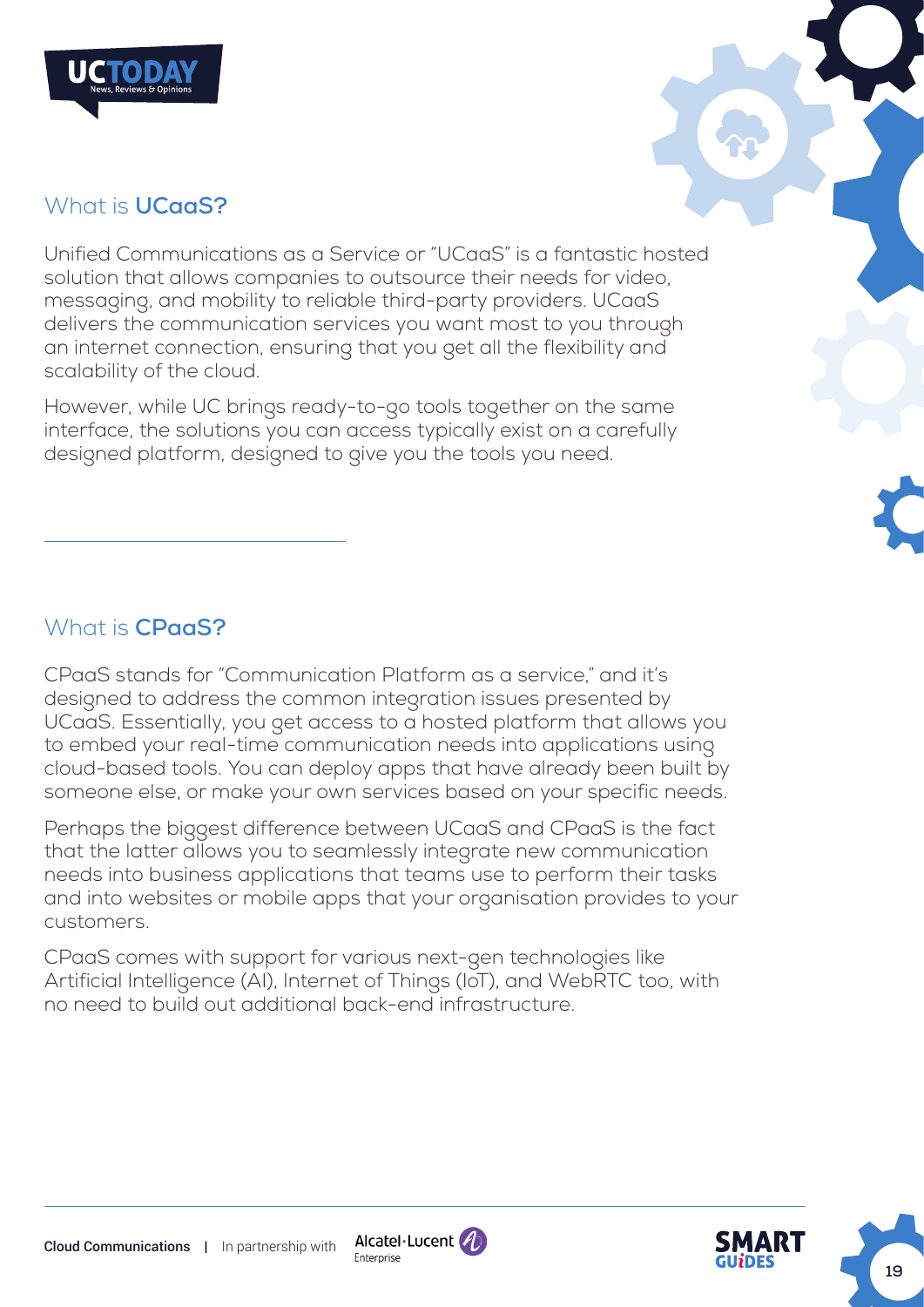

# THE RELATIONSHIP BETWEEN UCaaS AND CPaaS?

**UCaaS is generally seen as the solution to consolidate existing conferencing, telephony, and collaboration services.** 

UCaaS provides users with a front-end interface that makes internal communication and external connections easier to handle. At the same time, CPaaS also offers video, voice, and messaging services. However, with CPaaS, the benefits rest largely on the use of APIs to create a more integrated experience.



Although CPaaS and UCaaS are different things, they don't always have to exist separately. In fact, the **relationship** between UCaaS and CPaaS **can be quite complementary.**

Often UCaaS will serve the needs of users and business units that require a 'ready to go' solution, whilst CPaaS will connect other people, processes and objects inside and outside of the organisation.

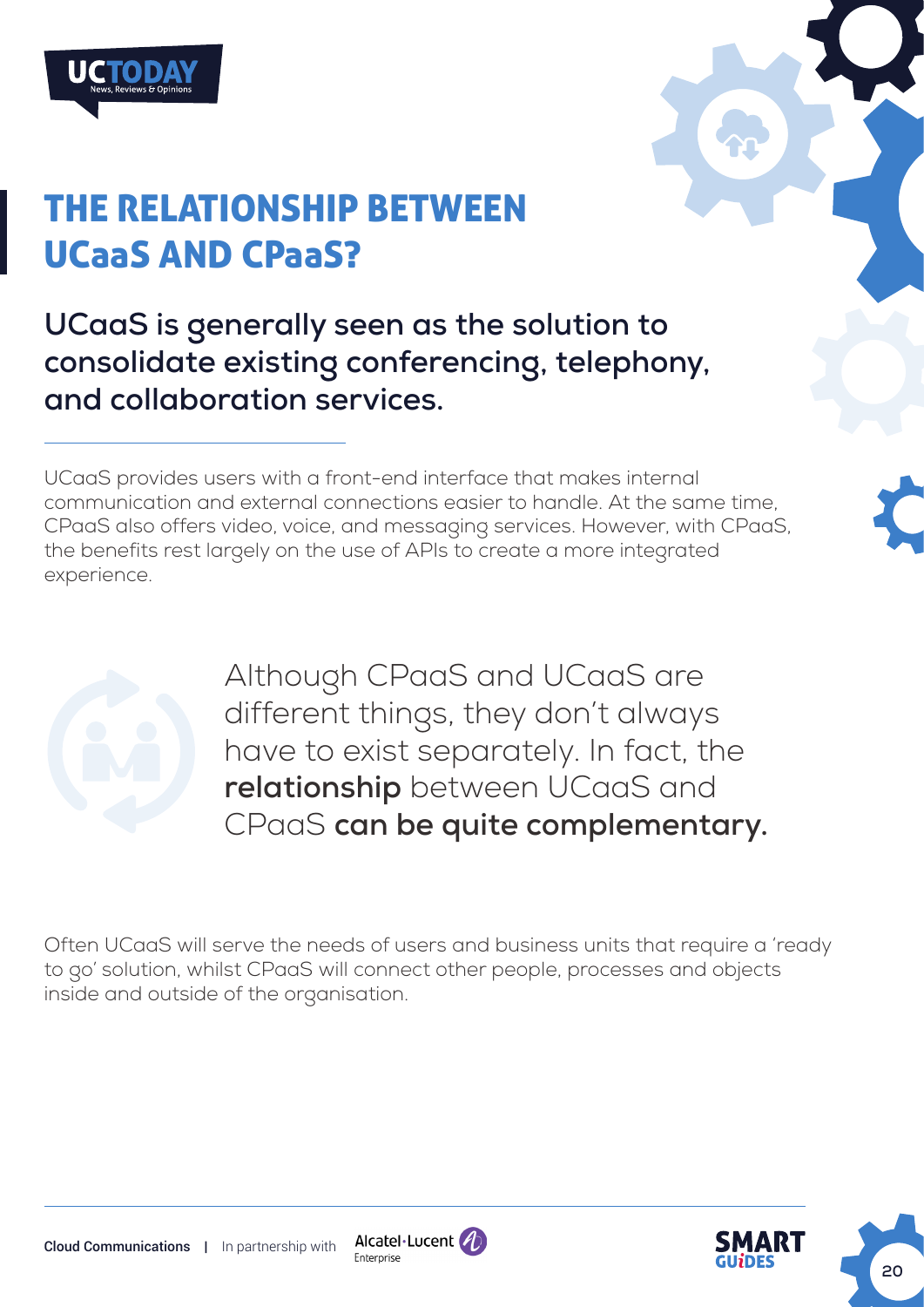

# GLOBAL DEPLOYMENTS

# **The world we live in today is much smaller than it once was.**

A few years ago, only the biggest and most well-established companies would have been able to launch and maintain a global presence for their brand. Now, thanks to cloud communications and the rise of collaboration tools, global deployments are more common than ever.

Even the smallest businesses can work with employees from across the globe by providing them with a set of cloud-based tools and communication strategies. Of course, just because globalisation is easier these days, doesn't mean you shouldn't plan your global deployments.

**Here are a few points to keep in mind as you take your communication strategy worldwide.** 



**Know what you need:** Cloud communications, like any form of communication strategy, works best when it's built around the needs of your employees. To improve adoption across the globe, make sure you find a cloud UC strategy that's well-suited to the needs of your staff.

You can do this by assessing your current employees and finding out which tools they need to use every day. Create a list of applications that you need and try and find something that connects everything together into a unified platform.



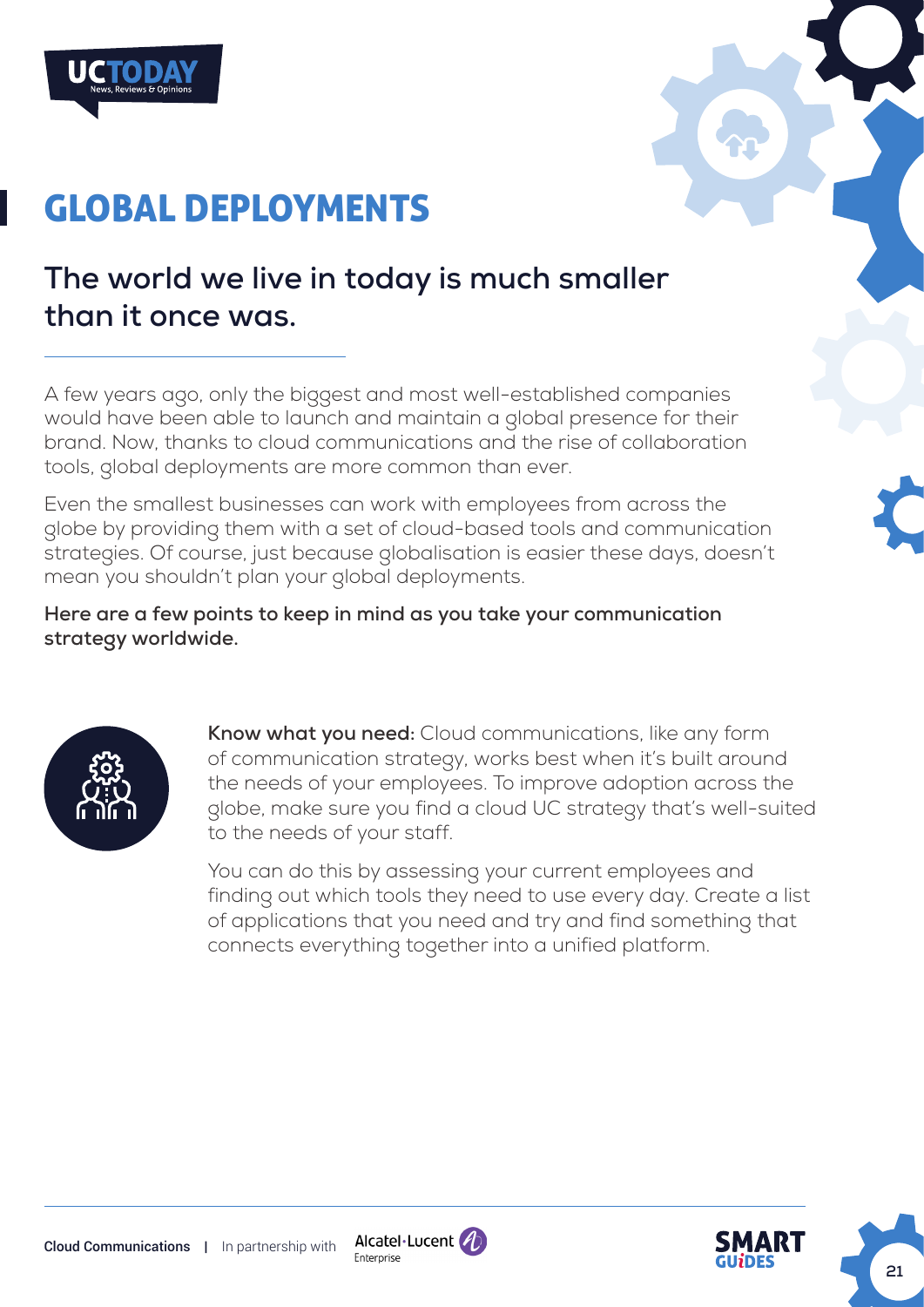



#### **Take language and other restrictions into account:**

There are plenty of reasons to employee people from around the globe to help with your business growth strategy. For instance, you might need people in different countries to help you connect with broader markets as your organisation continues to develop.

When building a cloud communications strategy for your company, make sure that you take the needs of the workers outside of your country into account, as they may differ from the needs of people close to home.

For instance, contractors from overseas may need their tools to work in different languages or follow local federal guidelines and regulations.



#### **Choose a partner that understands your global needs:**

Globalisation is much easier with the support of an expert at your side. Look for a cloud communications vendor with experience spreading cloud solutions out across different countries.

Preferably, your vendor should have an in-depth knowledge of the regulations, requirements, and privacy expectations of each country you want to work in.

This will help you to make sure that your communication tools aren't going to harm your brand reputation or get your business into trouble.



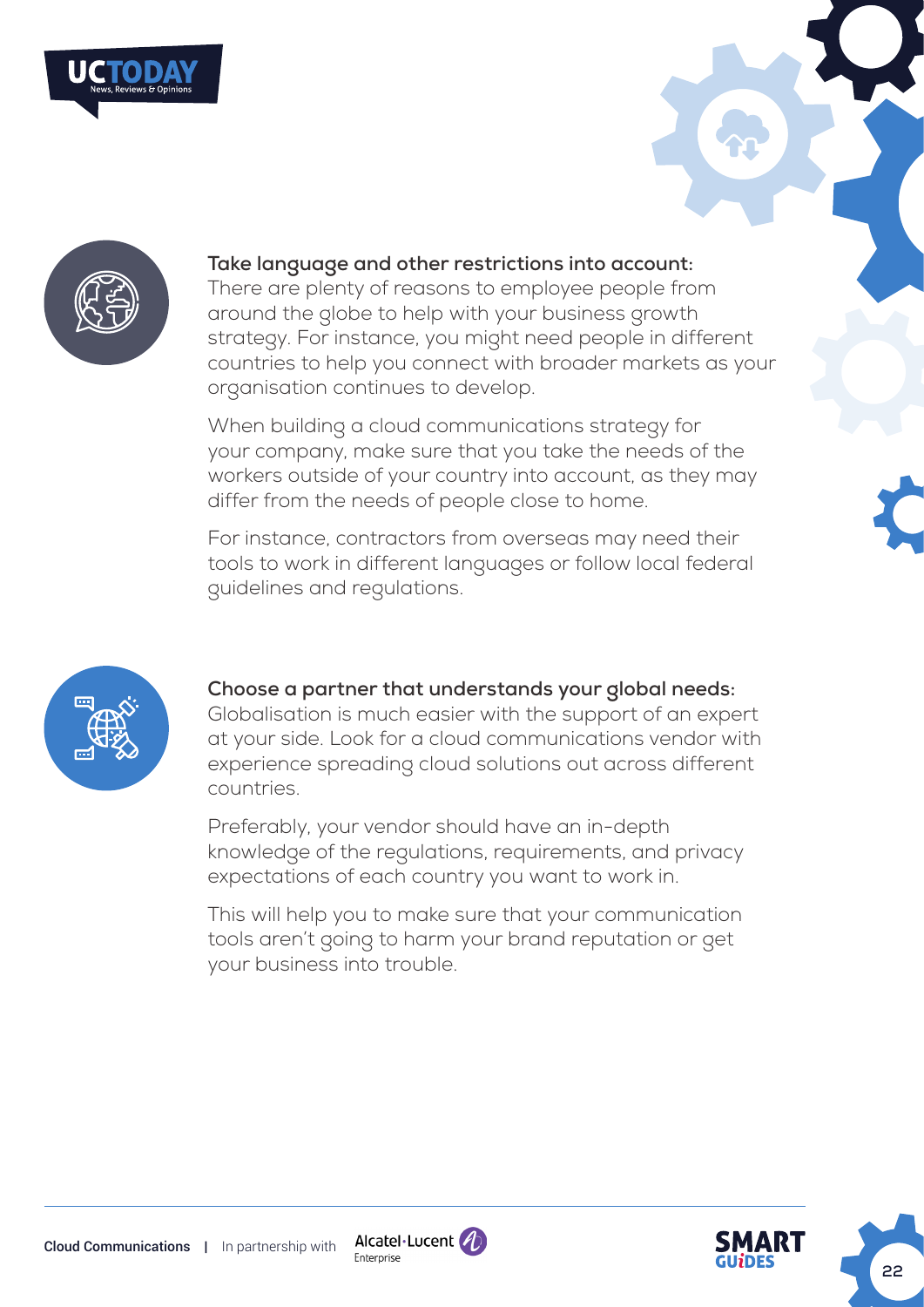



**Look for vendors with the right data centres:** Reliability and resilience are key to a strong cloud communications strategy. When deploying your UC efforts in different countries, it's important to make sure that you have the support of a cloud vendor with data centres close to your users.

This should help to reduce issues of lag and packet loss. Check if your provider has the resources to support a globalisation strategy that includes the countries you're most interested in.



**Make adoption easy:** Finally, make sure that whatever your cloud communications plan is, you don't implement tools that are going to be too difficult for your employees to use.

As you deploy your cloud comms solutions around the world, make sure that you have the right resources packaged in with the tools to help your staff learn about the systems they're going to use.

"For example, we are using our own technology – some say we are flying our own jets – to support our customer engagement endeavors through the integration of chat bots in our websites. The cloud enables us to concentrate on the personalised experience we want to offer. We are global, but we know the importance of speaking the right language."

**Yacine Mahfoufi, Director, Digital Marketing, ALE** 



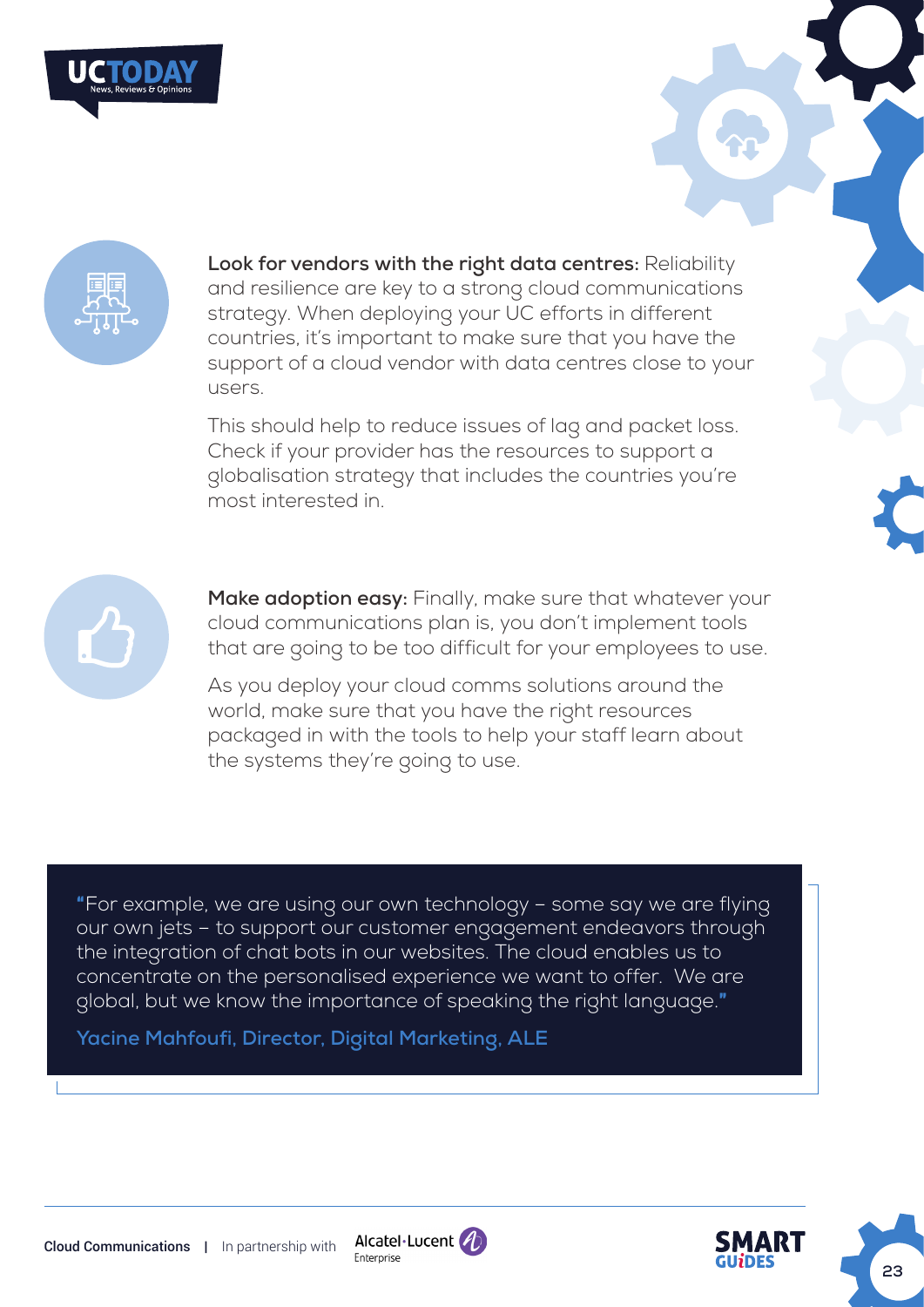

# REGULATIONS, RESILIENCE AND SECURITY CONSIDERATIONS

**These days, most companies understand the benefits of the cloud. It's scalable, flexible and doesn't require as much capital expenditure.**

Though cloud security has improved significantly from the initial days of cloud deployments, some brands still believe that cloud-based communications can't be as secure as on-premise PBX systems. However, your cloud comms can be incredibly secure and resilient - all you need to do to ensure you're getting a robust system is your due diligence. Here are a few security considerations to keep in mind as you approach cloud communications.

#### $\bullet$ **Is the Data Centre Secure?**

It's easy to assume that the cloud is some magical place in the aether, full of your communication data and customer information. However, the truth is that your vendor is responsible for hosting and storing your data on the cloud - and they're also responsible for keeping that information secure.

A credible cloud service provider will be able to provide you with evidence that their hosting package is secure, encrypted, and protected. It's worth checking that they have a backup policy in place too, in case disaster strikes.





Of course, there are still some primary concerns that hold some organisations back from fully embracing the potential of cloud communications. The biggest issue of all for most businesses can be traced back to regulations, resilience, and security.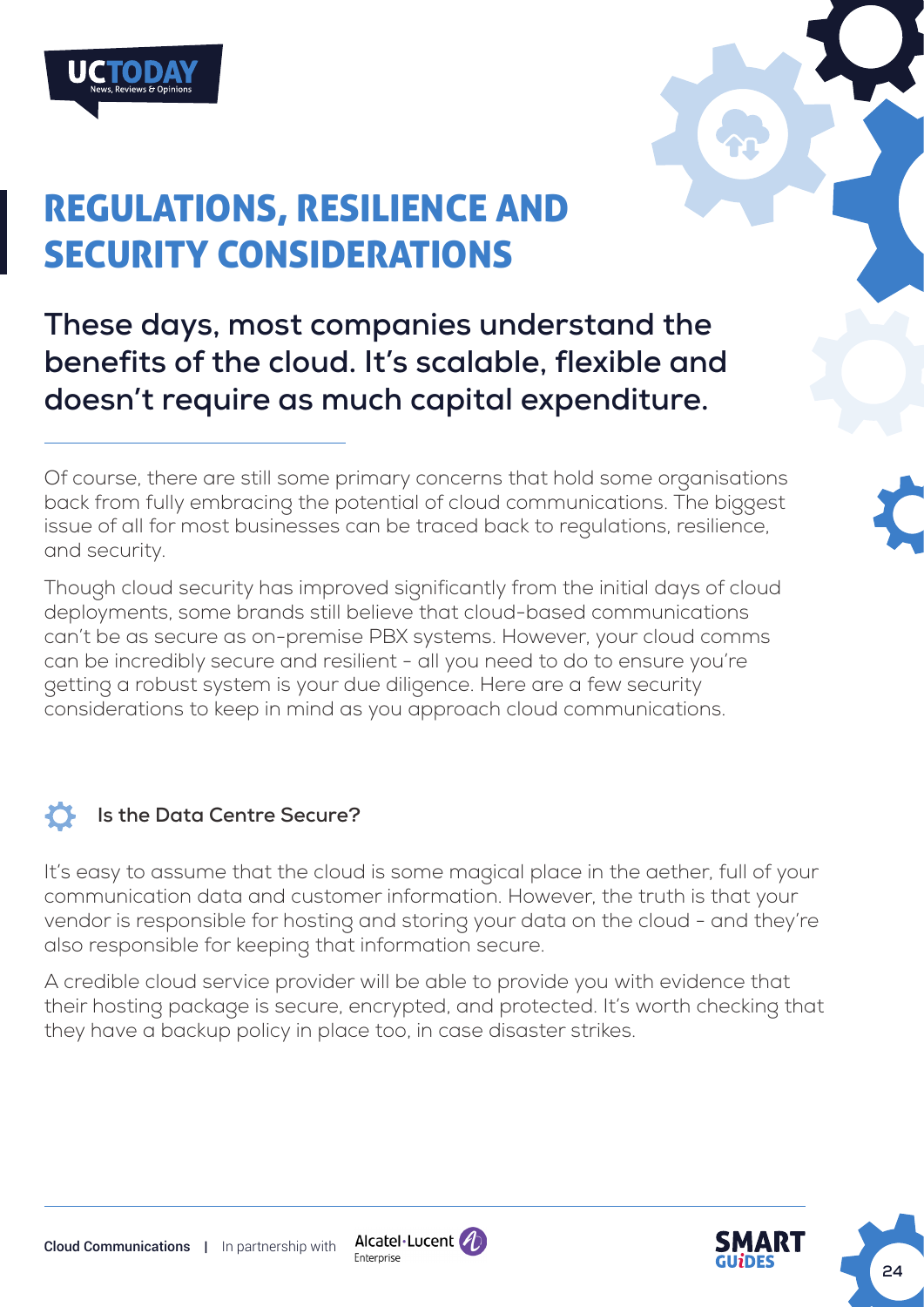





# **25**

# **Is Your Information Encrypted?**

One of the things a cloud service provider can do to keep your data protected is encrypt everything that passes through the cloud. This ensures that everything, from your proposals and quotes to your private phone conversations with customers, is impossible to read without a security key.

That means that even if someone hacked into your cloud account, they wouldn't be able to read the data without your key. Certain regulations require a high level of encryption. For instance, HIPAA demands that all healthcare calls and messages are secured with encryption both in transit and at rest.

## **Do You Have Plenty of Control?**

The best security strategies require work from both the side of the cloud communications provider and the company using cloud services. While your service provider can encrypt your data and offer firewall protection, it's up to you to make sure that your employees are using the tools available to them safely.

One good way to do this is to make sure that you choose a vendor with plenty of user management controls available as part of their cloud system. With the right access controls, you can access:

**Single sign-on features**

**Two-factor authentication**

**Strong password policies**



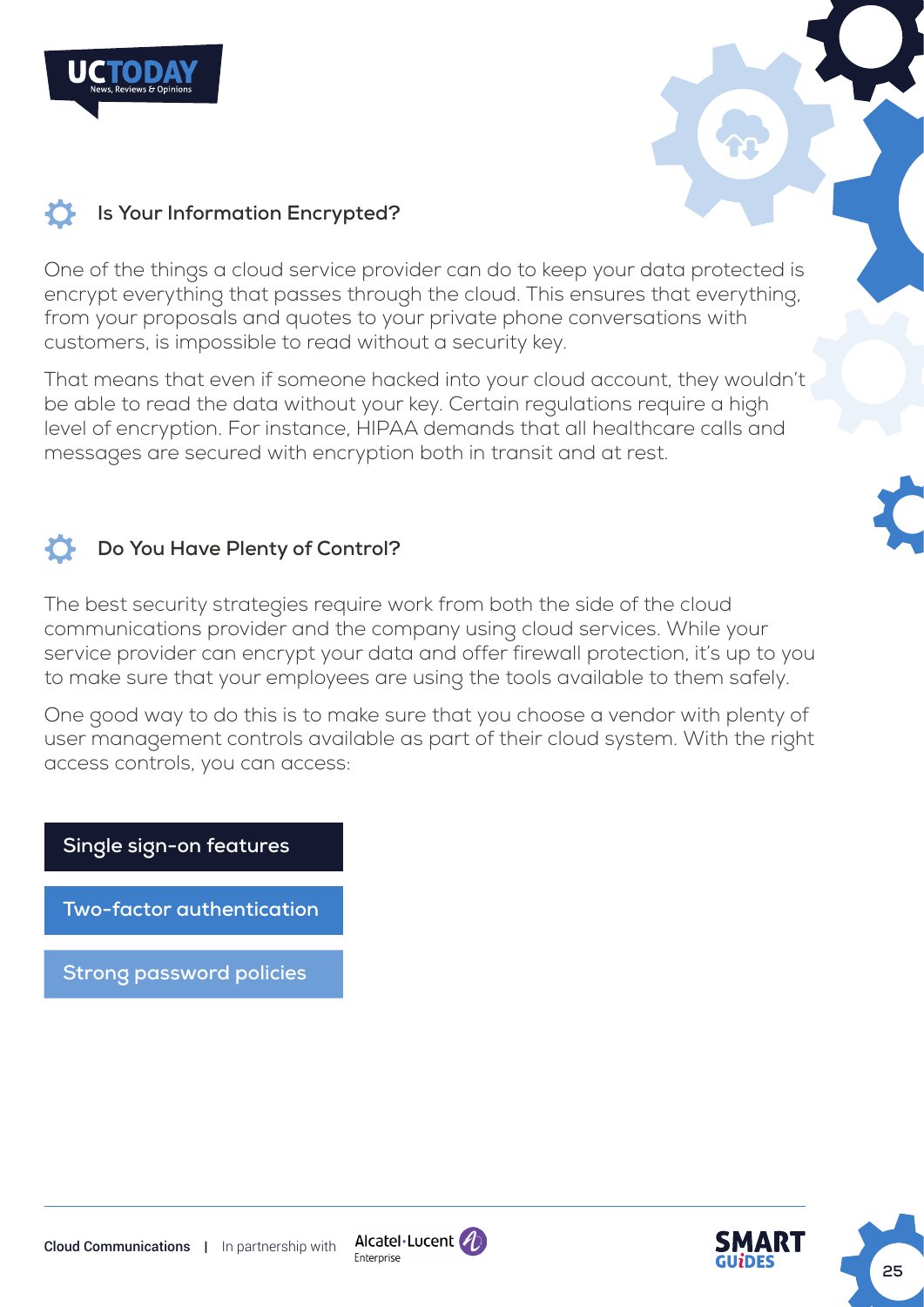

Fraud continues to be a common security problem for both companies using cloud communications strategies, and those accessing traditional PBX. When looking for a cloud comms provider, search for someone who can offer you ways to defend against fraud. For instance, this could mean that your service provider constantly monitors your communications for anomalies or fraud indicators.

There are also APIs that can be built into cloud communication strategies for additional protection against toll fraud.

## **Is the Network Security Robust Enough?**

Finally, in addition to the security policies that your company puts in place to safeguard data, it's important to ensure that your cloud communications vendor also has solutions in place to prevent attacks on your communication stack.

Network protections designed to defend your voice and data can help give you and your customers more peace of mind.

"Our job is to make technology invisible to a business so they can concentrate on their objectives. Beyond the capabilities offered, latency, security and privacy are legitimate questions. We have strong credentials in that area and are continuing to innovate while addressing regulations."

**Nicolas Morel, Chief Technology Officer, Communications Business Division, ALE** 





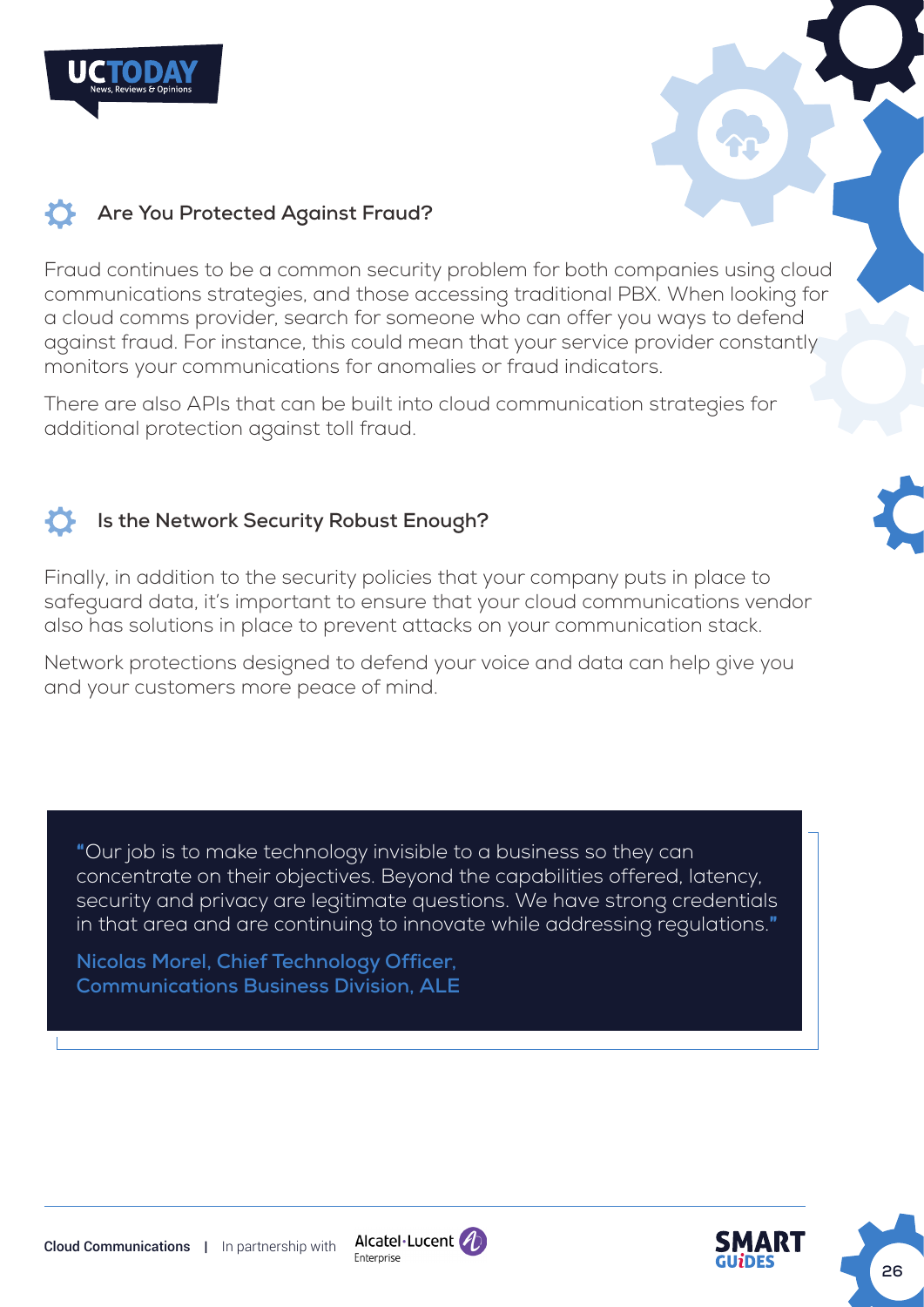

# CLOUD COMMUNICATIONS FOR SMALL BUSINESS

# **Want to keep your small business connected?**

Cloud communications have emerged as one of the most flexible and cost-effective ways for companies to stay in touch. Because they require very little initial investment, cloud communication services are ideal for smaller organisations driven by a restricted investment budget.

What's more, because most small businesses aren't restricted by too much complexity and legacy infrastructure investments, it's much easier for them to launch into the cloud.

**Here are just some of the reasons why cloud communications can help small businesses to thrive.**

# **Adopt Large Enterprise Capabilities on a Small Business Budget**

**The cloud offers unlimited access to all the latest tools and innovations in the marketplace.** 

This means that you can enjoy the same solutions as big enterprise competitors, without a huge initial outlay.

After all, most small businesses can see incredible benefits from services previously reserved for larger companies.

Whether it's video conferencing, contact centre tools, or auto attendant features, you can build the ultimate communication stack with minimal investment.



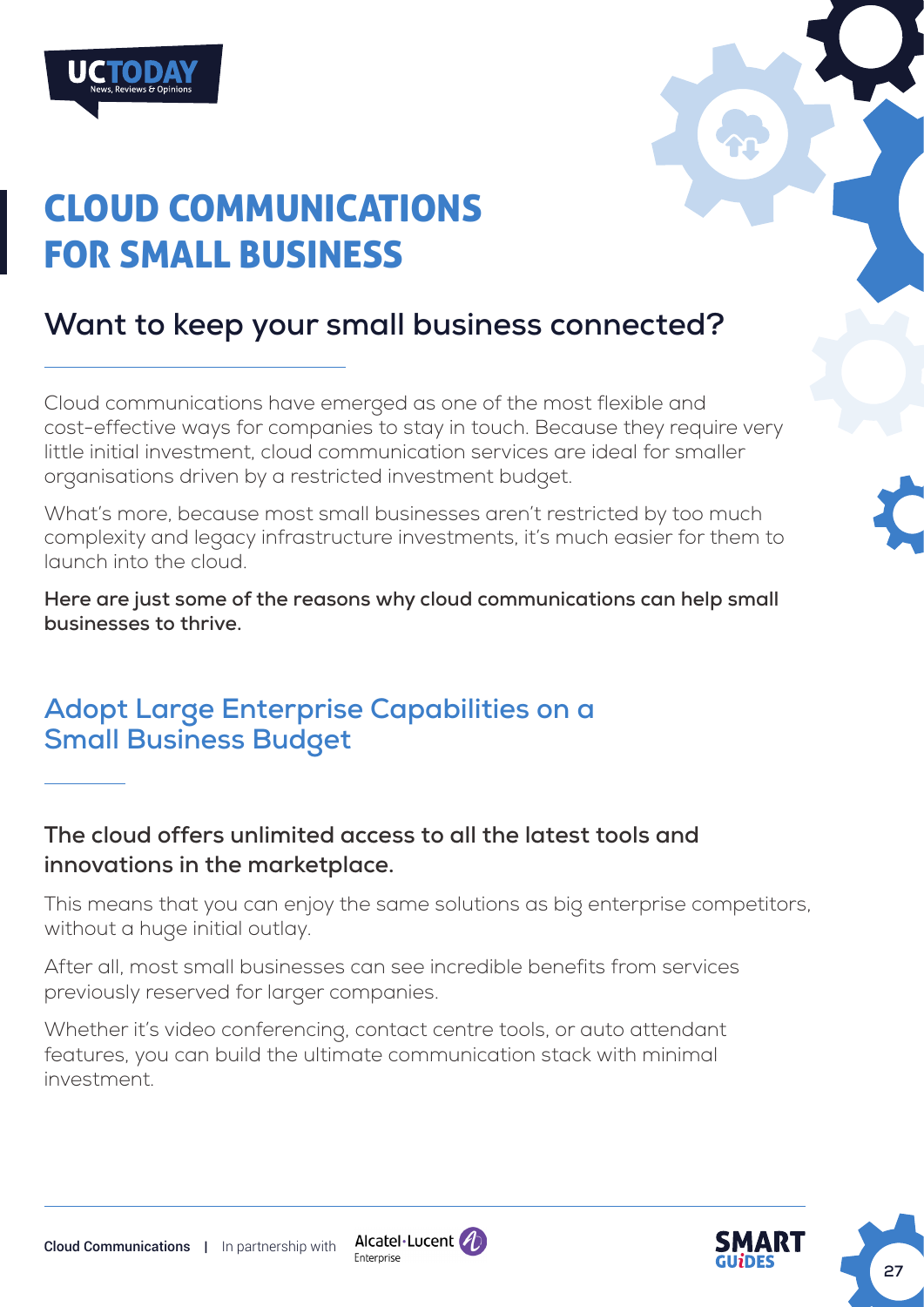

# **Scale on Demand**

## **Small businesses don't stay small forever.**

With the cloud, organisations can add new functionalities, accounts, and services to their communication stack as they begin to grow.

Scaling with the cloud is quick and easy because there's no additional software or hardware to install. A cloud communications stack can also be particularly useful for smaller businesses that see seasonal fluctuations in demand.

You can adjust to suit your needs instantly.

# **Embrace the Remote Revolution**

**With cloud-based tools for collaboration and communication, small businesses can keep their real-estate investments to a minimum.** 

The cloud provides a team with a broad selection of tools to access whenever they like, wherever they are.

This means that smaller companies can take advantage of freelancers and remote workers to keep expenses to a minimum.

When people work from home, there's less office space to pay for, the talent pool is greater and staff retention is improved.



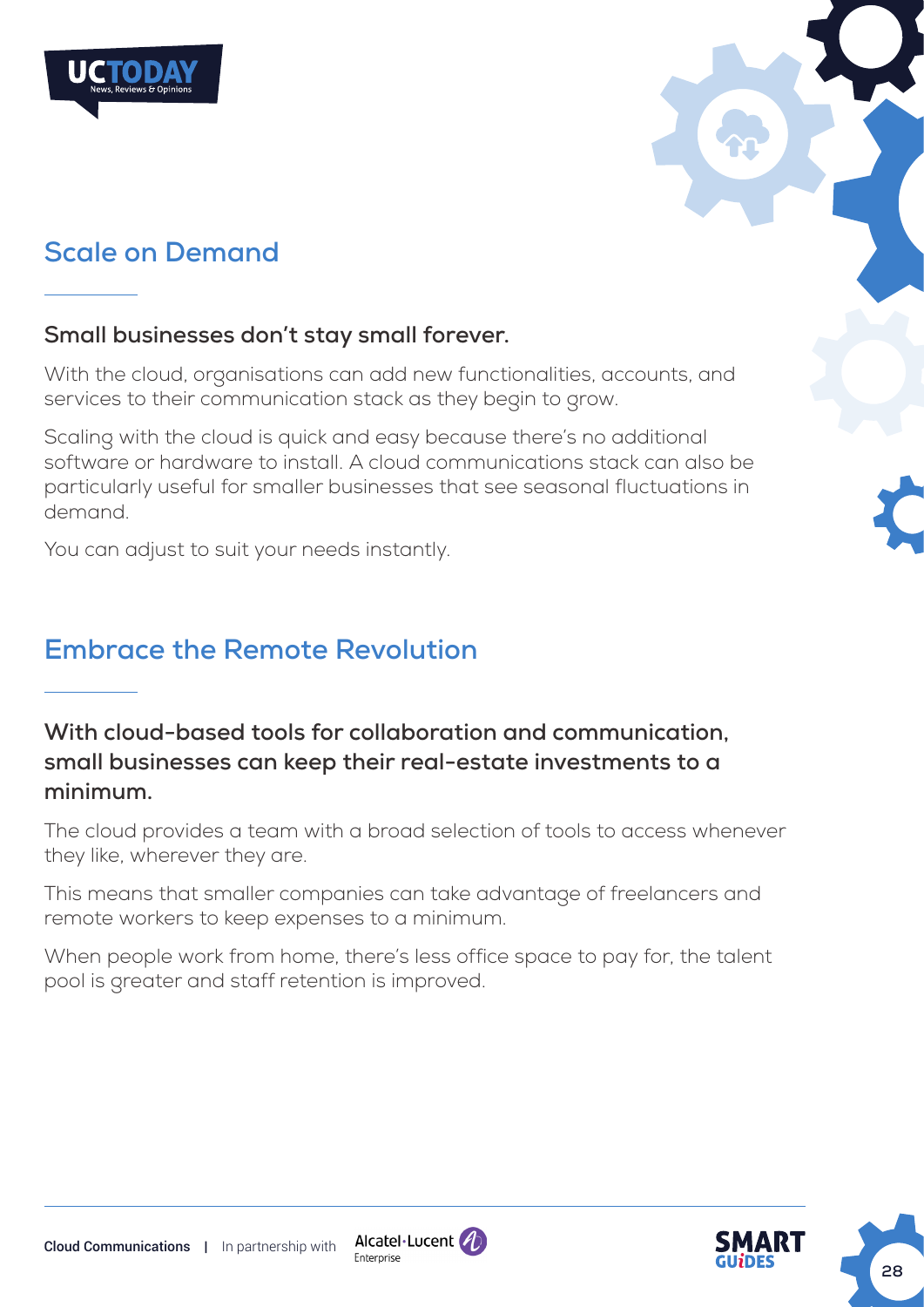



# **Deliver Better Customer Service**

**When all your team members are empowered to work seamlessly anywhere, at any time, you can be far more responsive to the needs of your customers.**

Your clients can contact you on a single number that follows your employees wherever you go. At the same time, cloud communications can spread across a range of channels, including video conferencing, instant messaging and more.

This means that employees can access a more diverse omnichannel communication experience, and your customers can too!

# **Enjoy More Resilience**

## **Businesses of any shape or size need to be up and running constantly to provide the right experience for their customers.**

The cloud can help with this resilience, by providing a host of redundancy and failover capabilities. When strong communications connectivity is always available, you never have to worry about losing your ability to do business.

The fewer disruptions you have, the easier it will be for your company to grow.



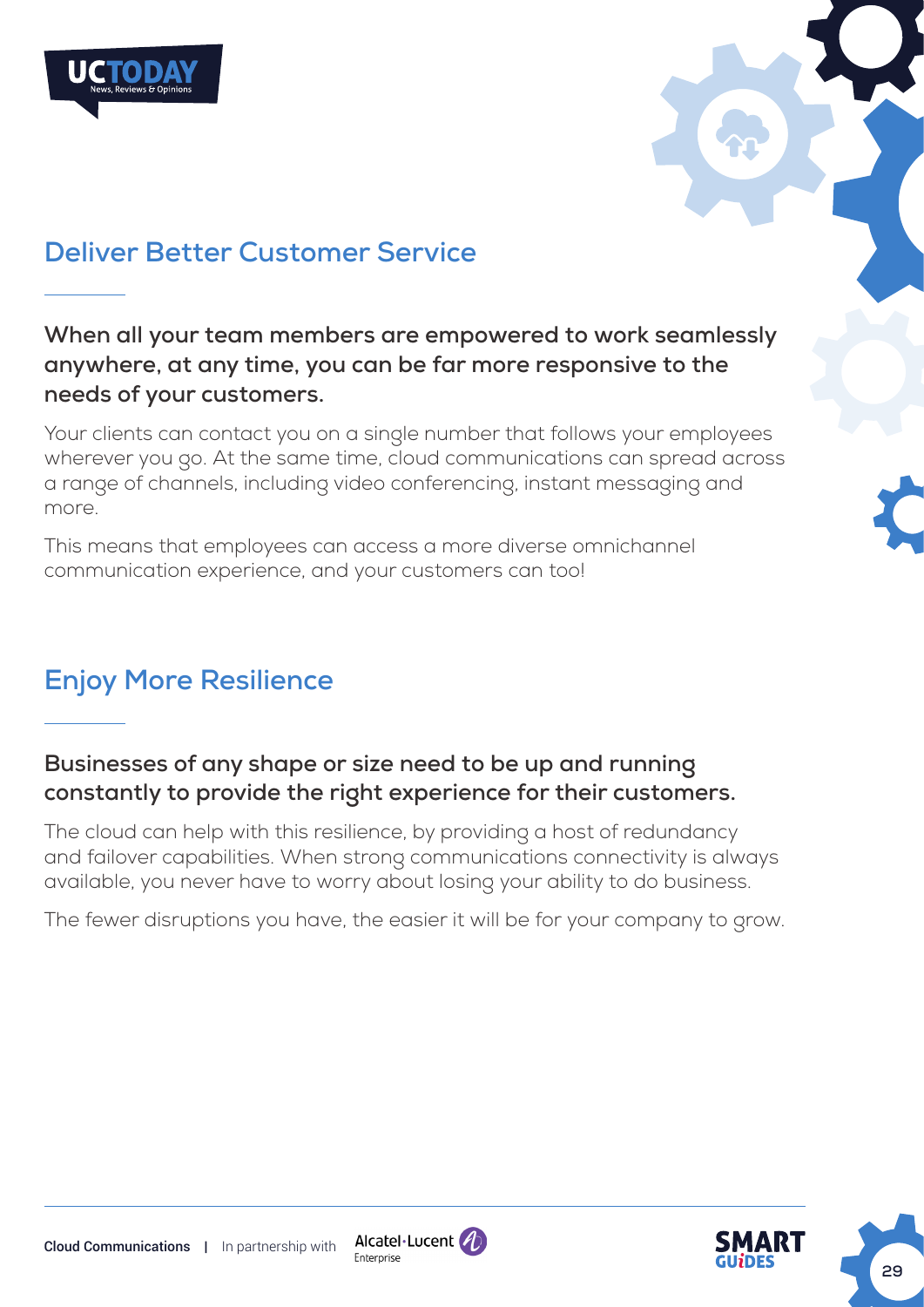

# CLOUD COMMUNICATIONS FOR MID-MARKET ORGANISATIONS

# **Mid-market companies have an incredible opportunity for growth.**

Although many people assume that small businesses are best-primed to enjoy the potential of the cloud, the mid-market segment is ready to thrive too. In fact, cloud UC penetration in the midmarket is expected to grow by **[around 7 times by 2020](https://www.broadsoft.com/blog/skype-for-business-risks-for-service-providers-0-1)**. This means that cloud UC is more popular in the mid-market than anywhere else!

Companies in the mid-market segment are in a perpetual state of growth always looking for new ways to evolve. Here are just some of the ways that organisations in the mid-market space can benefit from the cloud.

> **Boost productivity:** Every company thrives better when their employees are focused, engaged and productive. While there are countless ways to boost productivity in the average business, it all starts with giving your staff the right tools to thrive. Cloud-based communication ensures that teams and employees can access the applications they need to excel in their jobs. Mid-market enterprises can even assign specific UC tools to certain sections of the business, so that each team gets the services they need, without the threat of overwhelm.

**Reduce costs:** Small companies aren't the only organisations that need to cut costs. Mid-market businesses know that if they want to compete in the current marketplace, they need to generate high ROI for a low initial expense. The cloud is a powerful solution for cutting costs in some mid-market spaces. With the cloud, you can access all the tools you need instantly and pay only for what you use. For mid-market enterprises that want to compete in an ever-evolving market, the cloud reduces deployment costs, ongoing maintenance expenses, and capital expenditure.



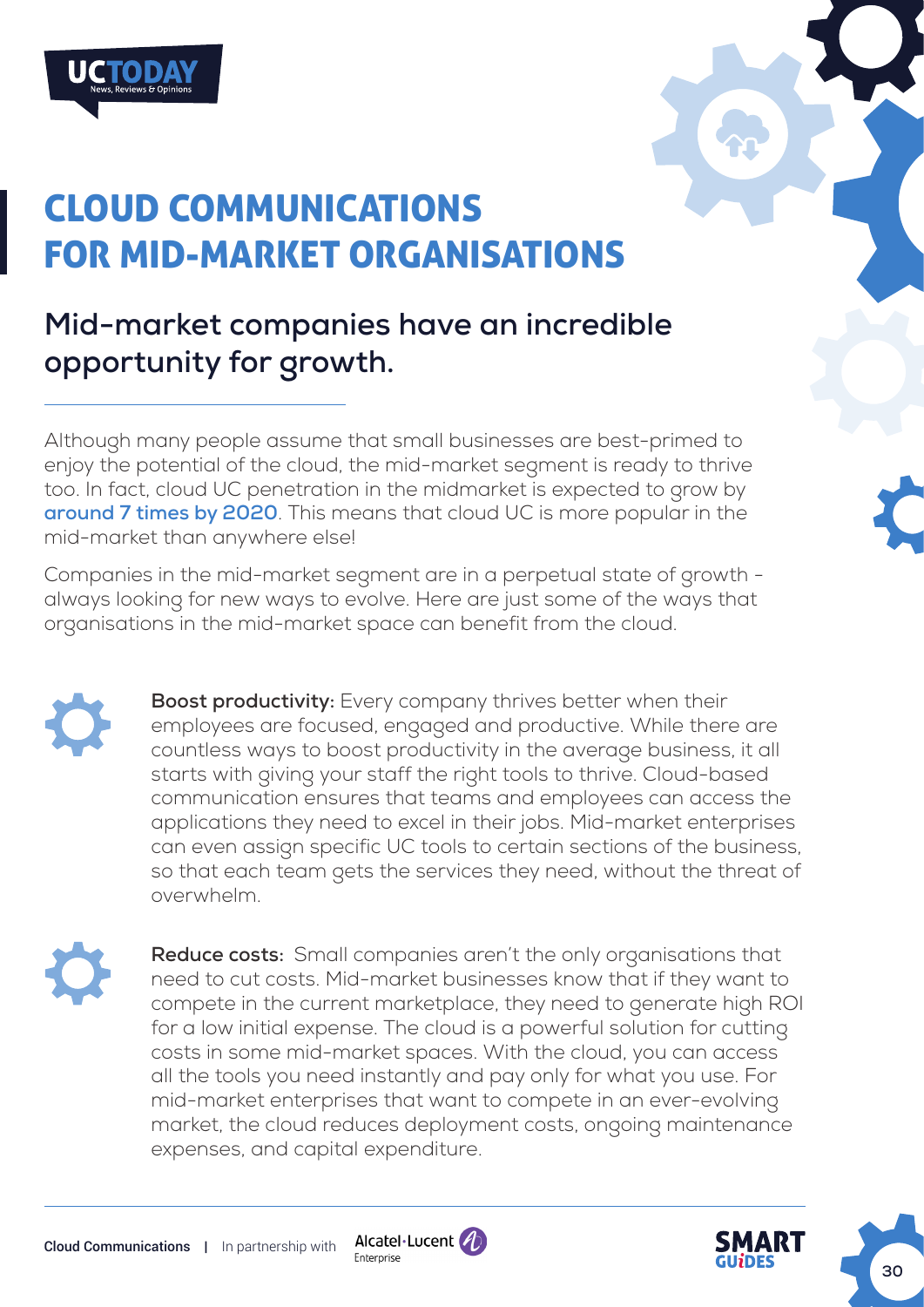

**Embrace the latest technology:** Cloud communication services mean that the latest and most innovative technology isn't just reserved for large enterprises. Mid-market companies also want to be agile and creative. In the cloud, any shape or size of business can consider adding the latest services to their stack. For some mid-market enterprises, this might mean upgrading the contact centre with analytics and AI. For others, the cloud may simply open the door for better collaboration tools, or video conferencing services.



**Attract the Best Talent:** The mid-market is one of the spaces driving growth in economies around the world. For these companies to attract the best talent, they need to provide access to easy-to-use, on-the-go technology. With the cloud available to unlock the services and solutions that employees need to be more efficient and more engaged in the workplace, mid-market firms can continue to boost the economy and drive national growth.

**Prepare for Expansion:** Mid-market companies can easily expand beyond a single location, into spaces around the world. Cloud-based communication services are perfect for providing these firms with accessibility anywhere. A cloud communications stack ensures absolute productivity, with minimal IT intervention. Whether you're preparing for globalisation or embracing the rise of flexible schedules and remote working, the cloud allows for easy expansion.



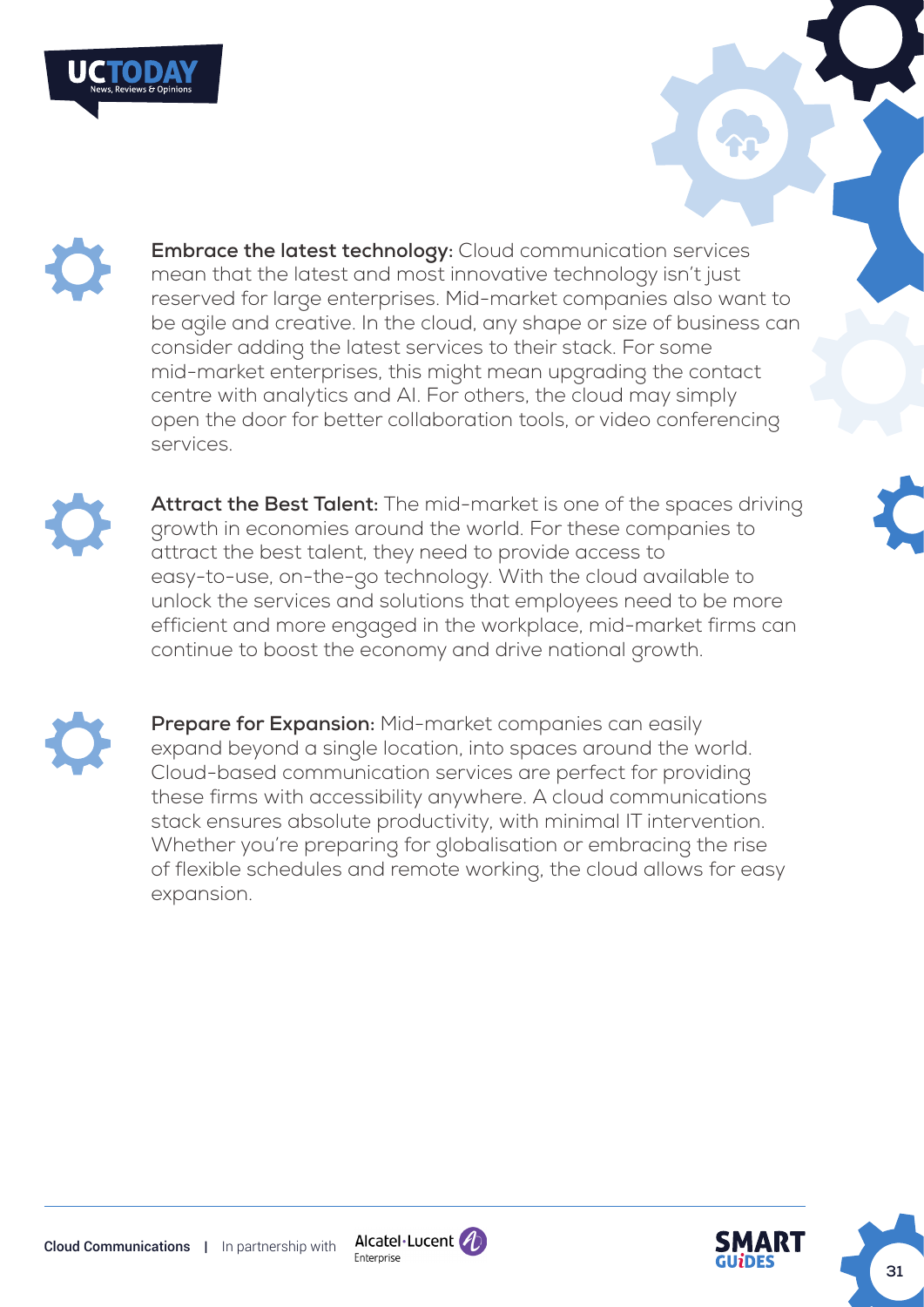

# CLOUD COMMUNICATIONS FOR ENTERPRISE

**Finally, we come to the market sector that tends to have the most trouble with the move to the cloud.** 

Small and even mid-sized businesses can find it easier to move to the cloud for many reasons. They may be building their technology stack from scratch, which means they can embrace the cloud without wasting any on-premise PBX investment.

Additionally, small and mid-sized companies don't always face the excessive security concerns and privacy regulations that large enterprises deal with every day.

For a large enterprise, the move to the cloud is often met with hesitation. However, there are benefits available for those willing to move.

# THE BENEFITS OF CLOUD COMMUNICATIONS FOR LARGE ENTERPRISES

For most companies, one of the biggest benefits of moving to cloud communications is the cost reductions available from embracing fewer hardware and maintenance costs. However, for enterprises already invested in on-premise PBX, this promise of eventual savings might not be enough.





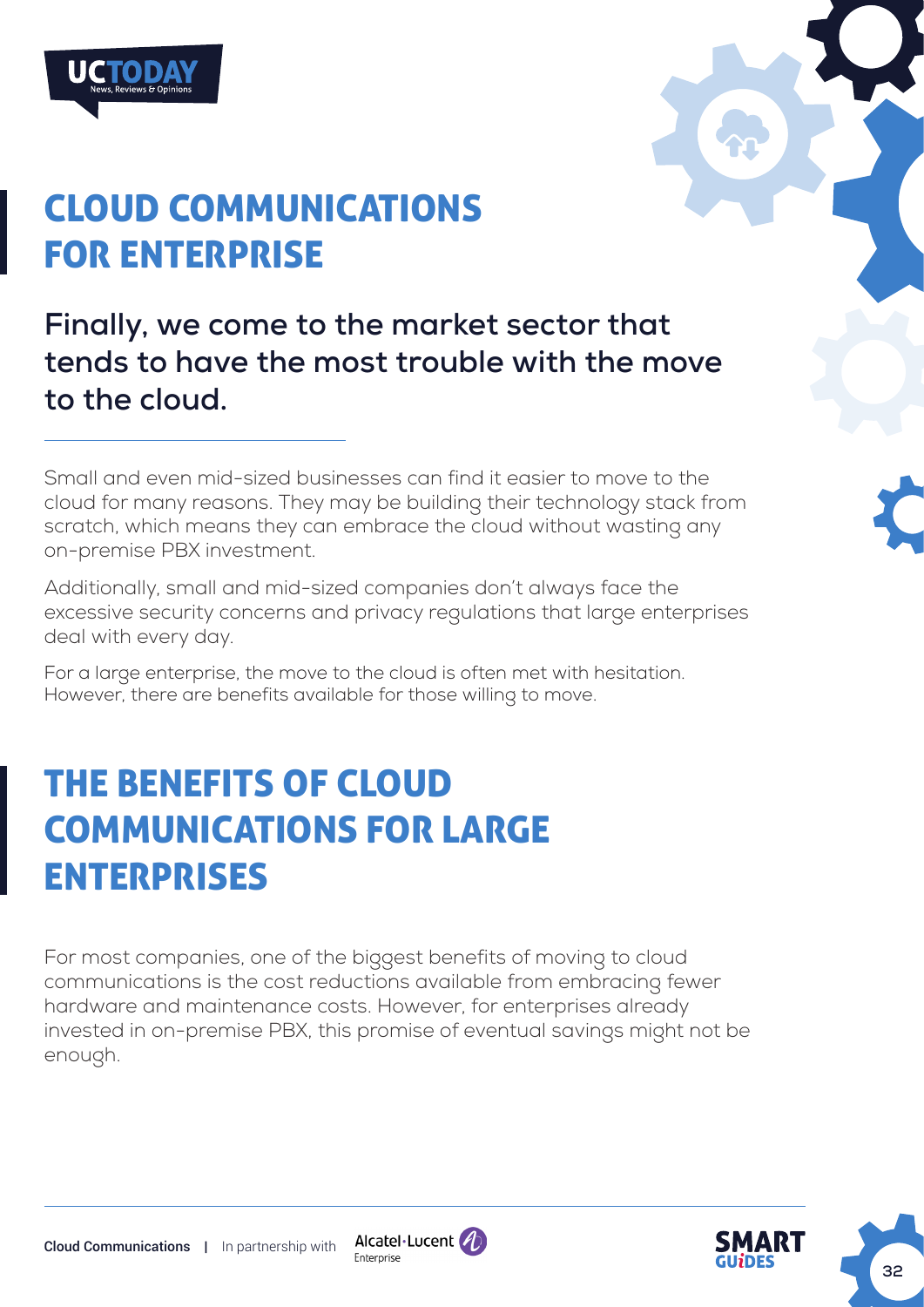



**Fortunately, there are other benefits offered by the cloud, such as:**

## **The ability to offer a seamless customer experience:**



Today's enterprises know that experience is the only way to compete in the modern world. A unified communications approach on the cloud allows a customer to enjoy an omnichannel contact experience.

Customers can switch between voice, email, and text, and service representatives can access the entire history of the conversation on a single app.



## **Scalability:**

As enterprises continue to grow, they'll only need to pay for the number of users they need. As seasonality, growth, or turnover impacts the organisation, you'll only pay for what you use.



## **Enhanced security:**

As enterprises continue to grow, they'll only need to pay for the number of users they need. As seasonality, growth, or turnover impacts the organisation, you'll only pay for what you use.



## **Investment protection:**

If you've already invested in on-premises equipment, then a hybrid-cloud approach can pave the way to the cloud communications.



**33**

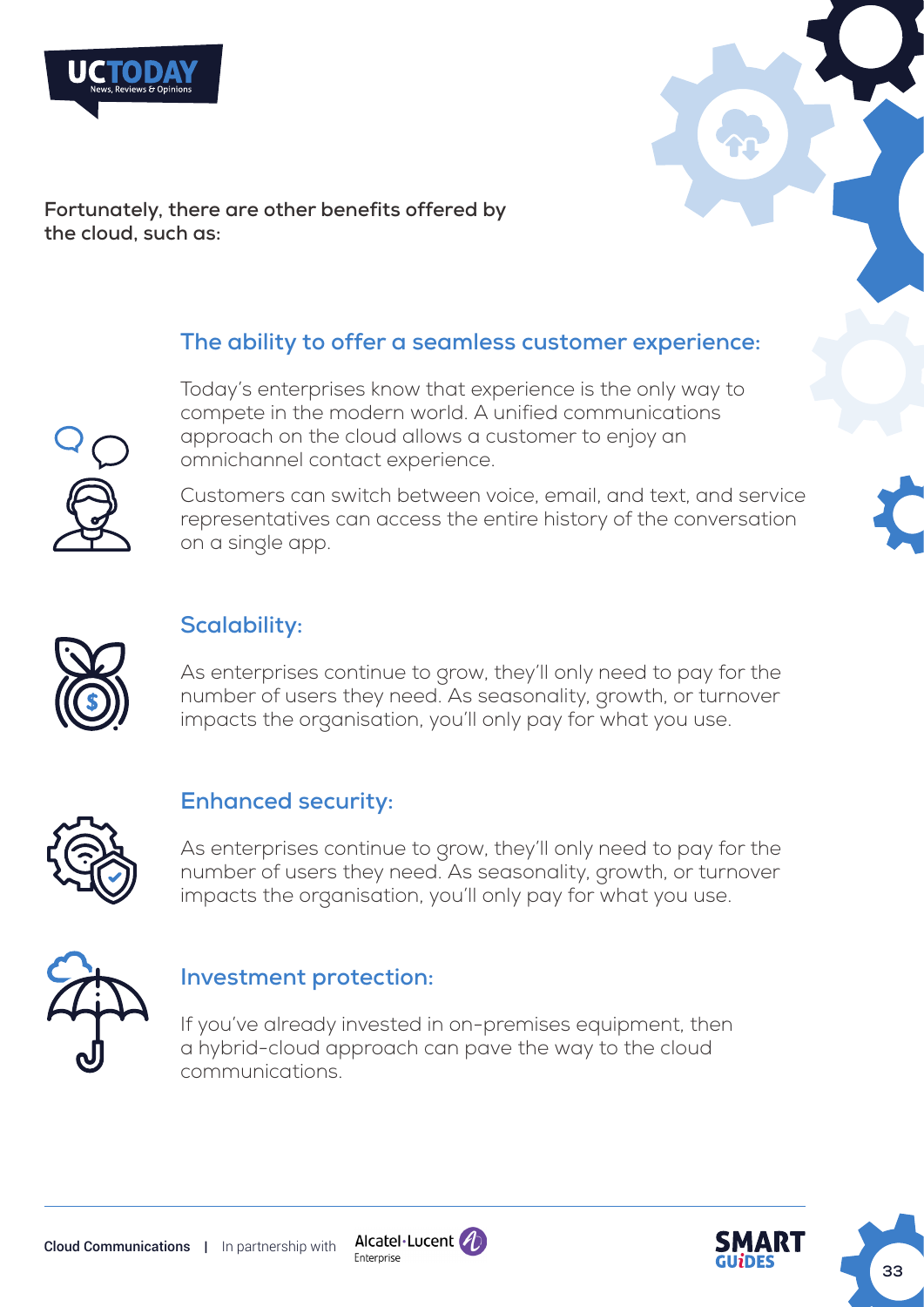

# MORE THAN ONE WAY TO MOVE TO THE CLOUD

**Although there are still hurdles holding some larger enterprises back from the move to the cloud, most companies agree that the cloud environment is the way forward.** 

The cloud is the only way to access the latest updates and innovations that today's agile enterprise needs to thrive. When you choose a cloud communication solution, you can ignore the headache of constantly dealing with software and hardware updates, but ensure you're still getting frequent boosts to your comms system.

As the possibilities of the cloud become increasingly competitive, more enterprise businesses will find themselves moving towards a flexible, scalable and integrated communications stack. However, that doesn't necessarily mean that they need to abandon the PBX entirely.

There are multiple ways to move to the cloud today, which can make life easier for an enterprise with existing investments. Plenty of vendors working with large enterprises offer hybrid services that integrate seamlessly with their on-premise technology. At the same time, you can implement your transitions as quickly, or slowly as you like. For the larger enterprise, the move to the cloud is all about creating your own perfect roadmap.

In a world where customer experience is the number one

differentiator, UCaaS and CPaaS together are helping to

improve customer engagement and collaboration.





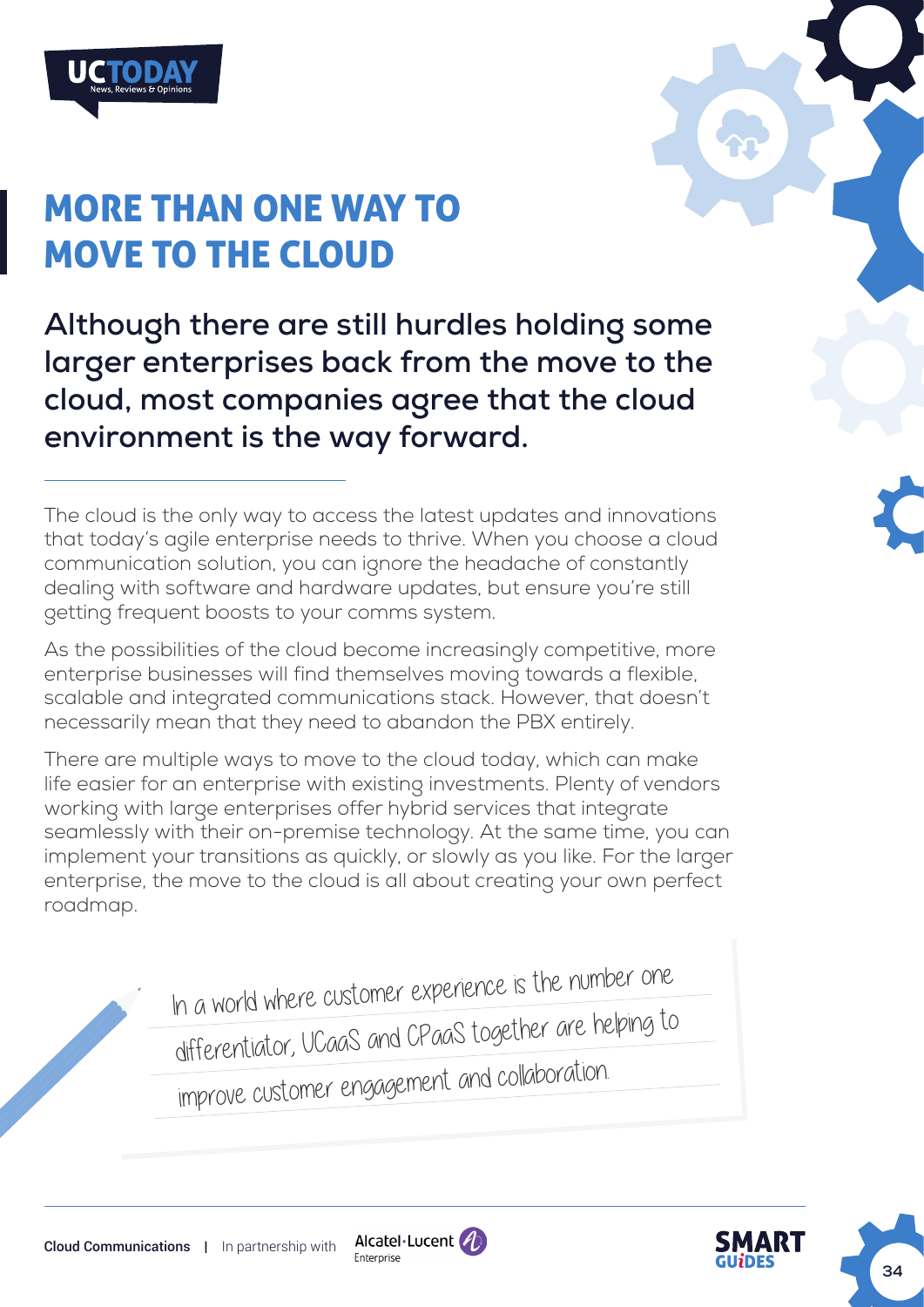# <span id="page-34-0"></span>CLOUD COMMUNICATIONS

# **BUYER'S CHECKLIST**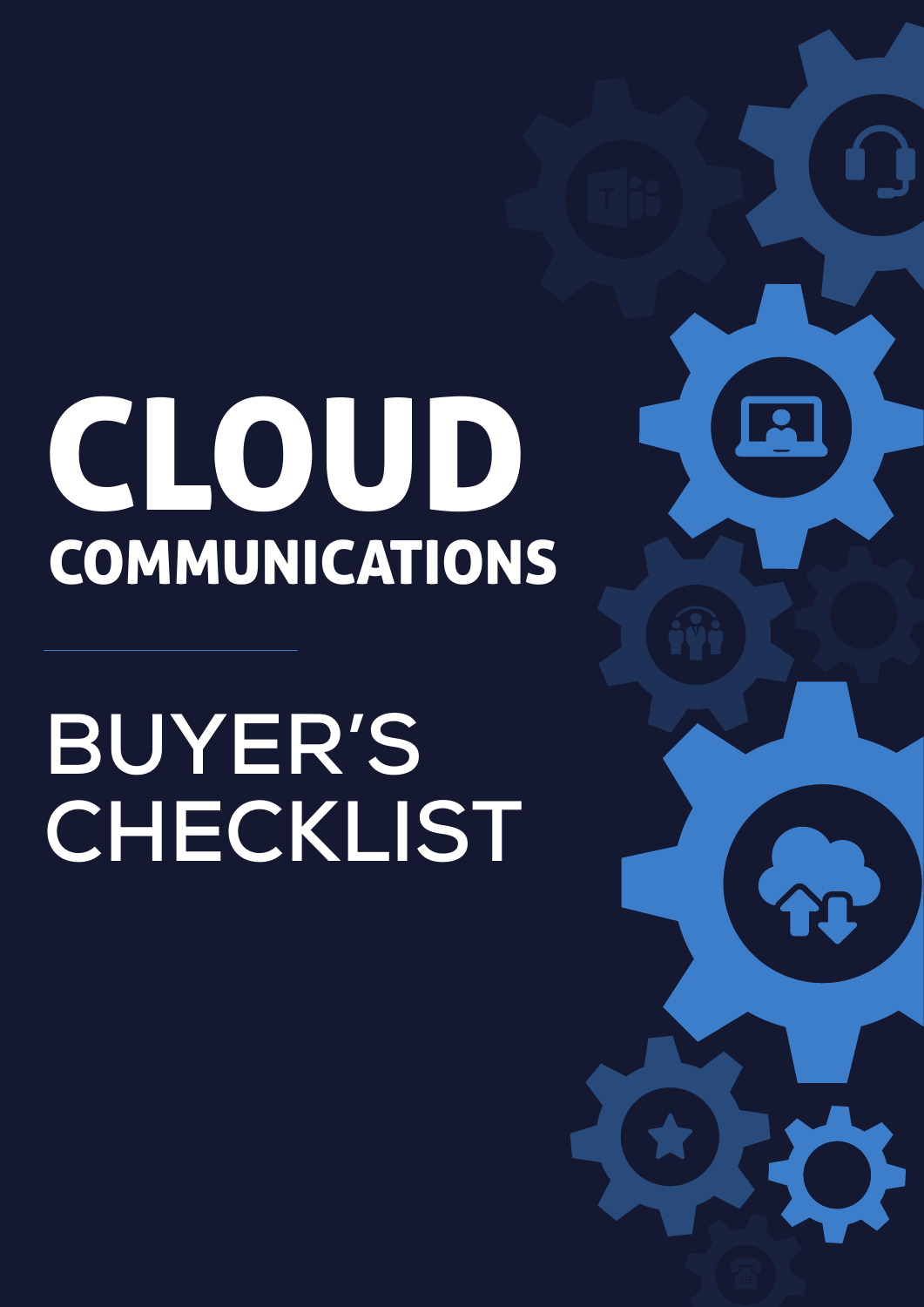



# **Top 10 Things to Consider When Buying Cloud Communications**

It's easy to see why CLOUD COMMUNICATIONS is so popular. Businesses are beginning to realise that if they want their teams to be empowered, productive and efficient then they need a lot more than just a telecommunications strategy.

They need cloud and mobile enabled web conferencing, remote working solutions, call analytics, messaging and tight integration with critical business applications. Today's companies need a host of tools and services designed to maximise worker performance, seamlessly curated into a single-pane-ofglass user experience.

As powerful as Cloud Communications can be in the right circumstances, it's important to remember that a careful implementation plan can make or break your strategy for success. Check out this top 10 buyers guide before you spend on your new cloud based collaboration and communication stack.

# The popularity of Cloud Communications is **[growing.](https://www.grandviewresearch.com/press-release/global-unified-communication)**



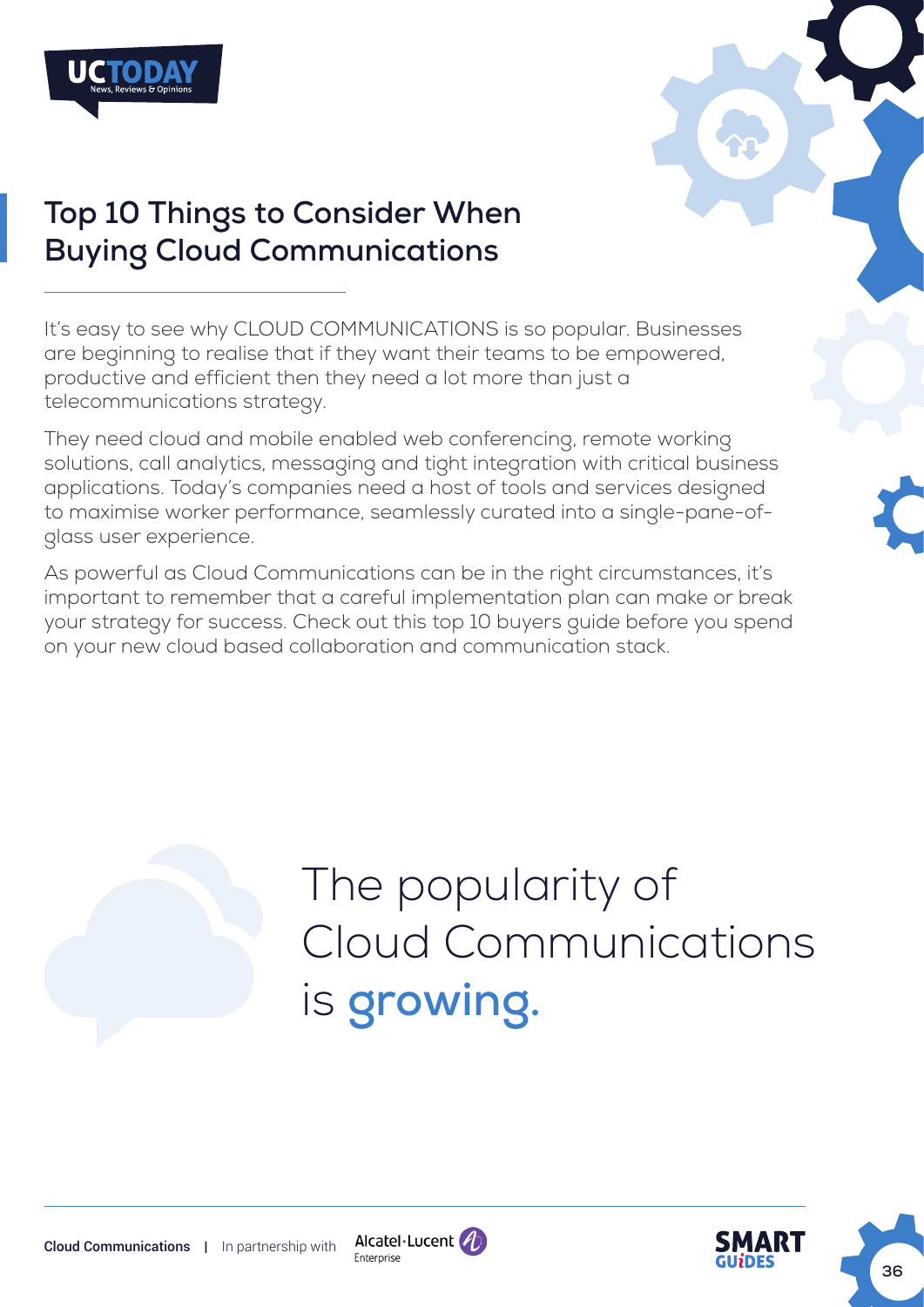| UCTODAY                  |  |
|--------------------------|--|
| News, Reviews & Opinions |  |
|                          |  |



# **Do You Have a Plan?**

**The most important thing you can do before you invest in Cloud Communications is make sure that you're doing it for the right reasons.** 

This means taking the time to define your business communication needs, and what you hope to accomplish for your teams. What are the communication and collaboration tools that your current users access every day? Which services could you implement to help them become more efficient and productive?

## **Look at:**

- The people who will be using your Cloud Communications:  $\boldsymbol{\sigma}$ Are they millennials ready to take on the latest tech trends? Are they teams or individuals who simply have a problem to solve?
- $\sigma$

How you can improve current processes: Audit your existing collaboration strategies and ask yourself whether your people would benefit from file sharing, instant messaging, and other collaboration tools.

 $\mathbf{C}$ 

The devices you need: Will you have to invest in headsets and desk phones to go alongside your Cloud Communications strategy? Would it be better to embrace Bring Your Own Device (BYOD), or will you equip your staff with smartphones and tablets?



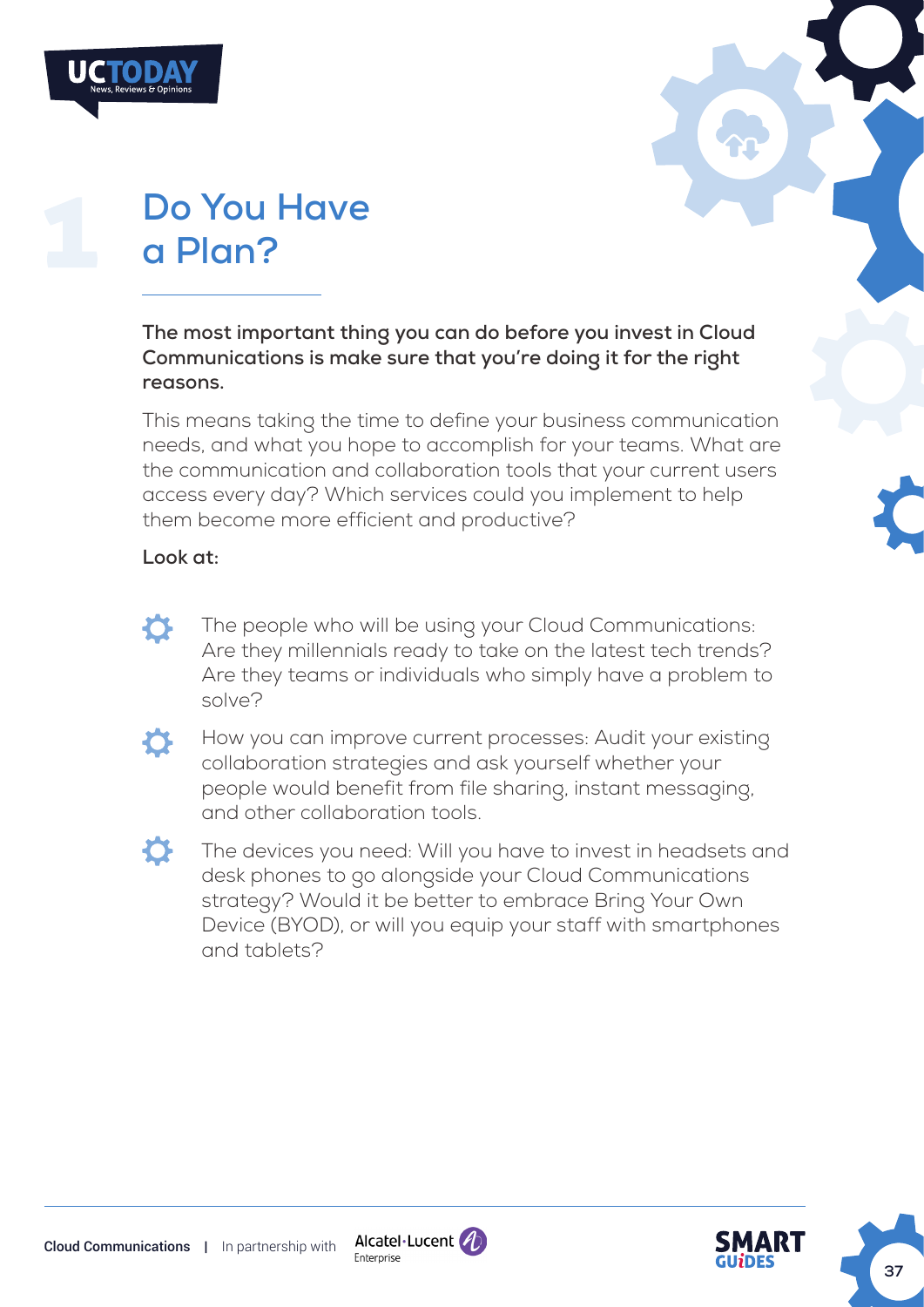

# **What Will Your Deployment Method Be?**

#### **There are plenty of different ways to bring Cloud Communications into your ICT stack.**

For smaller companies, startups, and innovators ready to launch a new communication strategy, a complete move to the cloud might be the ideal solution. In this case, you'll need to think about whether you're more comfortable using a "private" cloud, or a "public" cloud.

A private cloud can be offered on an "as a service" basis, with exceptional security, and plenty of great payment options to choose from. Alternatively, the public cloud is the most common model for small to mid-sized businesses, as it's cheap, effective and available on an "over the top" (OTT) basis.

For those who want to continue making the most out of their on-premise systems for as long as possible, hybrid cloud allows you to tap into the benefits of the cloud, while still using your on-premise PBX. Choose the model that suits your Digital Transformation (DX) roadmap, employee needs, and cloud goals.

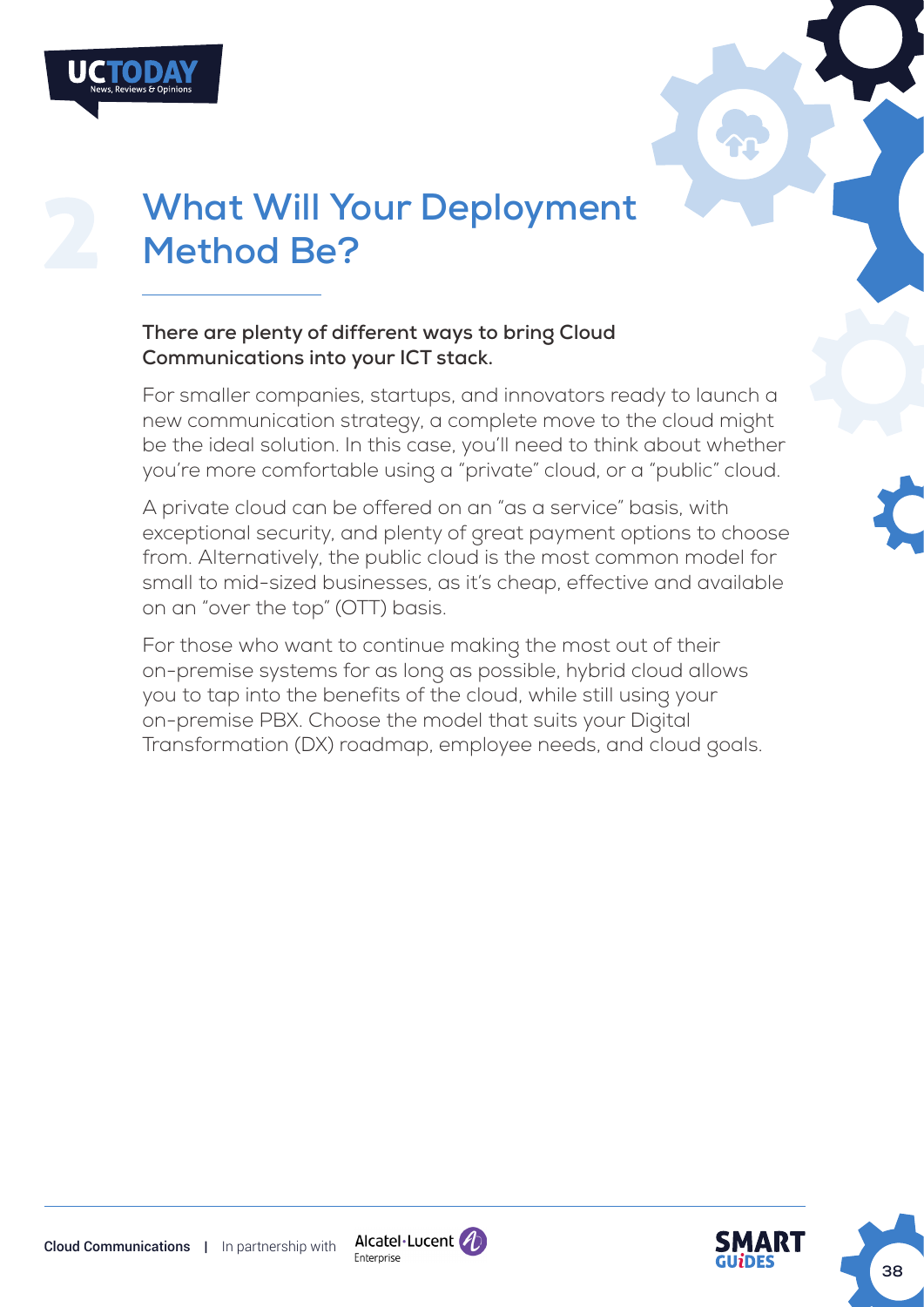



# **Do You Need Contact Centre Functionality?**

**There are plenty of benefits to launching a Cloud Communications strategy. Unified Communications and Collaboration (UC&C) make it easier for your employees to communicate internally.** 

With Cloud Communications, staff can share files, host video conferences, and message each other instantly throughout the day. However, some Cloud Communications solutions come with extra solutions for those who want to focus on their external communications, as well as their internal strategies.

**With contact centre functionalities, businesses of any size can access:**

Omnichannel capabilities to interact with customers on  $\bullet$ a range of platforms



- Call analytics and assessment tools
- Interactive Voice Response (IVR) and additional customer service solutions

If you're hoping to improve your Customer Experience (CX) strategy with Cloud Communications, then you'll need to find a vendor with contact centre solutions baked into their communications offering.



**39**



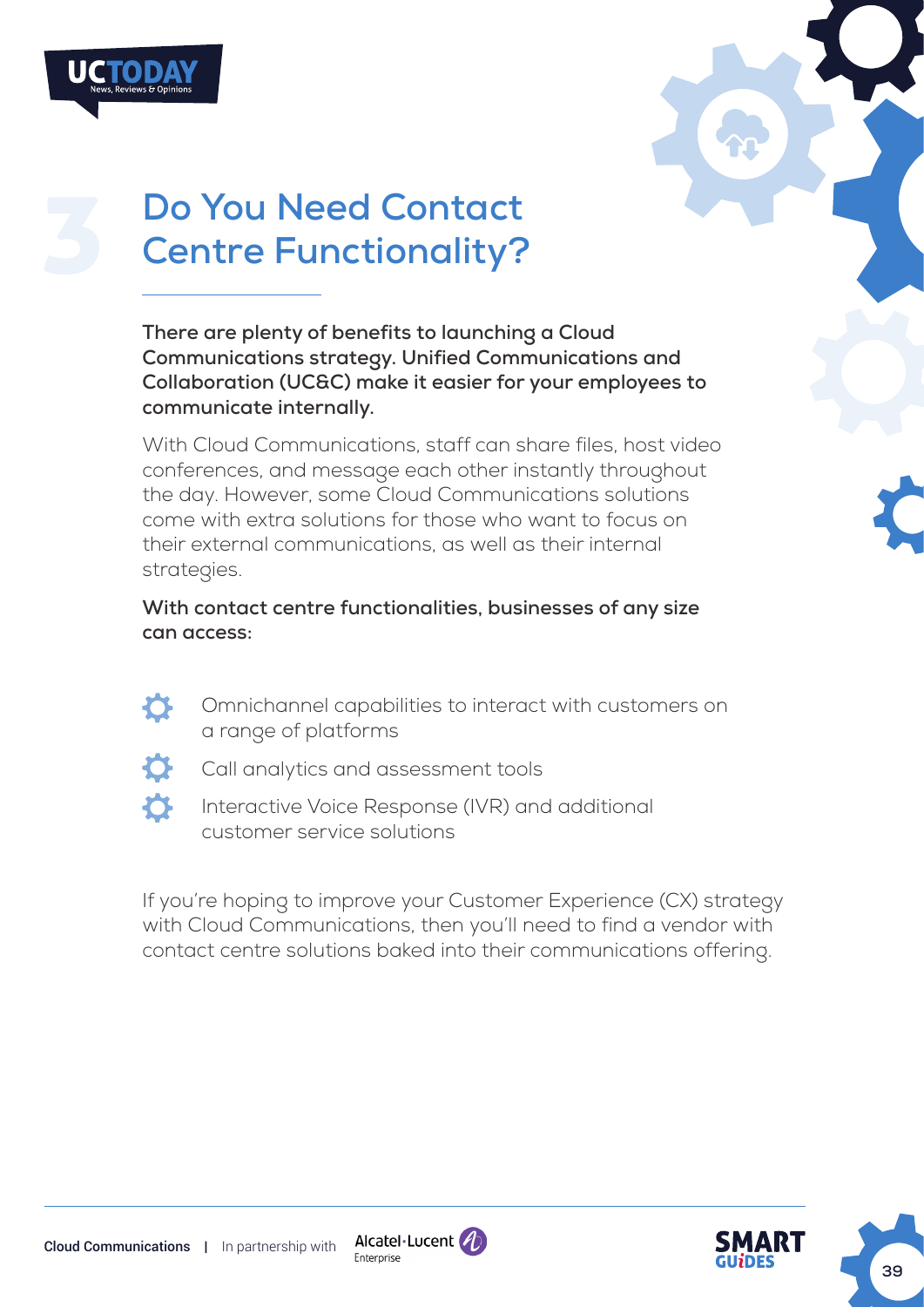

# **Will You Need Accessories with Your Cloud Communications Strategy?**

**If you're willing to support a BYOD approach to Cloud Communications, then you can keep your investment in hardware and endpoints down to practically zero.** 

However, most companies will need to consider at least a few accessories to go alongside their move to the cloud.

#### **For instance, ask yourself:**

- $\bullet$
- Will your employees need personal speakerphones so that they can access Voice over Internet Protocol (VoIP) conferences?
- For video conferencing, will they need cameras,  $\bullet$ speakerphones, and other accessories, like whiteboards and touch-screen file sharing devices?
- O. Will you need an ATA adapter to launch your VoIP strategy while maintaining your existing network?
- $\sigma$ Will your contact centre staff and other employees need headsets, desktop phones, or softphones to handle customer and colleague calls?

Depending on what you want to accomplish with your Cloud Communications solution, you may prefer to stick to a simple selection of basic hardware. Some larger enterprises may consider setting up entire conference rooms or huddle rooms packed with useful hardware endpoints like webcams, digital whiteboards, and speakerphones.



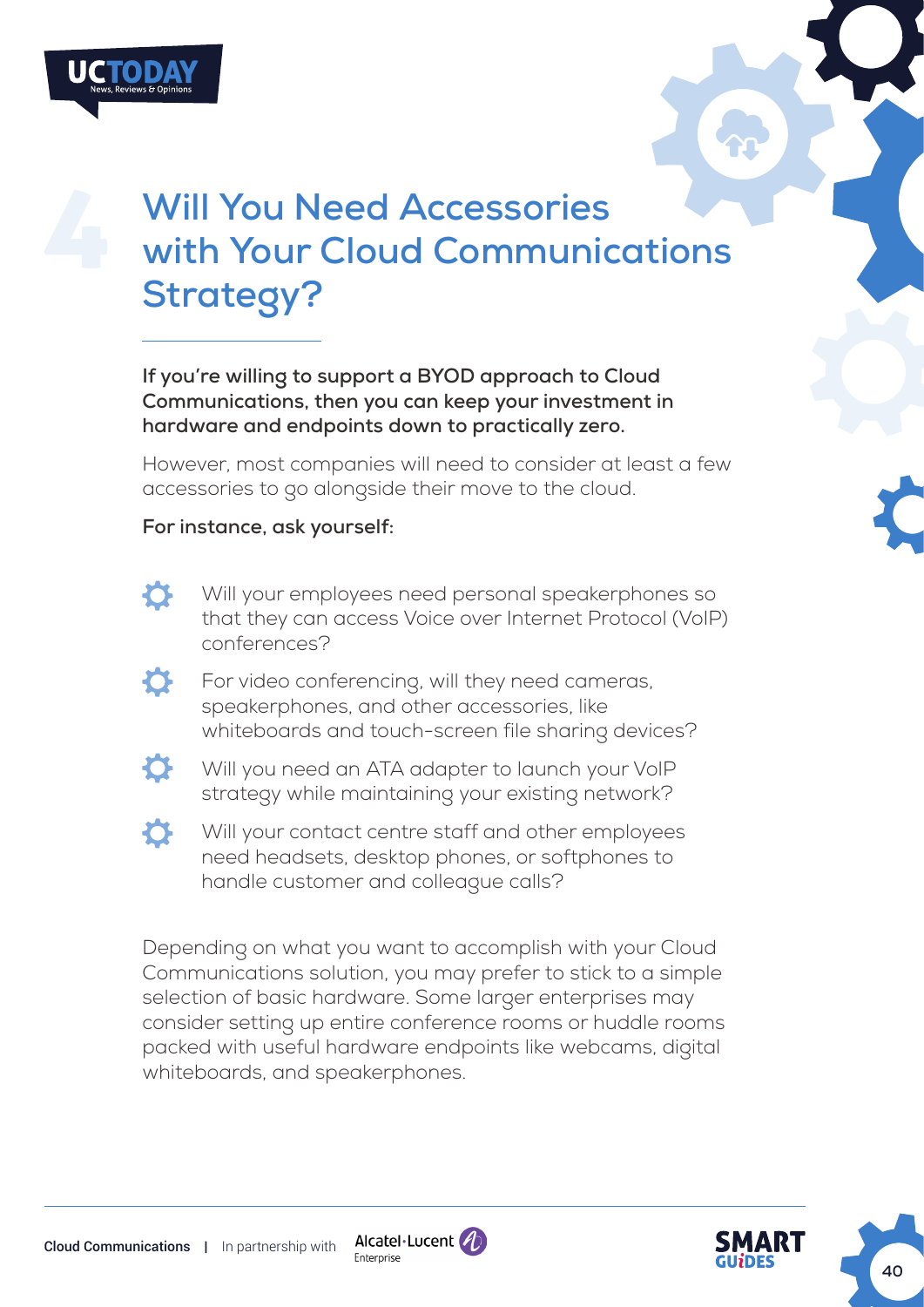

# **Is Your Network and Internet Connectivity Ready?**

**This is one area that's incredibly easy to forget about when you're setting up your Cloud Communications strategy for the first time.** 

However, you can't have an internet-based communication stack if your network isn't secure, resilient and fast enough to support your employees. Before you start rolling out your new communication implementations, make sure that your network has the power to support your cloud contact end goals.

You should be able to speak to your network administrator about the capacity of your current connectivity environment. Make sure that you have enough data and redundancy available to host Cloud Communications solutions not just for the communications strategy you want to build now, but for the tools you might need in the immediate future too.

Remember, even the world's best Cloud Communications technology won't accomplish much if you don't have the infrastructure in place to support it. If you're uncertain about the scope of your connectivity, consider rolling your Cloud Communications services out slowly, and accessing new functionality when and as you need it.



**41**

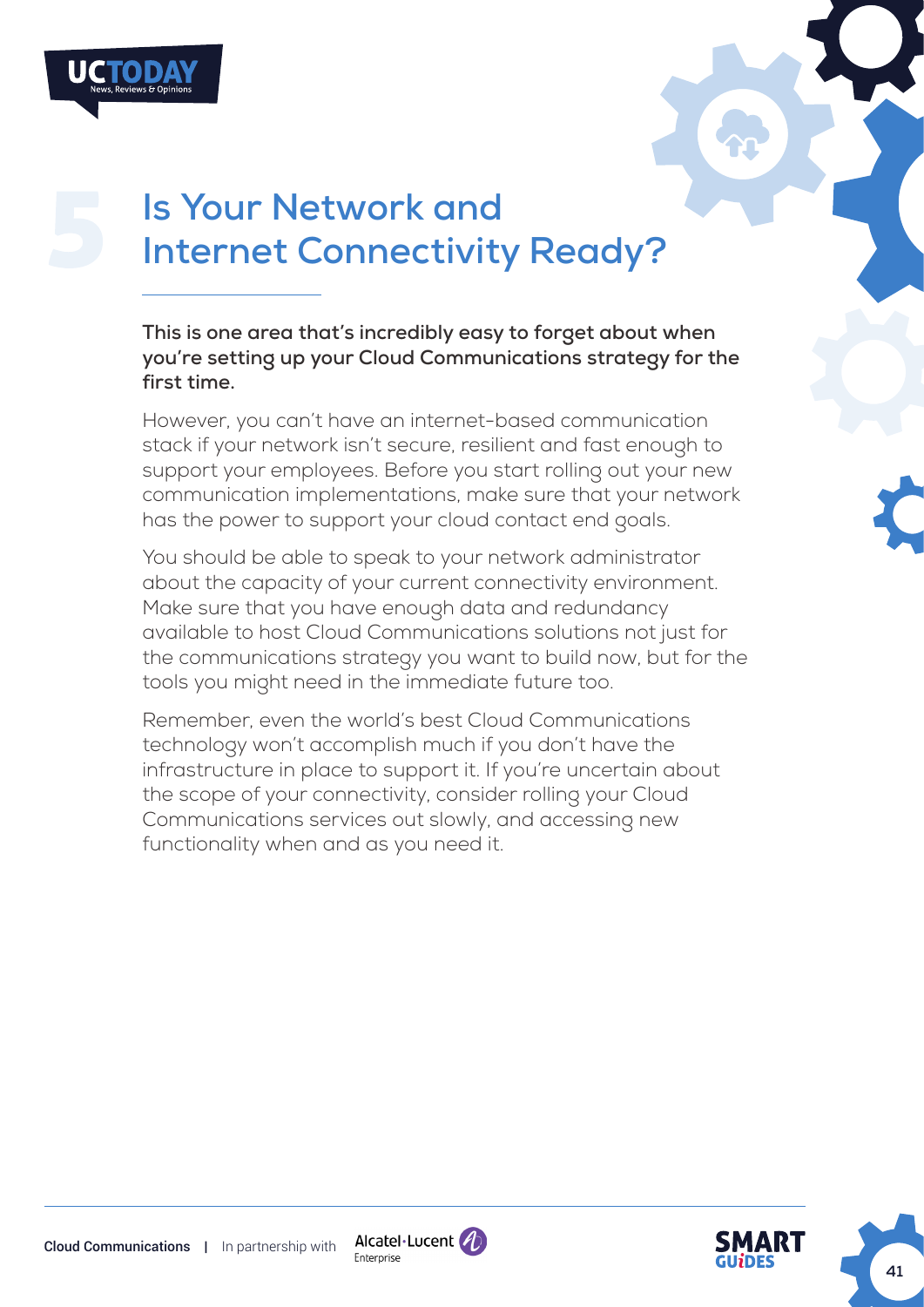

# **Which IT Systems Will Your Cloud Communications Need to Integrate With?**

#### **Integration is one of the most crucial considerations for any Cloud Communications plan.**

If you want your path to UC&C to be successful, then you need to make sure that your future tools will integrate with your existing stack. Integration goes beyond simply making sure that your new VoIP strategy will work with your existing conference phones or speakerphones.

There are plenty of resources that today's businesses use every day, so before you launch your Cloud Communications campaign, take the time to go through your technology assets and determine which of your tools your Cloud Communications services will need to integrate with to provide a truly "unified" experience.

## **Some solutions to consider include:**

 $\mathbf{\Omega}$  $\hat{\mathbf{v}}$ 

Data storage and analytics tools

- Email and external communication services
- File storage and management systems
- CRM software
- Websites & apps
- $\boldsymbol{\sigma}$ IoT devices

If you're not sure which of your existing applications and IT systems need to integrate with your Cloud Communications stack, discuss your options with your IT team.



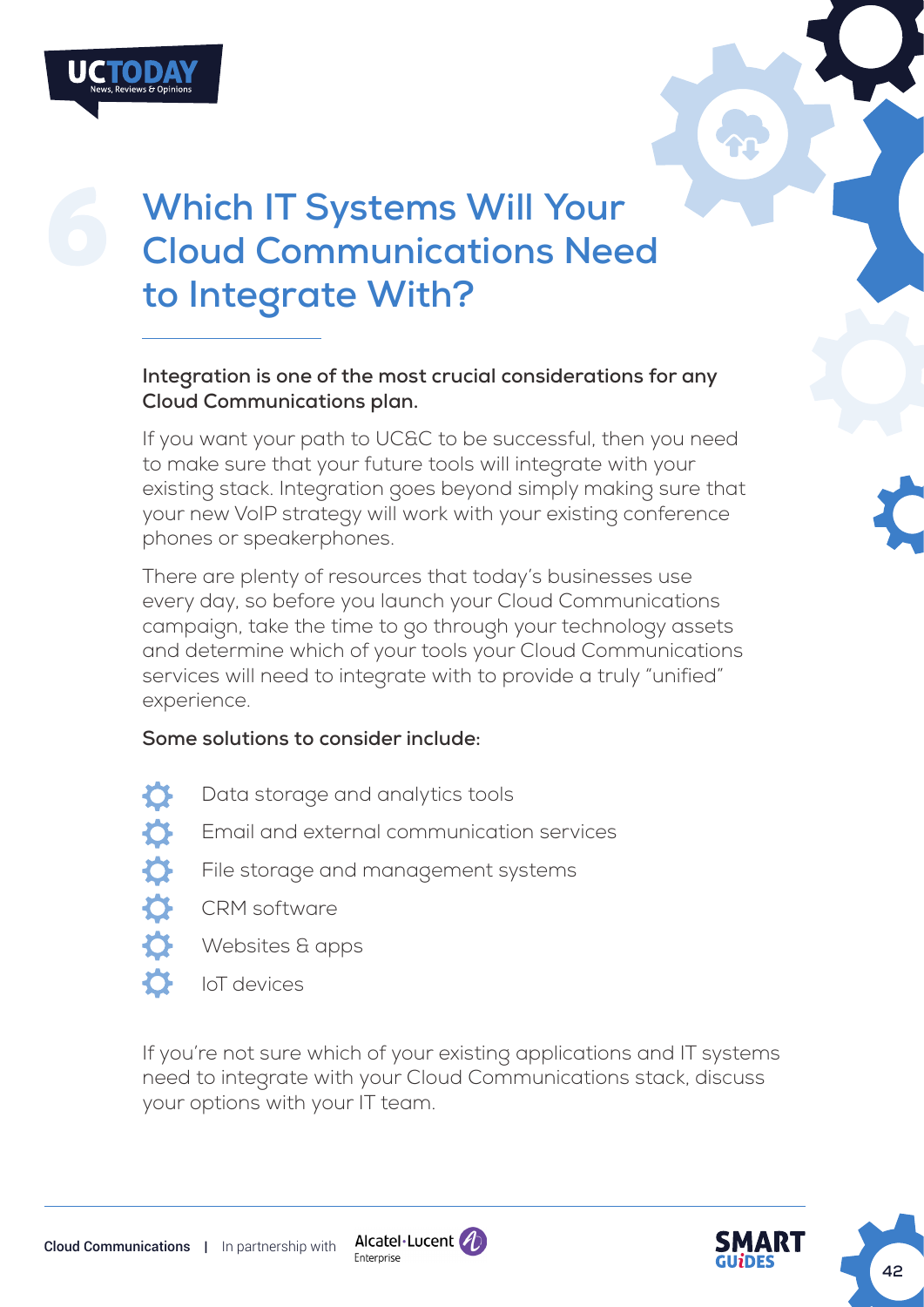



**As your business continues to grow thanks to Cloud Communications, you may find new requirements coming your way.** 

In the modern age of DX, it's crucial for today's companies to stay ahead of the curve. Implementing a Cloud Communications solution that you can build on and evolve to suit the needs of your business, is a great way to remain competitive.

CPaaS or **Communication Platforms as a Service** can offer Application Program Interfaces (APIs) for voice, messaging, contact centre and other services for your Cloud Communications stack. Choosing the right CPaaS provider, you can access Software Development Kits, (SDKs) which allow you to embed that communication technology into your existing business applications. This offers a more immersive and integrated experience, which can greatly improve your customer engagement.

For instance, you might integrate SMS notifications into your healthcare scheduling application, or you could implement IVR strategies into your contact centre. As new technologies like Artificial Intelligence (AI), Internet of Things (IoT) and more continue to emerge in communications, a CPaaS service with access to SDKs ensures you have the flexibility to continue scaling and evolving.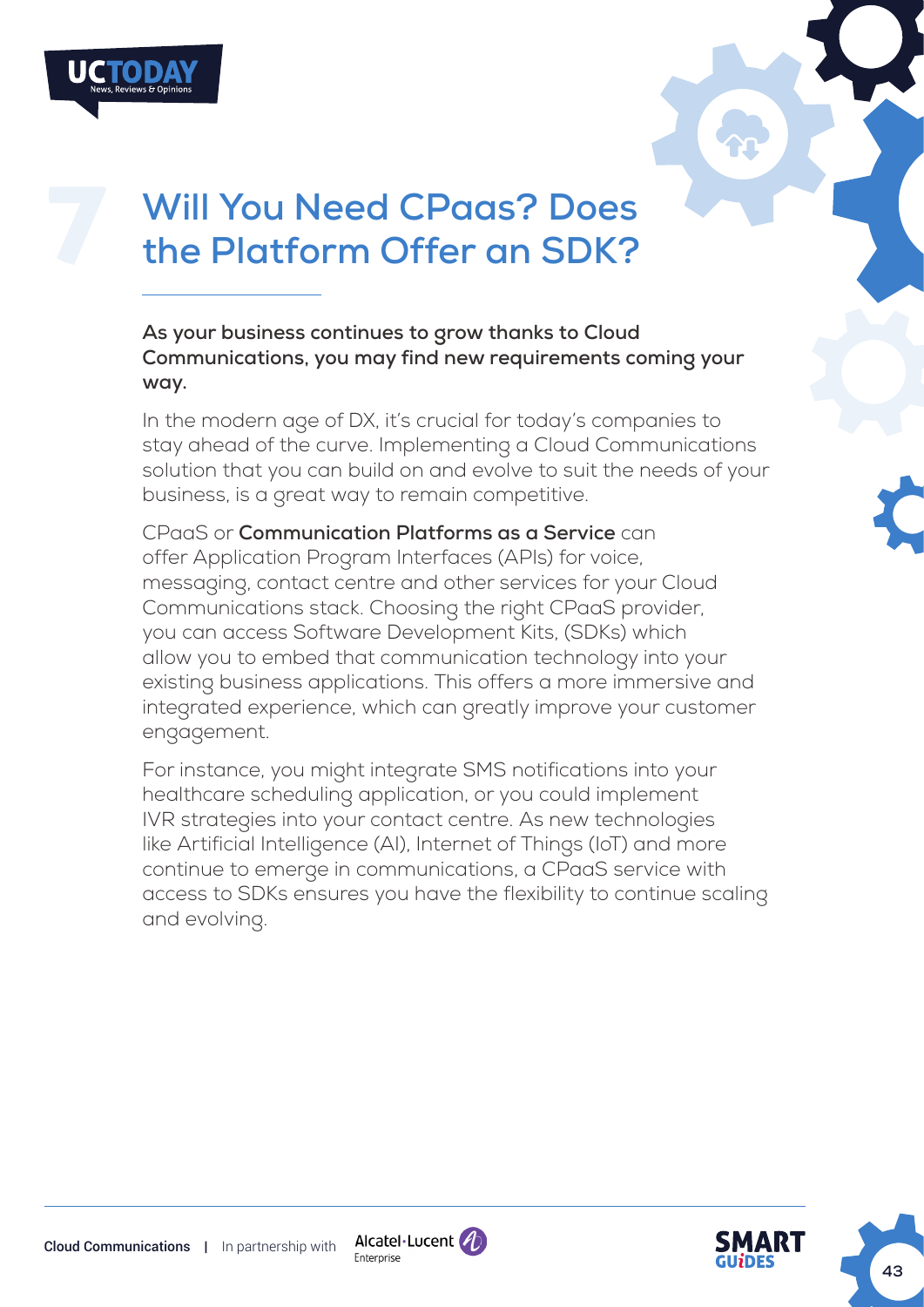| <b>Can You Trust</b> |
|----------------------|
| the Provider?        |

**When you're choosing the perfect Cloud Communications solution for your business, it's easy to get carried away looking at things like feature sets and possibilities.** 

However, if you can't work closely with your Cloud Communications provider, then you'll struggle to get the best experience from your technology stack.

Your communication strategy is what keeps your business up and running. Without communication, you can't connect with your customers and make sales, or help your staff members collaborate on projects. An unreliable Cloud Communications service could instantly bring your business to a screeching halt. That means that before you sign on the dotted line for any new technology, you need to ensure that you can trust your Cloud Communications provider.

Go online and investigate the history of the company you plan on working with. These days, it's much easier to find out whether a brand has a good reputation for positive customer service and support. While there are plenty of Cloud Communications providers out there, only a handful will be able to provide you with the constant guidance, and reliability you need. Check how many companies like yours the provider has supported in the past, and whether their deployments have been successful. The more you know, the more confident you'll feel as you roll out your new communication strategy.

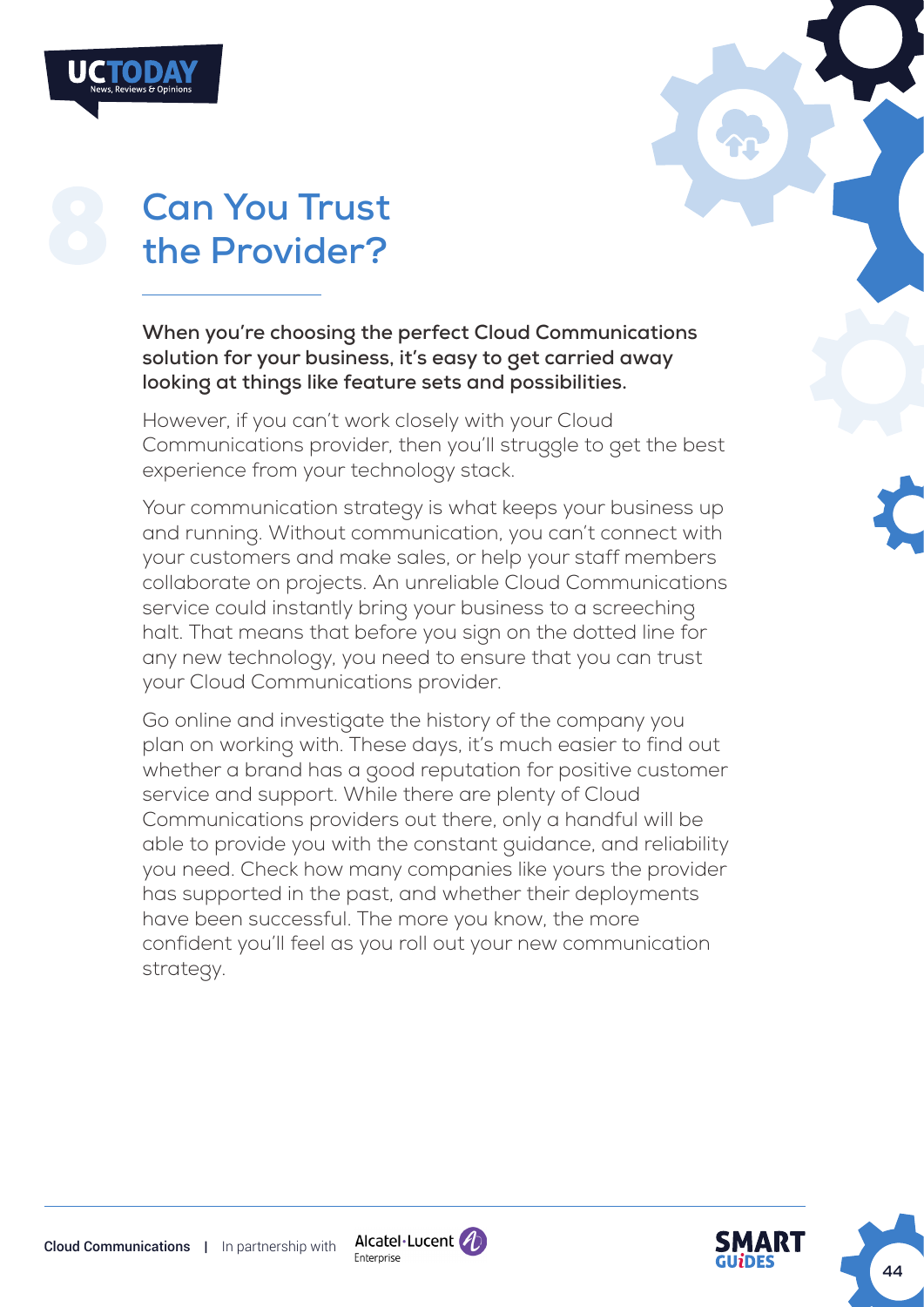



# **What are the SLAs for Faults and Changes to the Platform?**

**Much of the work involved with finding the perfect Cloud Communications service provider comes down to doing your due diligence.** 

As you're looking for the ultimate communication and collaboration stack, make sure that you pay attention to the service-level agreements that you're agreeing to. For instance, you'll need to make sure that if there are any faults or issues with your platform, your supplier will be committed to getting your business back up and running as quickly as possible.

One of the great things about the cloud is that updates to your tools and resources can happen automatically. However, the last thing you want is for an update to start running when you're in the middle of a conversation with a client. Most Cloud Communications service providers will happily schedule your automated backups and updates to run outside of business hours so that you can keep disruption and downtime to a minimum.

Make sure that you thoroughly check through the SLAs provided by your service provider before you commit to anything.

Can they offer 5 nines availability for peace of mind?

Are they committed to a certain level of quality for your voice and video solutions?



What are their responsibilities when it comes to making sure that you and your customers have the best experience?



What are your responsibilities as a customer?



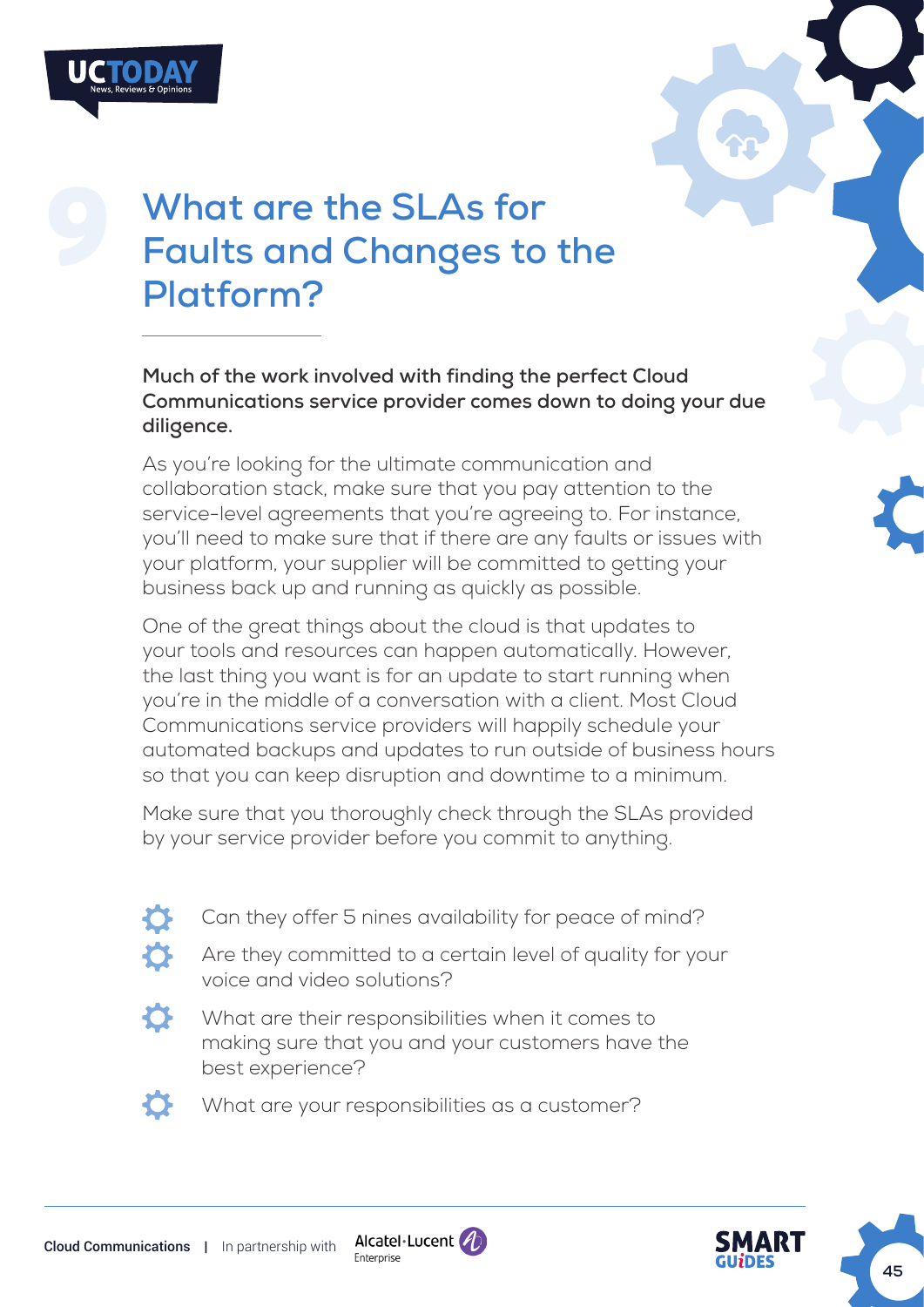# **Will Your Users Need Training? Who Will Provide It?**

#### **Finally, the number one thing that will make or break the success of your Cloud Communications strategy is adoption.**

If your employees don't feel comfortable using the tools that you implement, then they'll continue to use their own collaboration and communication systems instead. Not only does this make life harder for your CIOs, but it can also open the door for additional privacy and security concerns.

Once you've decided that you're ready to implement Cloud Communications into your business, you need to make sure that you have the right guidance and support systems in place to facilitate enterprise-wide adoption. For some of your staff, this could mean implementing training programs to help them get used to the new software.

Consider whether your team members will need help getting used to the new Cloud Communications technology you'll be introducing. If they don't understand the value of the tools you're implementing, or how they can use them, they'll simply avoid your new communication stack. If you do need training, find out whether the Cloud Communications vendor you're working with can offer that as part of your purchase. There are plenty of vendors out there today who can send experts to your office or provide online training sessions for people who need a little extra support.

Making the most of your Cloud Communications stack today means considering your existing technology, the needs of your employees, and the DX goals of your enterprise. Implement the right plan, and you'll find that Cloud Communications can boost your business culture, enhance productivity and generate better customer experiences in no time.



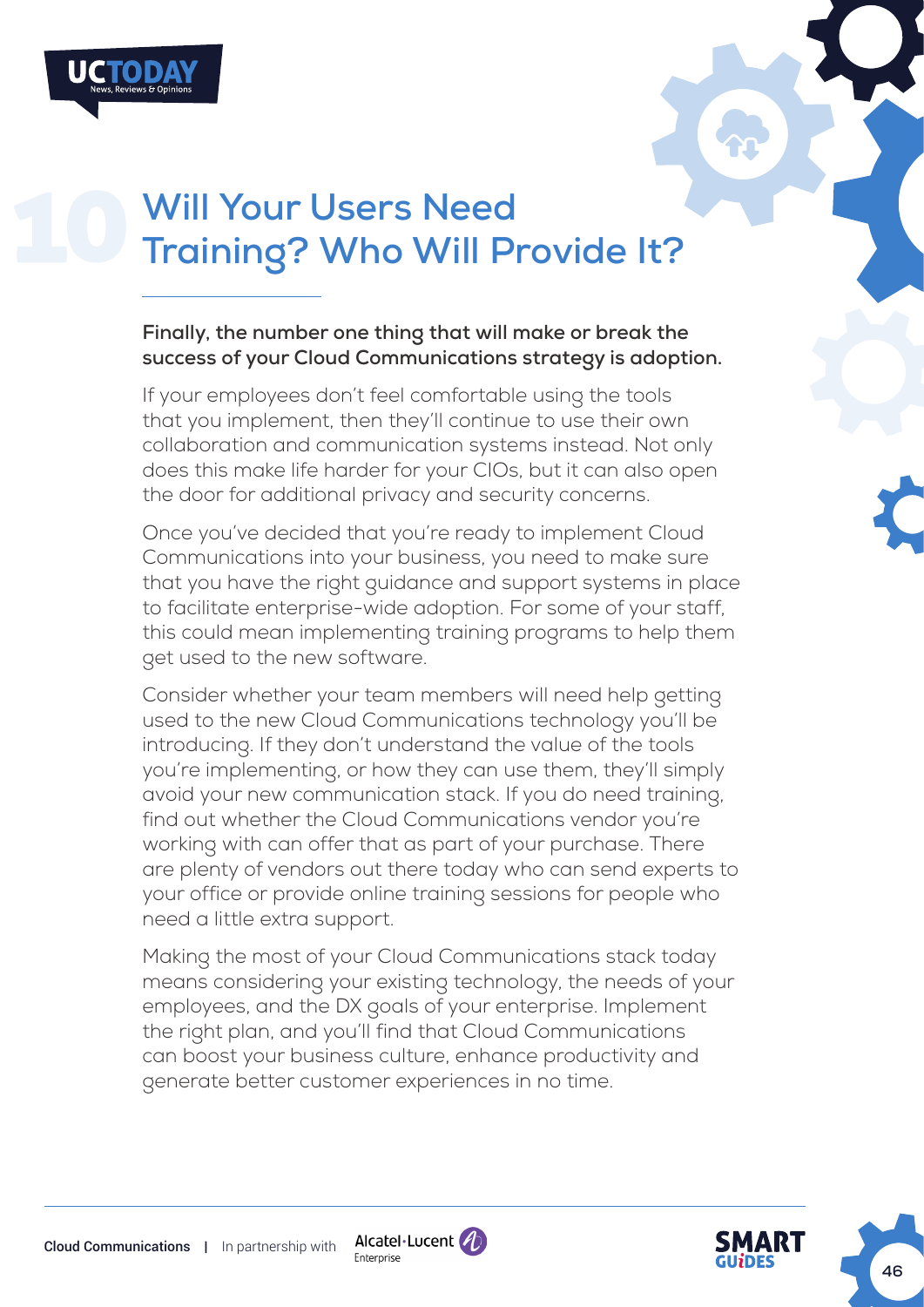# <span id="page-46-0"></span>CLOUD **COMMUNICATIONS**

**FAQs**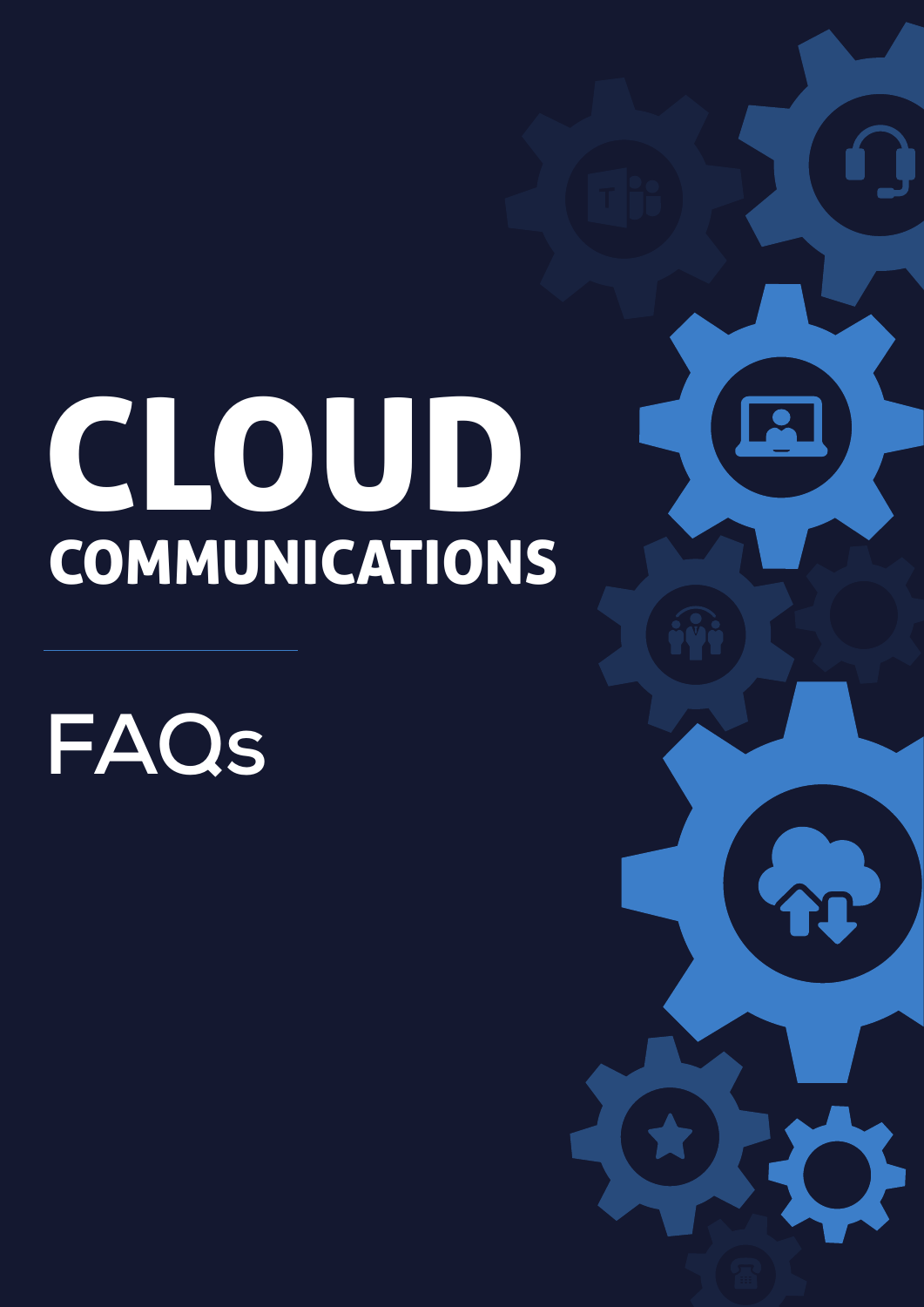

## **Q: What is the Cloud? How Does it Work?**

**A:** The cloud can be difficult to understand, particularly for people new to the technology world. In simple terms, the cloud is a network of strategically connected servers that allow businesses to access software, and store huge amounts of data online. With cloud communications, instead of hosting your PBX system within your own business premise, your VoIP and other communication solutions are hosted in a remote location. Another key difference is cloud services are subscription based, therefore pay monthly as opposed to paying upfront.

## **Q: What is the Difference Between OpEX and CapEX?**

**A:** The switch away from "CapEx" cost models to "OpEx" solutions is one of the reasons why companies find the cloud so appealing. Capital expenditure, or CapEx, refers to the money businesses spend on physical goods and services. The price of this initial investment is generally spread out over multiple years to enhance ROI. For instance, CapEx costs in communication may include PBX systems, desk phones, conference rooms and so on.

Alternatively, OpEx costs are the day-to-day operating costs of running a business. These are often more manageable than CapEx costs and easier on cashflow. For instance, OpEx fees might include the per-month, per-user costs of the SaaS delivered applications such as a cloud phone system or a cloud CRM.

## **Q: What are UCaaS and CPaaS?**

**A:** The "as a service model" has grown increasingly popular in the age of cloud communications. UCaaS, or Unified Communications as a Service allows you to tap into a platform packed with UC services like video conferencing, instant messaging and VoIP tools.

CPaaS, or "Communication Platform as a Service" provides companies with an opportunity to embed the communication services they need into their business-critical applications and workflows. The key difference between UCaaS and CPaaS is that the latter uses APIs and SDKs to allow brands to integrate new communication services into existing technology stacks.

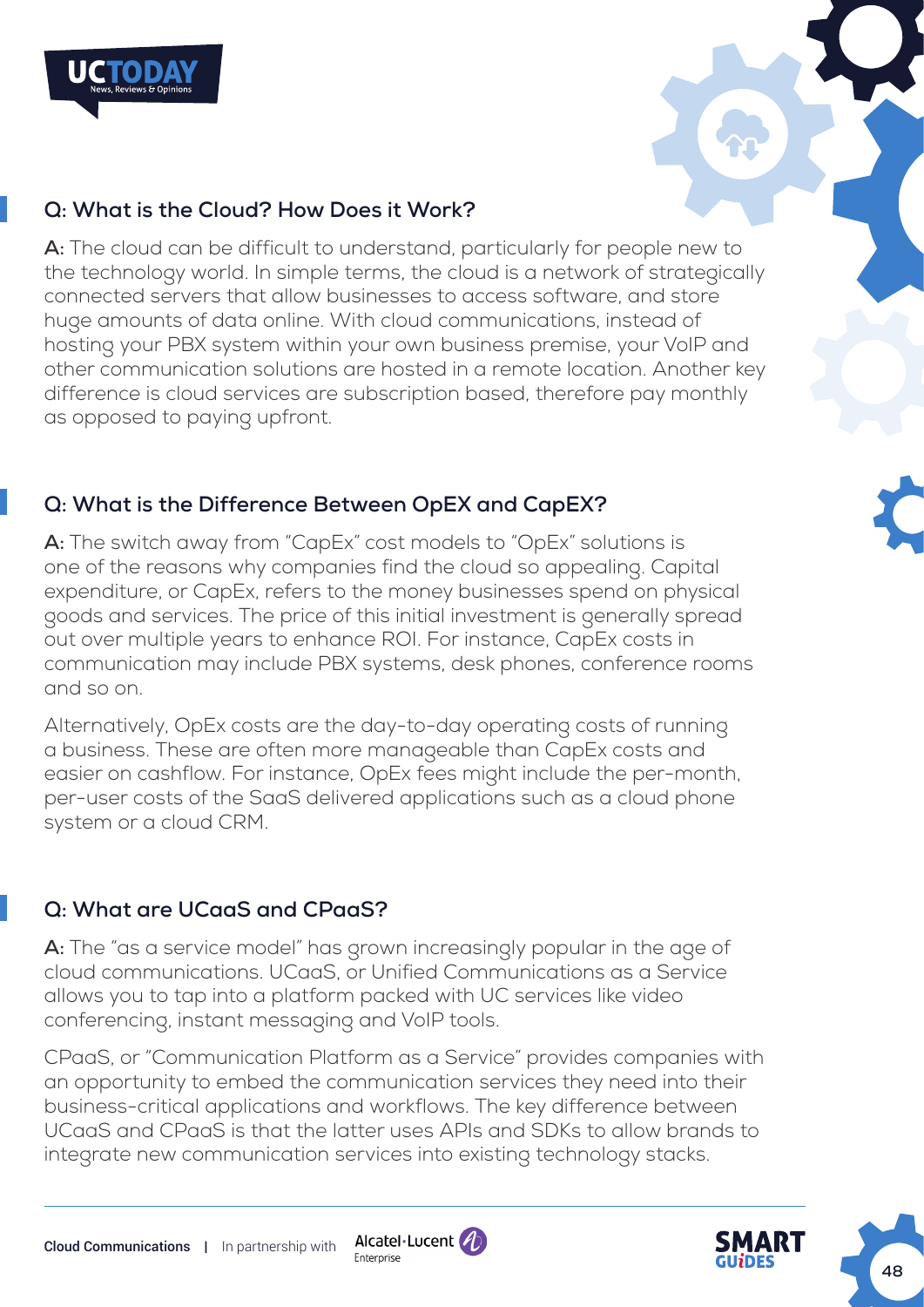

## **Q: What is an API?**

**A:** An API, or an "Application Program Interface" is a specific set of protocols, tools, and routines used by developers to simplify the process of building and customising software. In the cloud communications environment, APIs help developers to create deeper integrations between the business applications users access each day. APIs are a core component of CPaaS platforms.

## **Q: What is QoS? (Quality of Service)**

**A:** The term "PBX" frequently appears in any discussion about communication. PBX stands for "Private Brand Exchange," and it's the private telephone network you use to serve the employees in your organisation and your customers. Traditional phone lines provide on-premise PBX equipment within your business location. However, for companies who require a greater level of flexibility and scalability, cloud providers can offer virtual PBX through an internet connection.

## **Q: What is a PBX?**

A: Contact centres are one of the biggest adopters of UC&C technology. While chatbots, FAQs, and other services are beginning to reduce the number of people getting through to contact centres these days, the calls that do get through can be more complicated and require specific assistance from the right agent.

UC&C technology allows agents to collaborate with various departments quickly to solve customer problems. By ensuring strong cross-departmental interactions, UC&C technology can help companies to deliver better customer experiences.





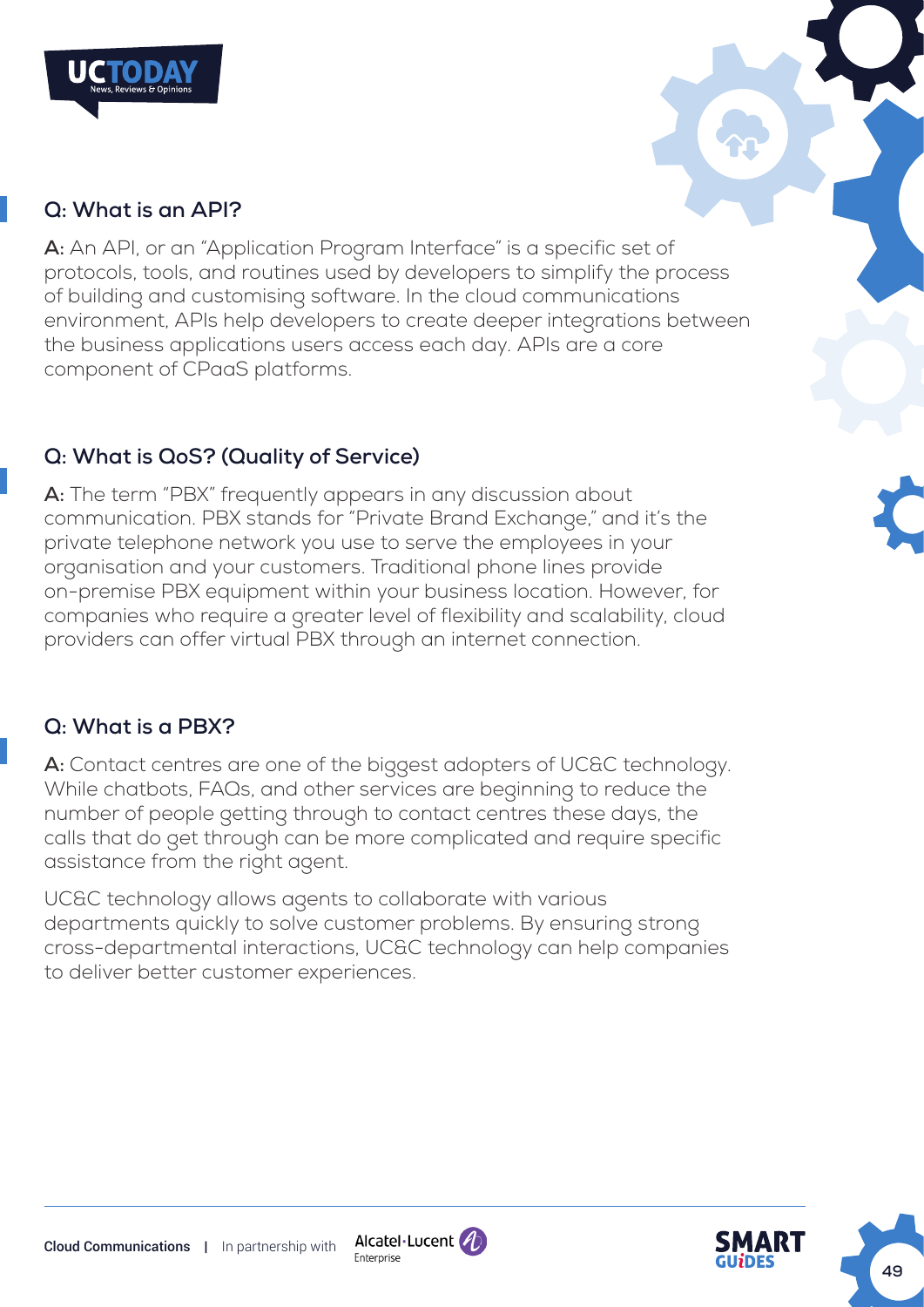

## **Q: What is WAN and SD-WAN?**

A: In the UC&C space, interoperability is the process of making sure that your UC&C services work perfectly alongside your other systems. Interoperability can include ensuring that your new UC&C services work with your existing call recording systems, video conferencing endpoints or peripheral devices. On the other hand, you may need your software to integrate with other tools you're using in your technology stack, like CRM systems and Email services. Interoperability helps to ensure that a UC experience is truly "unified," and contributes to a single-pane-of-glass UX.

#### **Q: What is BYOD?**

**A:** Cloud communications offers plenty of unique options when it comes to hardware and end-points. One growing trend in the age of remote and flexible working is the rise of Bring your Own Device, or "BYOD" strategies. BYOD campaigns encourage employees within a company to work on any device they choose. This means that they can access the same corporate tools on their personal tablet, laptop, or smartphone.

While BYOD systems require careful privacy and security measures, they can reduce costs and improve employee productivity. The nature of the cloud makes BYOD easier, by ensuring that every employee has access to the same tools on any device.

## **Q: What is Session Border Control (SBC)?**

**A:** Although the cloud is more secure today than it once was, it still comes with several privacy and safety concerns for companies to think about. UCaaS providers can offer a host of security solutions designed to provide today's firms with peace of mind. One solution is "Session Border Control" or SBC.

Designed to work alongside SIP strategies, an SBC service manages the flow of the information on your IP network, acting as a firewall for your network. Because SBCs control the data coming in and out of your network, it can reduce many of the security concerns associated with cloud communications.



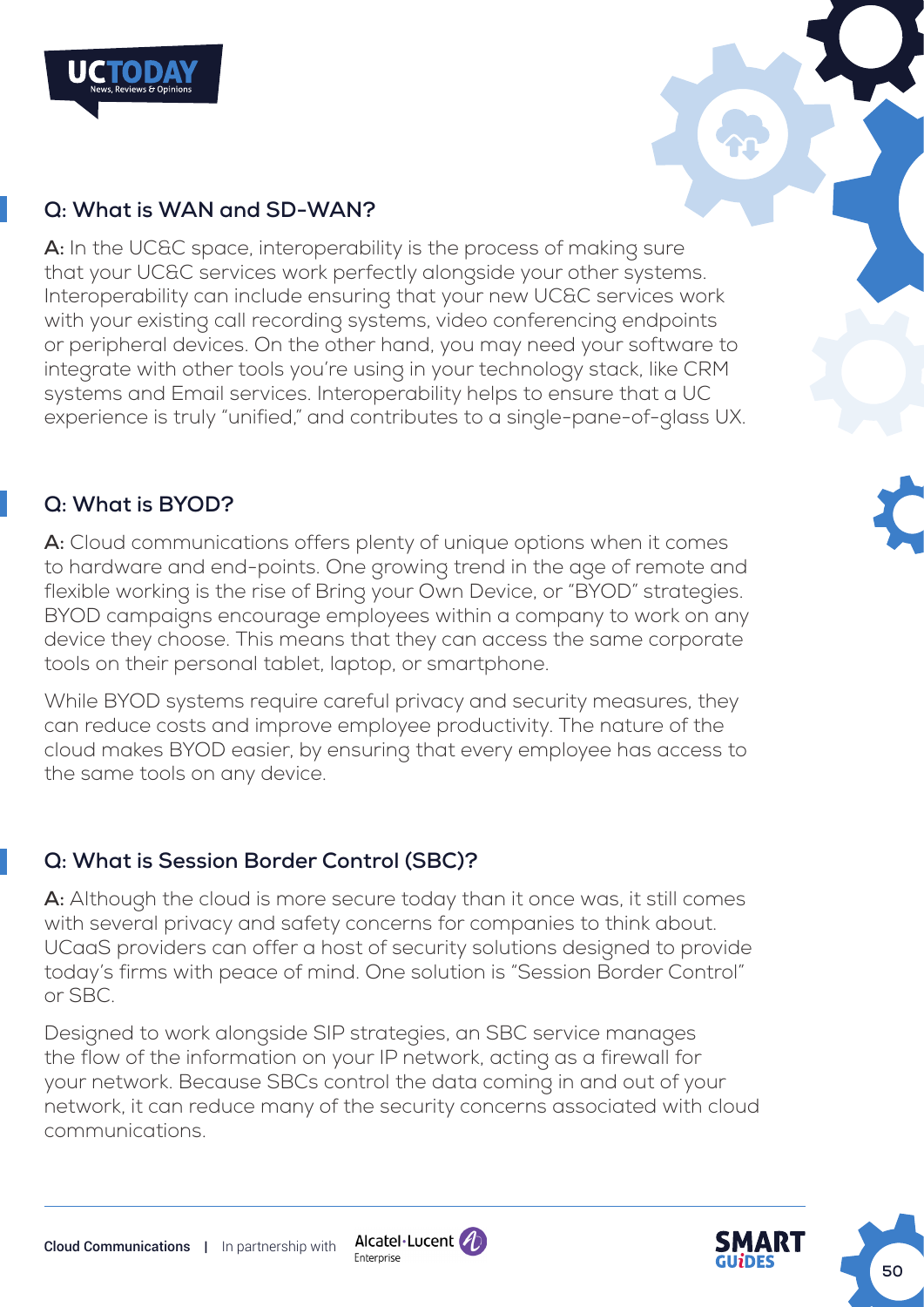

## **Q: What is SIP?**

**A:** SIP, or Session Initiation Protocol is a type of signalling technology used in cloud communications to initiate voice, video, and messaging sessions. SIP provides secure real-time connections between endpoints in an IP network.

## **Q. What is WebRTC?**

**A:** WebRTC (RTC stands for Real Time Communications) is a recent technology which allows voice and video communication directly through a web browser.

It's a technology that allows unified communications vendors to stream conversations through a web browser without the need for locally installed software. Therefore, WebRTC requires little or no setup and anyone with an internet browser can gain access to a VoIP call or video conference in seconds. End users can choose to work on virtually any device or operating system.

## **Q: What is Globalisation?**

**A:** Globalisation is one of the trends pushing the rise of UC&C and cloud communication strategies. The term "globalisation" refers to the way that markets in the global economy are merging together today, breaking down geographical borders. As more companies expand across seas and invest in strategies with remote, global workers, cloud communications will be essential to ensuring that everyone stays connected.

## **Q: What is Digital Transformation (DX)?**

**A:** Digital transformation refers to the journey that many of today's companies are taking towards digital processes, activities, and models. There's no one-size-fits-all path to digital transformation, but many organisations agree that embracing the cloud is an important part of a DX strategy. With digital transformation, firms empower their staff with the latest technology in strategic and personalised ways, to deliver better business results.